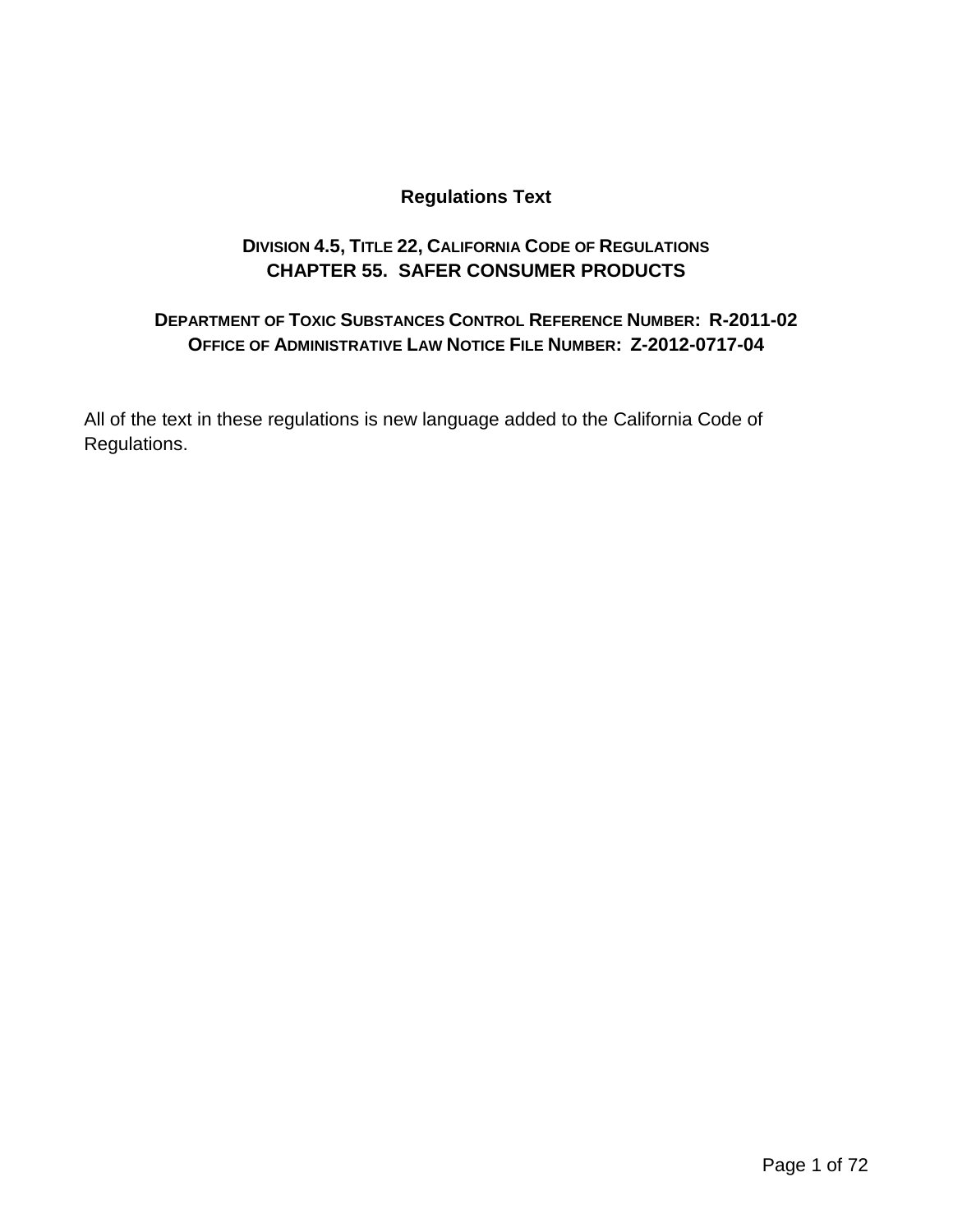**Add** chapter 55 to division 4.5 of title 22 of the California Code of Regulations, to read:

### **Chapter 55. Safer Consumer Products**

#### **Article 1. General**

#### **§ 69501. Purpose and Applicability.**

(a) Safer Consumer Products Regulations. This chapter specifies the process for identifying and prioritizing Priority Products and their Chemicals of Concern, and identifying and analyzing alternatives to determine how best to eliminate or reduce potential exposures to, or the level of potential adverse impacts posed by, the Chemical(s) of Concern in Priority Products. This chapter also specifies the regulatory responses that will be imposed by operation of article 6 or that may be required by the Department following completion of an Alternatives Analysis.

(b) Applicability and Non-Duplication.

(1) Except as provided in paragraphs (2) and (3), this chapter applies to all consumer products placed into the stream of commerce in California.

(2) This chapter does not apply to any product that is exempted from the definition of "consumer product" specified in Health and Safety Code section 25251.

(3)(A) This chapter does not apply to a consumer product that the Department determines is regulated by one or more federal and/or California State regulatory programs, and/or applicable treaties or international agreements with the force of domestic law, that, in combination:

1. Address the same potential adverse impacts, potential exposure pathways, and potential adverse waste and end-of-life effects that could otherwise be the basis for the product being listed as a Priority Product; and

2. Provide a level of public health and environmental protection that is equivalent to or greater than the protection that would potentially be provided if the product were listed as a Priority Product.

(B) The Department may re-evaluate a determination previously made under this paragraph and rescind the determination if the Department finds that the facts and/or assumptions upon which the determination was based were not, or are no longer, valid.

(c) Harmonization. Nothing in these regulations authorizes the Department to supersede the requirements of another California State or federal regulatory program.

NOTE: Authority cited: Sections 25252, 25253, and 58012, Health and Safety Code. Reference: Sections 25251, 25252, 25253, and 25257.1, Health and Safety Code.

### **§ 69501.1. Definitions.**

(a) Terminology. When used in this chapter, the following terms, unless specified otherwise, have the meanings specified in this section: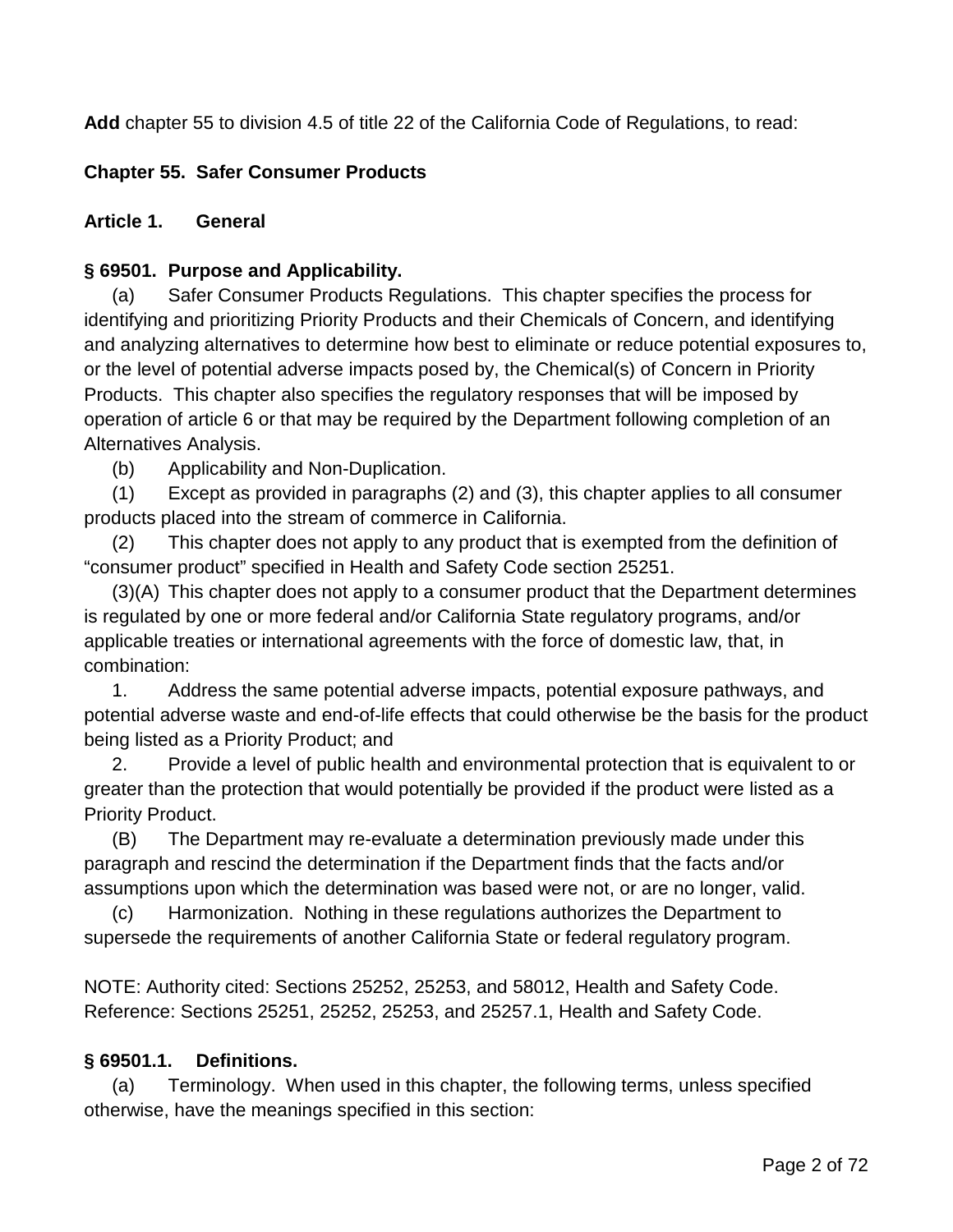(1) "AA Reports" means Preliminary AA Reports, Final AA Reports, Abridged AA Reports, and/or AA Reports submitted for previously completed AAs, whichever is applicable. As applicable, "AA Report" also includes the AA Report Addendum for a Final AA Report or Abridged AA Report.

(2) "Adverse air quality impacts" means indoor or outdoor air emissions of any of the air contaminants listed below that have the potential to result in adverse public health, ecological, soil quality, or water quality impacts:

(A) California Toxic Air Contaminants as specified in title 17, California Code of Regulations, sections 93000 through 93001;

(B) Greenhouse gases, which means any of the following gases:

- 1. Carbon dioxide;
- 2. Hydrofluorocarbons;
- 3. Methane;
- 4. Nitrogen trifluoride;
- 5. Nitrous oxide;
- 6. Perfluorocarbons;
- 7. Sulfur hexafluoride; or

8. Gases that exhibit the global warming potential hazard trait, as specified in section 69405.4;

(C) Nitrogen oxides;

(D) Particulate matter that exhibits the particle size or fiber dimension hazard trait, as specified in section 69405.7;

(E) Chemical substances that exhibit the stratospheric ozone depletion potential hazard trait, as specified in section 69405.8;

(F) Sulfur oxides; or

(G) Tropospheric ozone-forming compounds, including compounds that exhibit the ambient ozone formation hazard trait, as specified in section 69405.1.

(3) "Adverse ecological impacts" means any of the following direct or indirect effects on living organisms and/or their environments:

(A) Adverse effects to aquatic, avian, or terrestrial animal or plant organisms or microbes, including:

1. Acute or chronic toxicity;

2. Changes in population size, reductions in biodiversity, or changes in ecological communities; and

3. The ability of an endangered or threatened species to survive or reproduce;

(B) Adverse effects on aquatic and terrestrial ecosystems including:

1. Deterioration or loss of environmentally sensitive habitats;

2. Impacts that contribute to or cause vegetation contamination or damage; and

3. Adverse effects on environments that have been designated as impaired by a

California State or federal regulatory agency;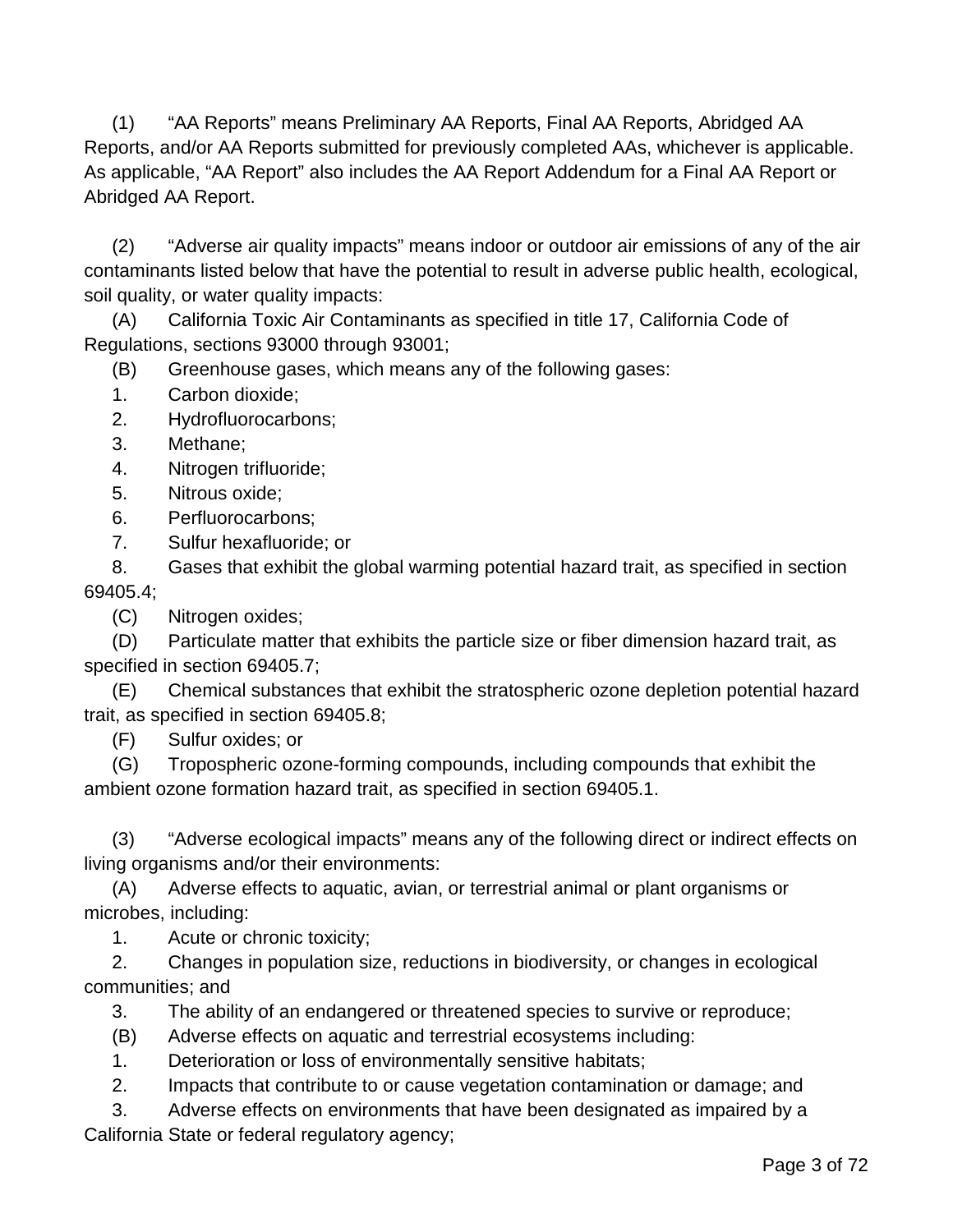(C) Biological or chemical contamination of soils; or

(D) Any other adverse effect, as defined in section 69401.2(a), for environmental hazard traits and endpoints specified in article 4 of chapter 54.

(4) "Adverse environmental impacts" means any of the following:

(A) Adverse air quality impacts;

(B) Adverse ecological impacts;

(C) Adverse soil quality impacts;

(D) Adverse water quality impacts; or

(E) Exceedance of an enforceable California or federal regulatory standard relating to the protection of the environment.

(5) "Adverse impacts" means adverse public health impacts and/or adverse environmental impacts.

(6) "Adverse public health impacts" means any of the toxicological effects on public health specified in article 2 or article 3 of chapter 54, or exceedance of an enforceable California or federal regulatory standard relating to the protection of public health. Public health includes occupational health.

(7) "Adverse soil quality impacts" means any of the following effects on soil function or properties:

(A) Compaction or other structural changes;

(B) Erosion;

(C) Loss of organic matter; or

(D) Soil sealing, meaning covering surface soil with a layer of impervious material or changing the nature of the soil so that it behaves as an impermeable medium.

(8) "Adverse waste and end-of-life effects" means the waste materials and byproducts generated during the life cycle of a product, and the associated adverse effects due to one or more of the following:

(A) The volume or mass generated;

(B) Any special handling needed to mitigate adverse impacts;

(C) Effects on solid waste and wastewater disposal and treatment, including operation of solid waste and wastewater handling or treatment facilities, and the ability to reuse or recycle materials resulting from the treatment of solid waste and/or wastewater;

(D) Discharge(s) or disposal(s) to storm drains or sewers that adversely affects operation of wastewater or storm water treatment facilities; or

(E) Release(s) into the environment, as a result of solid waste handling, treatment, or disposal activities, or the discharge or disposal to storm drains or sewers, of chemicals contained in the product.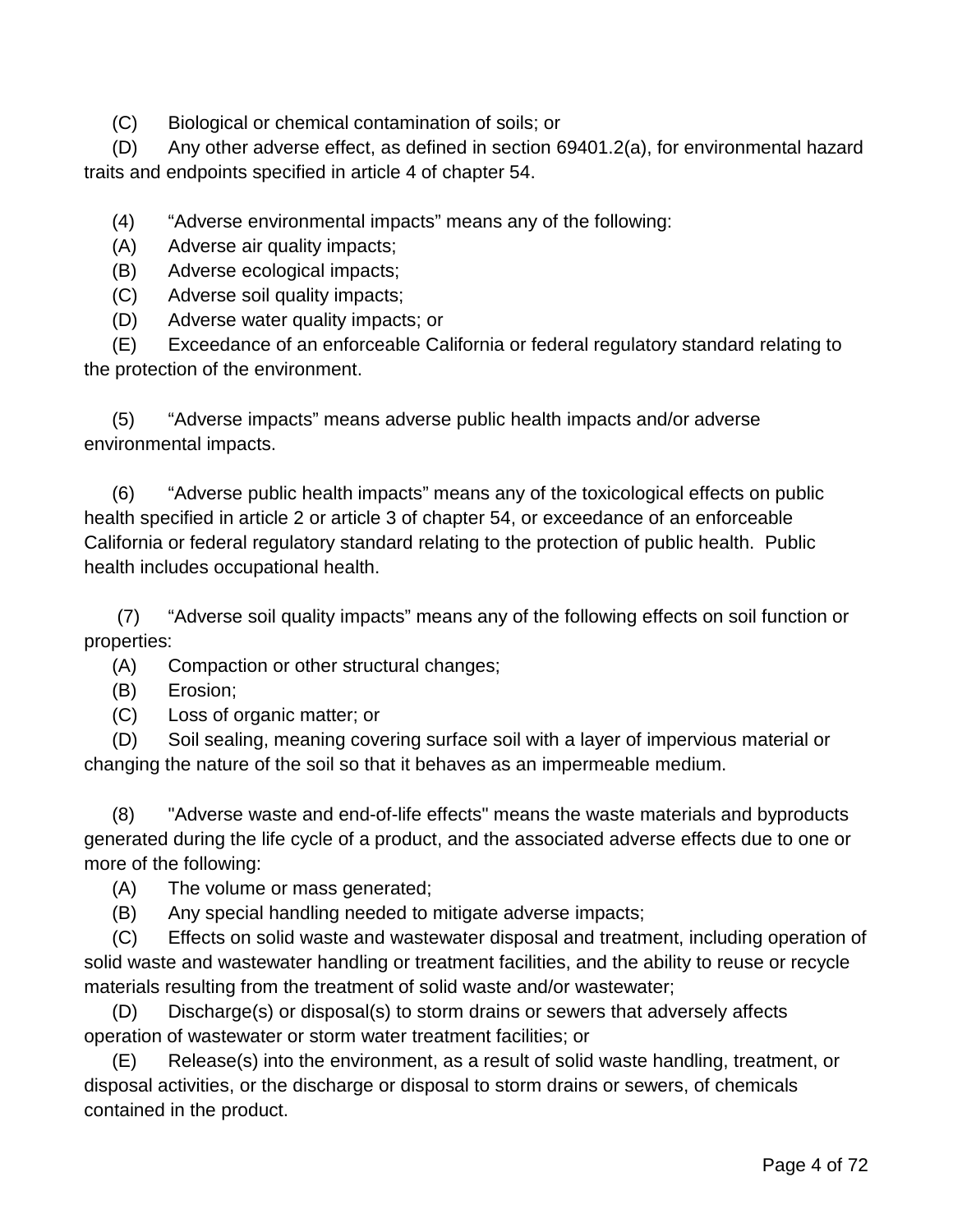(9) "Adverse water quality impacts" means any of the following adverse effects on the beneficial uses of the waters of the State, which include groundwater, fresh water, brackish water, marsh lands, wetlands, or coastal bodies or systems, as specified in Water Code section 13050(f) or adopted in a Water Quality Control Plan under article 3 of chapter 3 and/or article 3 of chapter 4 of division 7 of the Water Code:

(A) Increase in biological oxygen demand;

(B) Increase in chemical oxygen demand;

(C) Increase in temperature;

(D) Increase in total dissolved solids; or

(E) Introduction of, or increase in, any of the following:

1. Priority pollutants identified for California under section 303(c) of the federal Clean Water Act;

2. Pollutants listed by California or the United States Environmental Protection Agency for one or more water bodies in California under section 303(d) of the federal Clean Water Act;

3. Chemicals for which primary Maximum Contaminant Levels have been established and adopted under section 64431 or section 64444 of chapter 15 of title 22 of the California Code of Regulations;

4. Chemicals for which Notification Levels have been specified under Health and Safety Code section 116455; or

5. Chemicals for which public health goals for drinking water have been published under the California Safe Drinking Water Act (commencing with Health and Safety Code section 116270).

(10) "Alternative" means any of the following:

(A) Removal of Chemical(s) of Concern from a Priority Product, with or without the use of one or more replacement chemicals;

(B) Reformulation or redesign of a Priority Product and/or manufacturing process to eliminate or reduce the concentration of Chemical(s) of Concern in the Priority Product;

(C) Redesign of a Priority Product and/or manufacturing process to reduce or restrict potential exposures to Chemical(s) of Concern in the Priority Product; or

(D) Any other change to a Priority Product or a manufacturing process that reduces the potential adverse impacts and/or potential exposures associated with the Chemical(s) of Concern in the Priority Product, and/or the potential adverse waste and end-of-life effects associated with the Priority Product.

(11) "Alternatives Analysis" or "AA" means an evaluation and comparison of a Priority Product and one or more alternatives to the product under article 5.

(12) "Alternatives Analysis Threshold" means whichever of the following is applicable:

(A) The Practical Quantitation Limit for a Chemical of Concern that is present in a Priority Product solely as a contaminant; or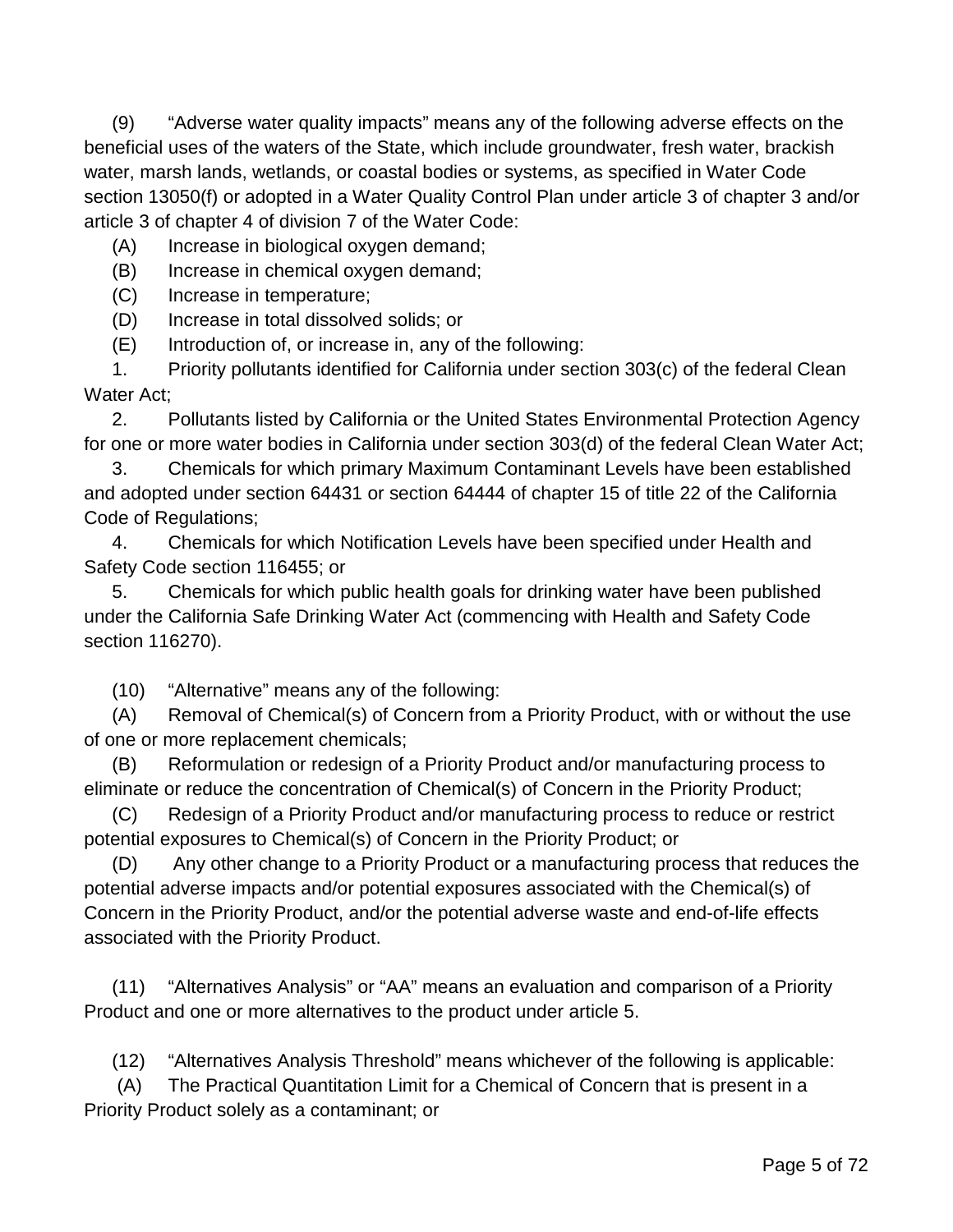(B) The applicable concentration, if any, specified by the Department under section 69503.5(c).

(13) "Alternatives Analysis Threshold Notification" means a notification submitted to the Department under section 69505.3.

(14) "Aqueous hydrolysis half-life" means the time required for the concentration of a chemical to be reduced by one-half after being introduced into water.

(15) "Assemble" means to fit, join, put, or otherwise bring together components to create, repair, refurbish, maintain, or make non-material alterations to a consumer product.

(16) "Assembler" means any person who assembles a product containing a component that is a product subject to the requirements of this chapter.

(17) "Atmospheric oxidation rate" means the rate of change or degradation of a chemical through the interaction with oxygen in the atmosphere.

(18) "Bioaccumulation" means the bioaccumulation hazard trait, as specified in section 69405.2.

(19) "Candidate Chemical" means a chemical that is a candidate for designation as a Chemical of Concern, and that is identified as a Candidate Chemical under section 69502.2.

(20)(A) "Chemical" means either of the following:

1. An organic or inorganic substance of a particular molecular identity, including any combination of such substances occurring, in whole or in part, as a result of a chemical reaction or occurring in nature, and any element, ion or uncombined radical, and any degradate, metabolite, or reaction product of a substance with a particular molecular identity; or

2. A chemical ingredient, which means a substance comprising one or more substances described in subparagraph 1.

(B) "Molecular identity" means the substance's properties listed below:

- 1. Agglomeration state;
- 2. Bulk density;
- 3. Chemical composition, including surface coating;
- 4. Crystal structure;
- 5. Dispersability;
- 6. Molecular structure;
- 7. Particle density;
- 8. Particle size, size distribution, and surface area;
- 9. Physical form and shape, at room temperature and pressure;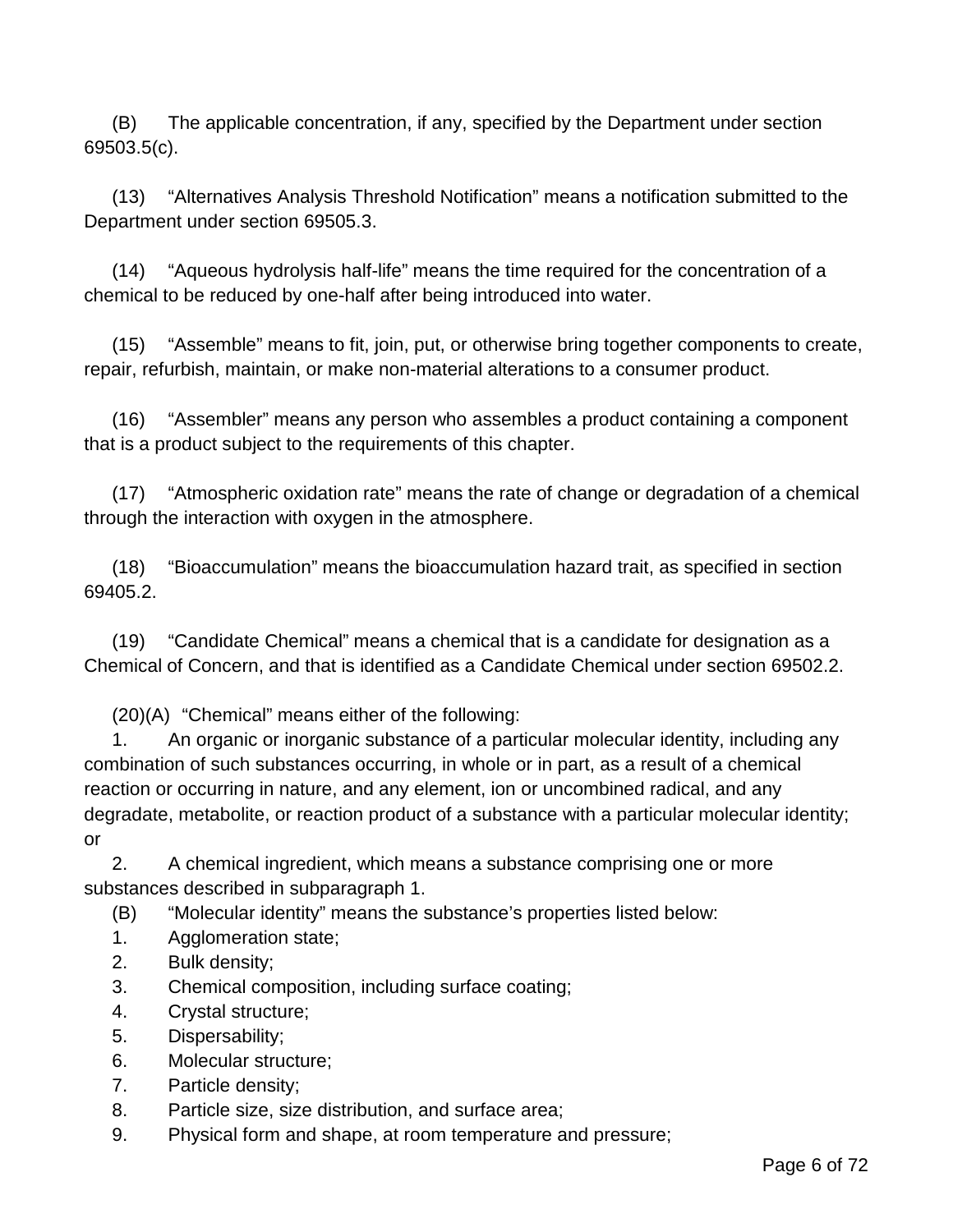- 10. Physicochemical properties;
- 11. Porosity;
- 12. Solubility in water and biologically relevant fluids;
- 13. Surface charge; and
- 14. Surface reactivity.

(21) "Chemical of Concern" means a Candidate Chemical that has been designated as a Chemical of Concern under section 69503.5(b)(2)(B).

(22) "Chemical Removal Intent Notification" and "Chemical Removal Confirmation Notification" mean the notifications submitted to the Department under section 69505.2(a)(1)(A)1.

(23)(A) "Component" means a uniquely identifiable homogeneous material, part, piece, assembly, or subassembly that is a necessary or intended element of a consumer product.

(B) "Homogeneous material" means either of the following:

1. One material of uniform composition throughout; or

2. A material, consisting of a combination of materials, that cannot be readily disjointed or separated into different materials by mechanical actions such as unscrewing, cutting, crushing, grinding, or abrasive processes.

(24)(A) "Consumer product" or "Product" means any of the following:

1. A "consumer product" as defined in Health and Safety Code section 25251; or

2. When applicable, a component of an assembled "consumer product."

(B) "Consumer product" or "Product" does not mean a product that ceased to be manufactured prior to the date the product is listed as a Priority Product.

(C) "Consumer product" or "Product" does not mean a product previously owned or leased by someone other than the manufacturer, importer, distributor, assembler, or retailer of the product.

(25) "Contact information" means mailing and electronic addresses, headquarters location, phone number(s), title(s) if applicable, and website address.

(26)(A) "Contaminant" means a chemical that is not an intentionally added ingredient in a product and the source(s) of the chemical in the product is/are one or more of the following:

1. A naturally occurring contaminant commonly found in raw materials that are frequently used to manufacture the product;

2. Air or water frequently used as a processing agent or an ingredient to manufacture the product;

3. A contaminant commonly found in recycled materials that are frequently used to manufacture the product; and/or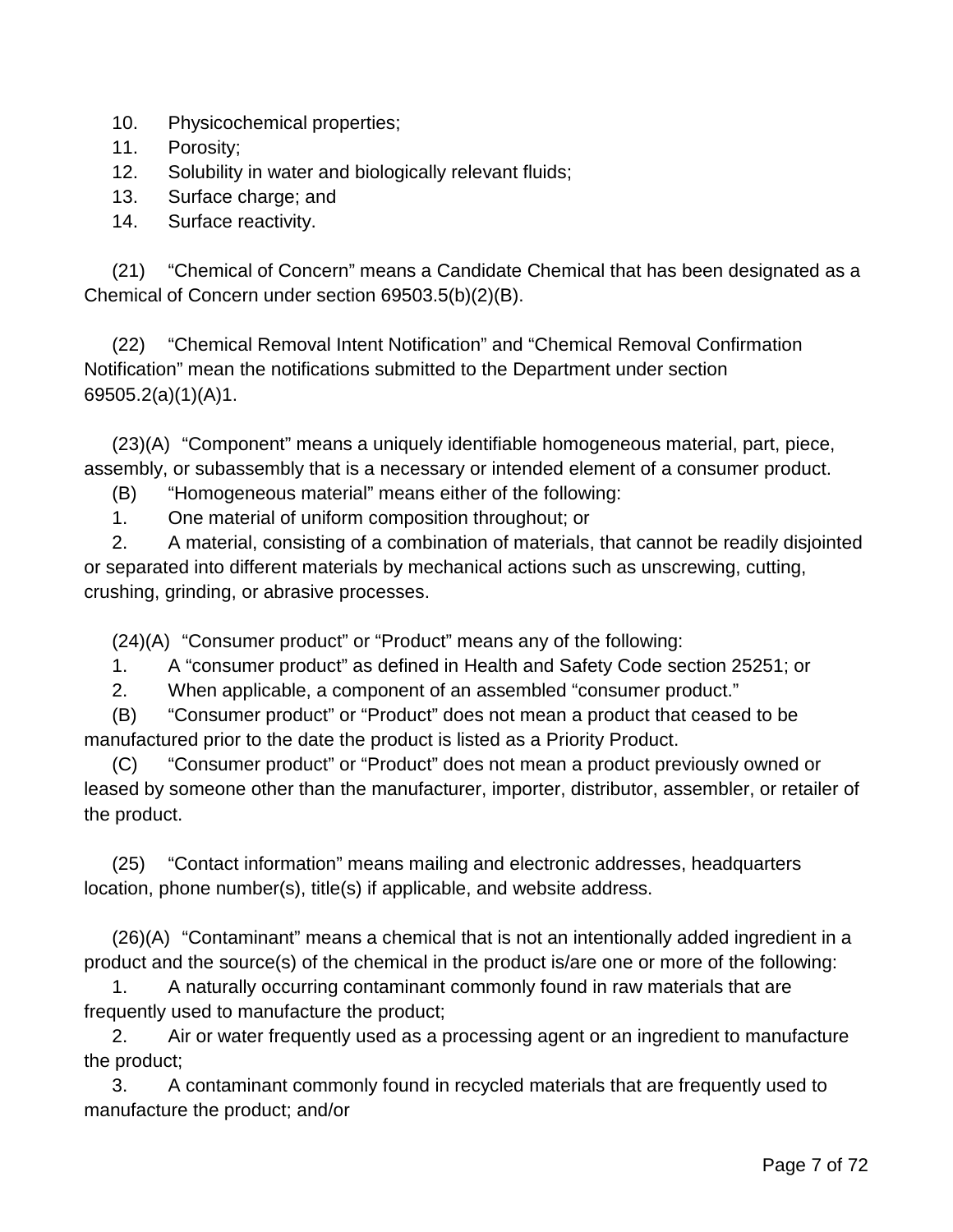4. A processing agent, reactant, by-product, or intermediate frequently used to promote certain chemical or physical changes during manufacturing, and the incidental retention of a residue is not desired or intended.

(B) "Intentionally added ingredient" means a chemical that is deliberately used in the manufacture of a product where the continued presence is desired in the final product to provide a specific characteristic, appearance, or quality.

(C) "Processing agent" means a chemical used in a product manufacturing process to promote chemical or physical changes.

(D) "Recycled material" means a material that has been separated from a waste stream for the purpose of recycling the material as feedstock.

(27) "Day" means calendar day. Periods of time are calculated by excluding the first day and including the last; except that the last day is excluded if it is a Saturday, Sunday, or other holiday specified in Government Code section 6700.

(28) "Department" means the Department of Toxic Substances Control.

(29) "Economically feasible" means that an alternative product or replacement chemical does not significantly reduce the manufacturer's operating margin.

(30) "End-of-life" means the point when a product is discarded by the consumer or the end of the useful life of the product, whichever occurs first.

(31) "Environment" means the land, air, water, soil, minerals, flora, and fauna.

- (32) "Environmental fate" means all of the following:
- (A) Aerobic and anaerobic half-lives;
- (B) Aqueous hydrolysis half-life;
- (C) Atmospheric oxidation rate;
- (D) Bioaccumulation;
- (E) Biodegradation;
- (F) Mobility in environmental media, as specified in section 69405.6;
- (G) Persistence; and
- (H) Photodegradation.

(33) "Environmental or toxicological endpoint" means any environmental or toxicological endpoint specified in chapter 54.

(34) "Failure to Comply List" means the list prepared by the Department under section 69501.2(c).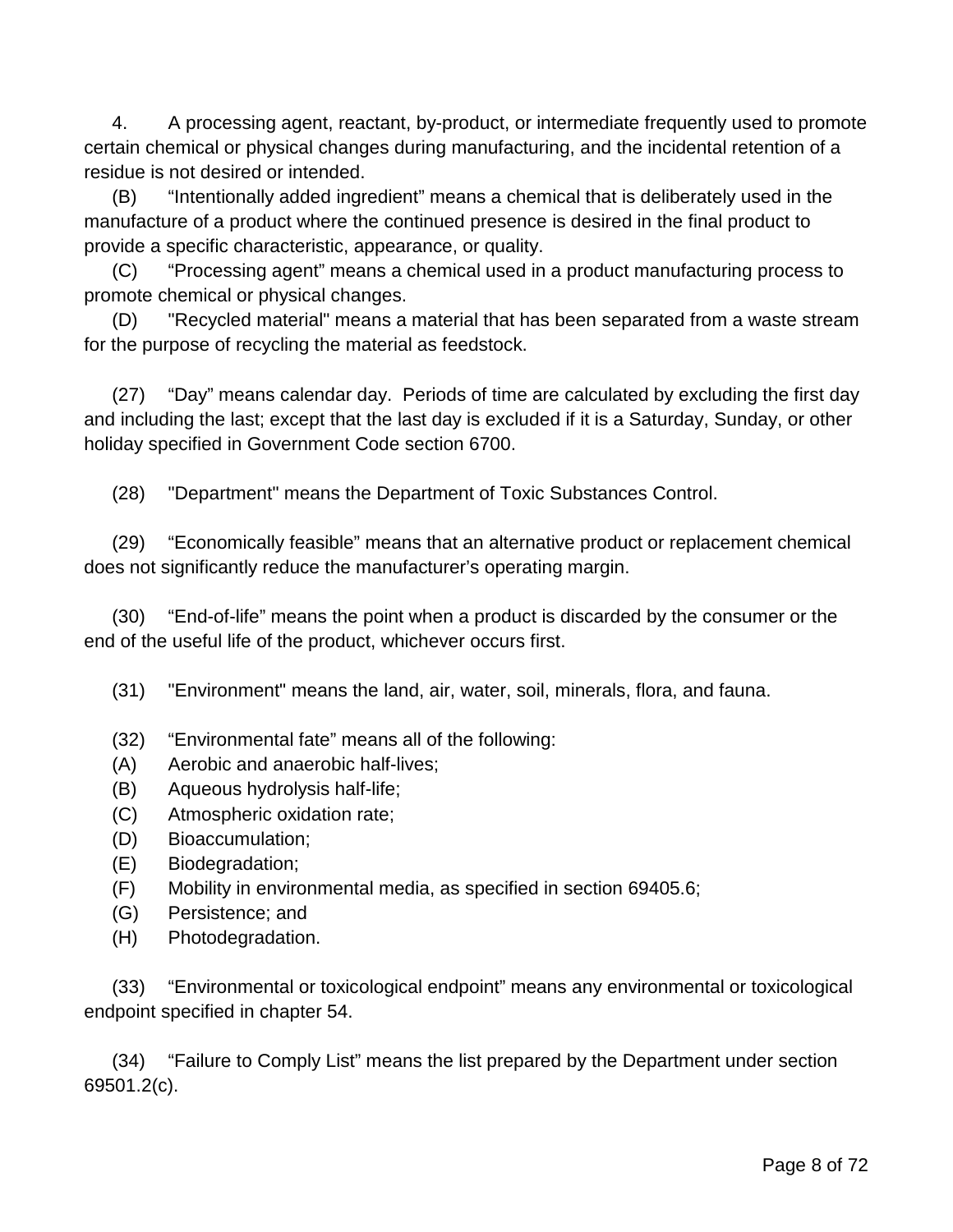(35) "Functionally acceptable" means that an alternative product meets both of the following requirements:

(A) The product complies with all applicable legal requirements; and

(B) The product performs the functions of the original product sufficiently well that consumers can be reasonably anticipated to accept the product in the marketplace.

(36) "Hazard trait" means any hazard trait specified or defined in chapter 54.

(37) "Hazard trait submission" means any health, safety, or environmental study of, or health, safety, or environmental information regarding, a chemical submitted to the Department under this chapter or article 14 of chapter 6.5 of division 20 of the Health and Safety Code. Precise chemical identity is part of any hazard trait submission, except as otherwise provided in section 69509(g).

(38) "Import" means to bring, or arrange to bring, a product into the United States for purposes of placing the product into the stream of commerce in California. "Import" includes reimporting a product manufactured or processed, in whole or in part, in the United States. "Import" does not include ordering a product manufactured outside of the United States if the product is ordered from a person located in the United States.

(39) "Importer" means a person who imports a product that is subject to the requirements of this chapter. "Importer" does not include a person that imports a product solely for use in that person's workplace if that product is not sold or distributed by that person to others.

(40) "Information" means data, documentation, records, graphs, reports, or any other depiction of specific pieces of knowledge.

(41) "Legal requirements" means specifications, performance standards, and/or labeling requirements that a chemical, product, or product packaging is required to meet under federal or California law.

(42) "Life cycle" means the sum of all activities in the course of a consumer product's entire life span, including raw materials extraction, resource inputs and other resource consumption, intermediate materials processes, manufacture, packaging, transportation, distribution, use, operation and maintenance, waste generation and management, reuse and recycling, and end-of-life disposal.

(43) "Manufacture" means to make or produce. "Manufacture" does not include acts that meet the definition of "assemble."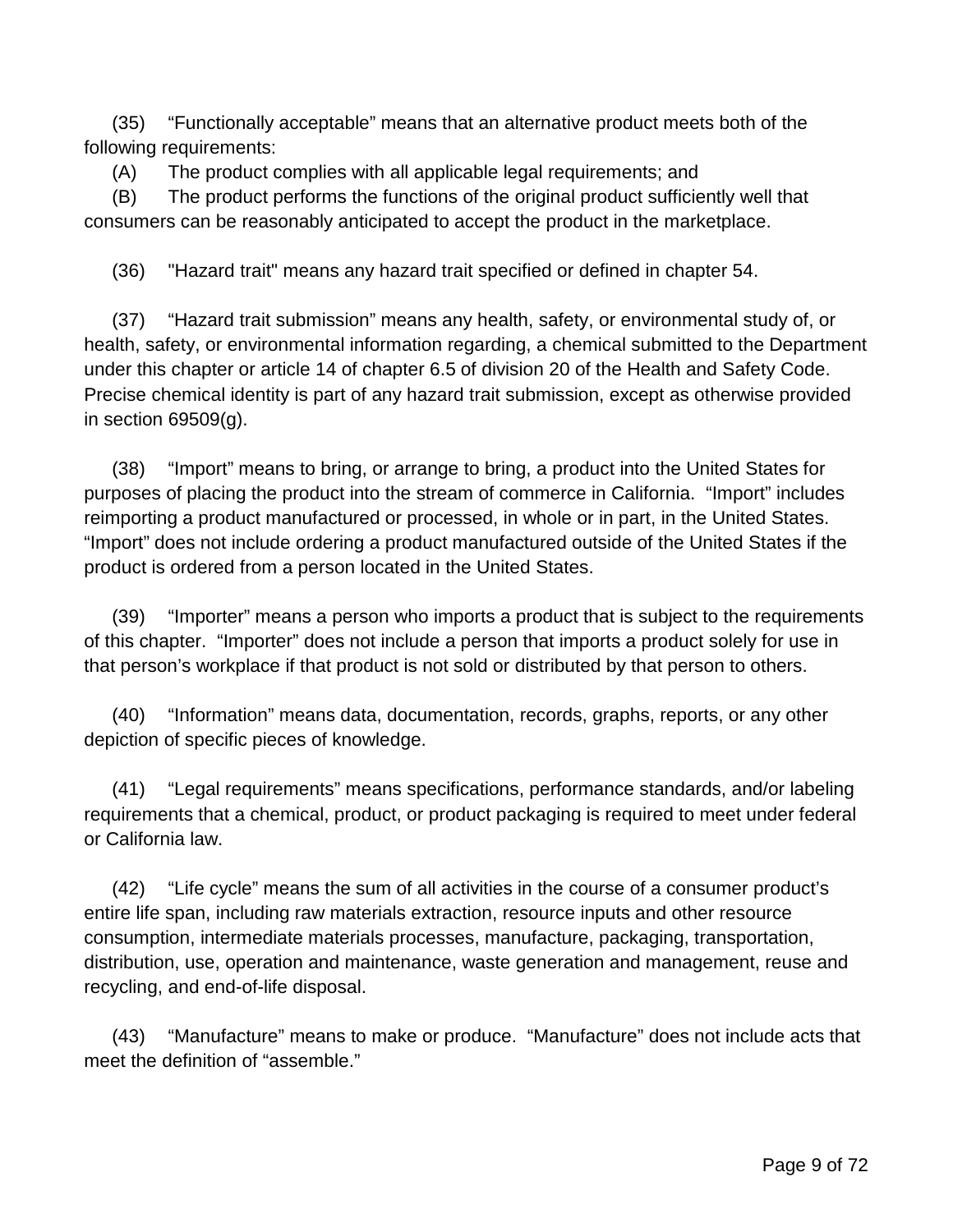(44) "Manufacturer" means any person who manufactures a product that is subject to the requirements of this chapter, or any person that controls the manufacturing process for, or specifies the use of chemicals to be included in, the product.

(45)(A) "Materials and resource consumption" means the consumption of renewable and nonrenewable resources that are used for a consumer product throughout its life cycle.

(B) Except as specified in subparagraph (C)2., a renewable resource is a resource that is capable of being replaced by natural processes at a rate equal to or faster than its consumption rate. Renewable resources include solar and wind energy, timber, agriculture, and water.

(C) Both of the following are nonrenewable resources:

1. An inherently finite resource that is formed over long periods of geologic time, including petroleum, coal, mined and recycled metals, minerals, and other finite resources; and

2. A resource that meets the definition of a renewable resource, specified in subparagraph (B), but the resource is consumed at a rate that exceeds the rate at which it is replaced such that its continued use will drive the resource to exhaustion.

(46) "Persistence" means the environmental persistence hazard trait, as specified in section 69405.3.

(47) "Person" has the same meaning as in Health and Safety Code section 25118.

(48) "Physical chemical hazards" means physical hazard traits specified in article 6 of chapter 54.

(49) "Physicochemical properties" means the physicochemical properties specified in section 69407.2.

(50)(A) "Placed into the stream of commerce in California" means that a consumer product has been sold, offered for sale, distributed, supplied, or manufactured in or for use in California as a finished product or as a component in an assembled product.

(B) "Sold or offered for sale" means any transfer or offer to transfer for consideration of title or the right to use, by lease or sales contract, including, but not limited to, transactions conducted and offers made through sales outlets, catalogs, or the Internet or other similar electronic means.

(51)(A) "Potential" means that the phenomenon described is reasonably foreseeable based on reliable information.

(B) Subparagraph (A) does not apply to the use of the term "potential' in paragraph (2) above or section 69502.2(a)(1)(M).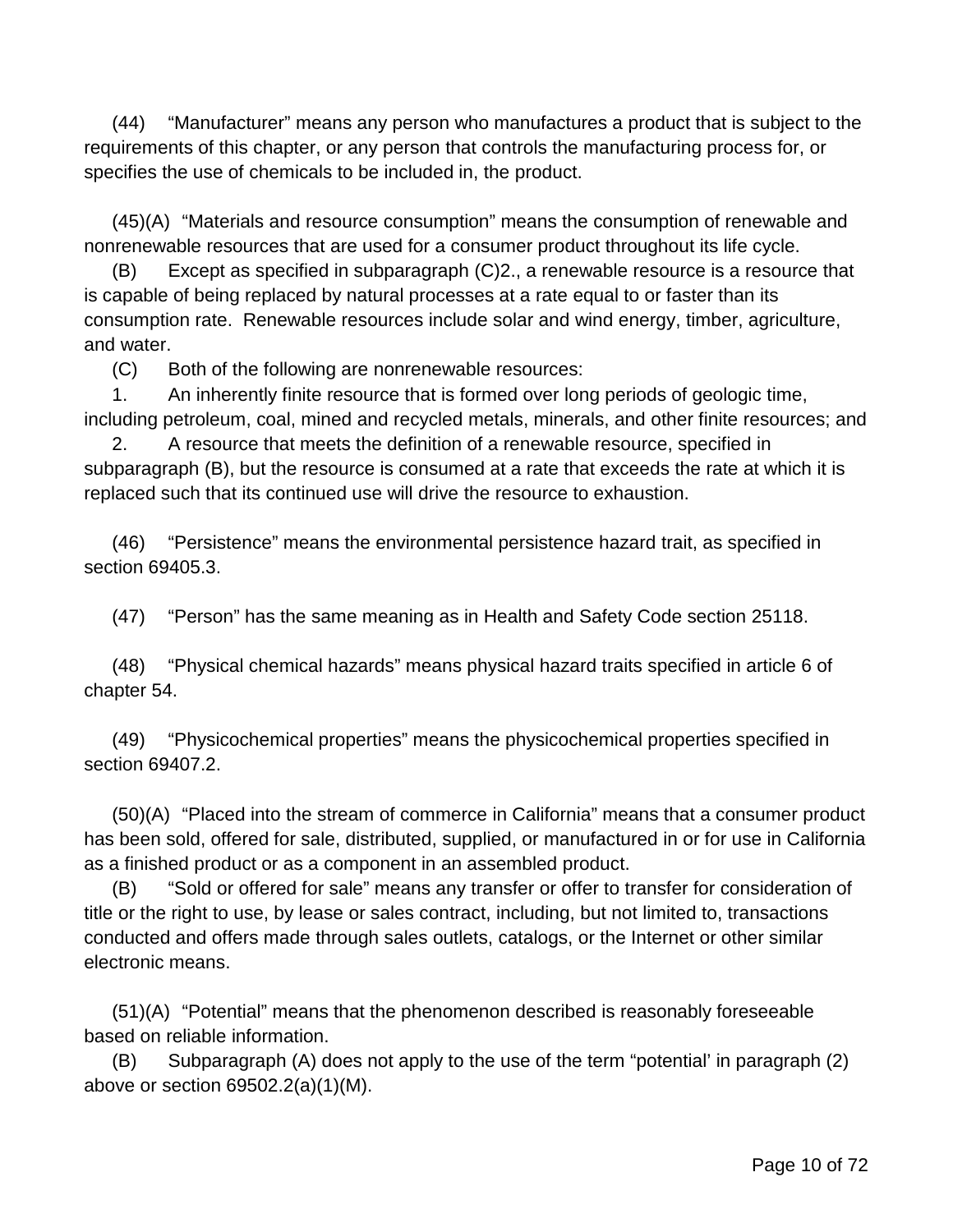(52) "Practical Quantitation Limit" or "PQL" means the lowest concentration of a chemical that can be reliably measured within specified limits of precision and accuracy using routine laboratory operating procedures.

(53) "Priority Product" means a product-chemical combination identified and listed as a Priority Product by the Department under section 69503.5.

(54) "Product-Chemical Replacement Intent Notification" and "Product-Chemical Replacement Confirmation Notification" mean the notifications submitted to the Department under section 69505.2(a)(1)(A)3.

(55) "Product Removal Intent Notification" and "Product Removal Confirmation Notification" mean the notifications submitted to the Department under section 69505.2(a)(1)(A)2.

(56) "Release" means an intentional or unintentional liberation, emission, or discharge of a chemical into the environment.

(57) "Reliable information" means a scientific study or other scientific information that meets the criteria in subparagraphs (A) and (B):

(A) The study or other scientific information was:

1. Published in a scientifically peer reviewed report or other literature;

2. Published in a report of the United States National Academies;

3. Published in a report by an international, federal, state, or local agency that implements laws governing chemicals; and/or

4. Conducted, developed, submitted, prepared for, or reviewed and accepted by an international, federal, state, or local agency for compliance or other regulatory purposes.

(B) With respect to a scientific study, the study design was appropriate to the hypothesis being tested, and sufficient to support the proposition(s) for which the study is presented to the Department.

(58) "Reliable information demonstrating the occurrence, or potential occurrence, of exposures to a chemical" means any of the following that meet the definition of reliable information:

(A) Monitoring data that shows the chemical to be any of the following:

1. Present in household dust, indoor air, or drinking water, or on interior surfaces;

2. Present in, or released from, products used in or present in homes, schools, or places of employment;

3. Accumulative or persistent in the environment; or

4. Accumulative in aquatic, avian, animal, or plant species.

(B) Biomonitoring data from one or both of the following sources that show the chemical to be present in human organs, tissues, or fluids: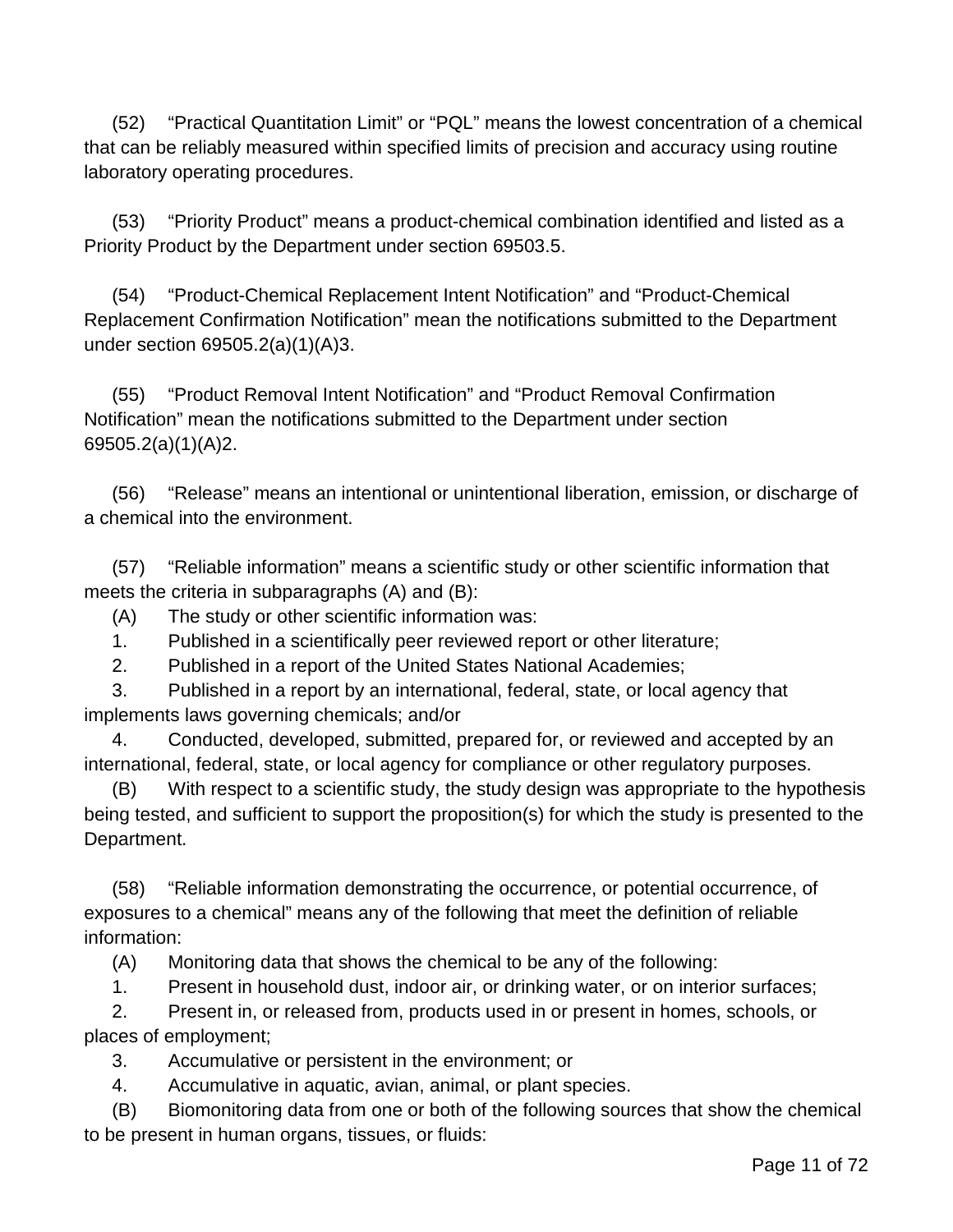1. California Environmental Contaminant Biomonitoring Program; and/or

2. United States Centers for Disease Control and Prevention's National Health and Nutrition Evaluation Survey biomonitoring data.

(C) Evidence that a chemical exhibits the hazard trait for any of the following:

1. Bioaccumulation;

- 2. Persistence; or
- 3. Lactational or transplacental transfer, as specified in section 69405.5.

(D) Exposure or environmental modeling that indicates one or both of the following:

1. Exposure point concentration(s) associated with adverse impacts; or

2. Environmental accumulation of a chemical.

(E) Monitoring data indicating the presence of a chemical or its degradation products in California solid waste, wastewater, biosolids, or storm water streams collected or managed by California State or local agencies in concentrations or volumes that:

1. Potentially contribute to or cause adverse impacts;

2. Require the expenditure of public funds to mitigate potential adverse impacts associated with the chemical or its degradation products;

3. Increase the costs of reusing or recycling materials containing the chemical or its degradation products;

4. Interfere with the proper operation of solid waste, wastewater, or storm water treatment systems and result in the discharge of the chemical or its degradation products to the environment;

5. Exceed regulatory thresholds for the chemical or its degradation products; or

6. Result in violations of the permit issued to the facility responsible for managing solid waste, wastewater, biosolids, or storm water streams.

(59) "Replacement Candidate Chemical" or "replacement chemical" means a Candidate Chemical or other chemical, whichever is applicable, that replaces, or is under consideration to replace, the Chemical(s) of Concern, in whole or in part, in an alternative to the Priority Product, and that is one of the following:

(A) A chemical that is not present in the Priority Product; or

(B) A chemical that is or would be present in the alternative at a higher concentration than in the Priority Product relative to other chemicals in the Priority Product other than the Chemical(s) of Concern.

(60) "Responsible entity" means any of the following:

(A) Manufacturer;

- (B) Importer;
- (C) Assembler; or
- (D) Retailer.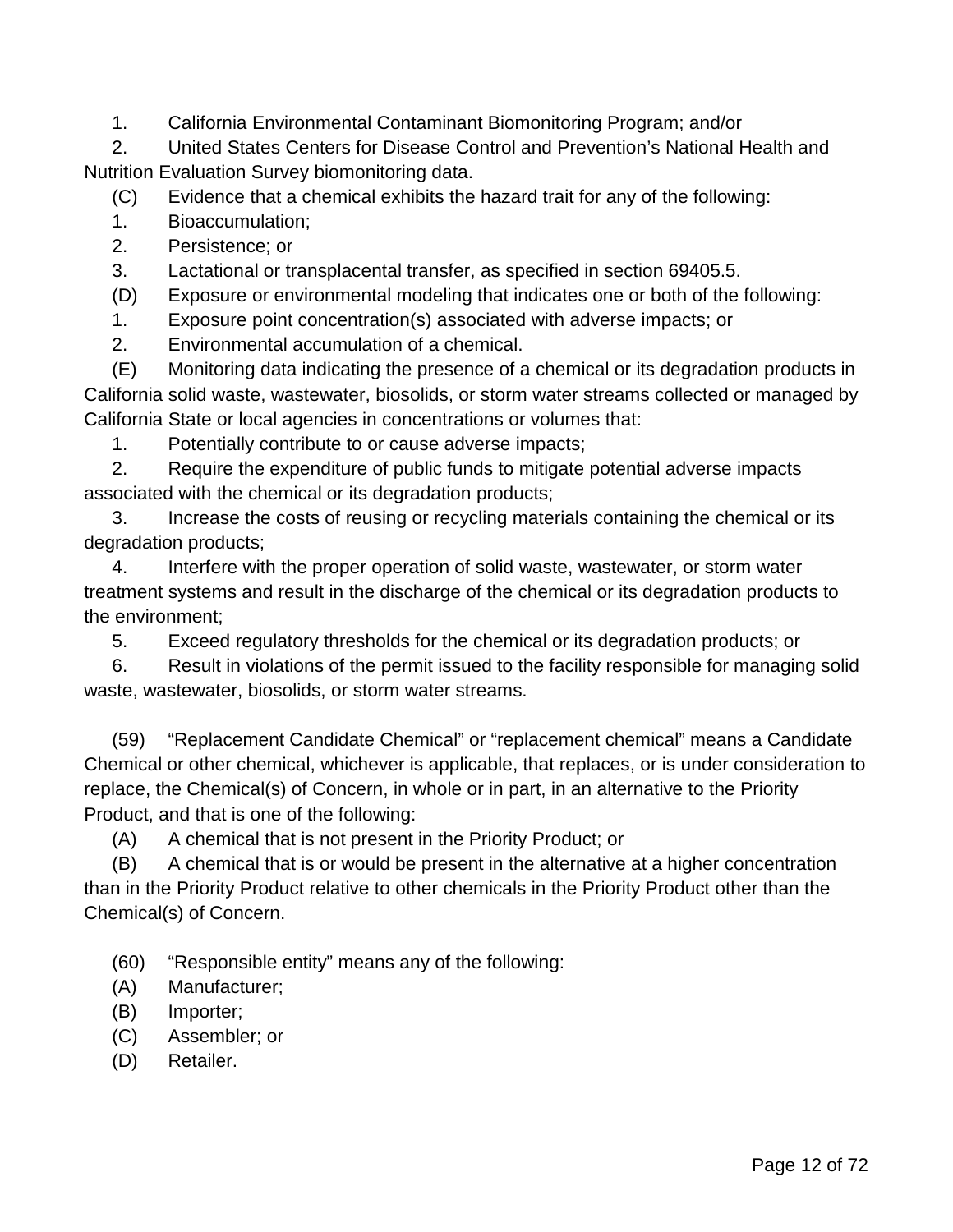(61) "Retailer" means a person to whom a product that is subject to the requirements of this chapter is delivered or sold for purposes of sale or distribution by that person to a consumer.

(62) "Safer alternative" means an alternative that, in comparison with another product or product manufacturing process, has reduced potential adverse impacts and/or potential exposures associated with one or more Candidate Chemicals, Chemicals of Concern, and/or replacement chemicals, whichever is/are applicable.

(63) "Sales outlet" means any place at which consumer products are sold, supplied, or offered for sale directly to consumers in California.

(64) "Sensitive subpopulations" means subgroups that comprise a meaningful portion of the general population that are identifiable as being at greater risk of adverse health effects when exposed to one or more chemicals that exhibit a hazard trait and/or toxicological endpoint, including, but not limited to, infants, children, pregnant women, and elderly individuals. "Sensitive subpopulations" also include individuals at greater risk of adverse health effects when exposed to chemicals because they are either individuals with a history of serious illness or greater exposures to chemicals, or workers with greater exposures to chemicals due to the nature of their occupation.

(65) "Technically feasible" means that the technical knowledge, equipment, materials, and other resources available in the marketplace are expected to be sufficient to develop and implement an alternative product or replacement chemical.

(66) "Trade secret" means "Trade secret" as defined in Civil Code section 3426.1(d).

(67) "Useful life" means the period of time during which a product can be used as intended, expressed in terms of a single use, number of applications, or days, months, or years of use.

NOTE: Authority cited: Sections 25252, 25253, and 58012, Health and Safety Code. Reference: Sections 25251, 25252, 25253, and 25257, Health and Safety Code, Section 1060, Evidence Code, and Sections 3426 through 3426.11, inclusive, Civil Code.

## **§ 69501.2. Duty to Comply and Consequences of Non-Compliance.**

(a) Duty to Comply.

(1)(A) A manufacturer has the principal duty to comply with requirements applicable to a responsible entity. In the event a manufacturer does not comply, it shall be the duty of the importer, if any, to comply if the Department provides notice to the importer under subsection (c)(1). A retailer or assembler is required to comply with the requirements applicable to a responsible entity only if the manufacturer and the importer have failed to comply and the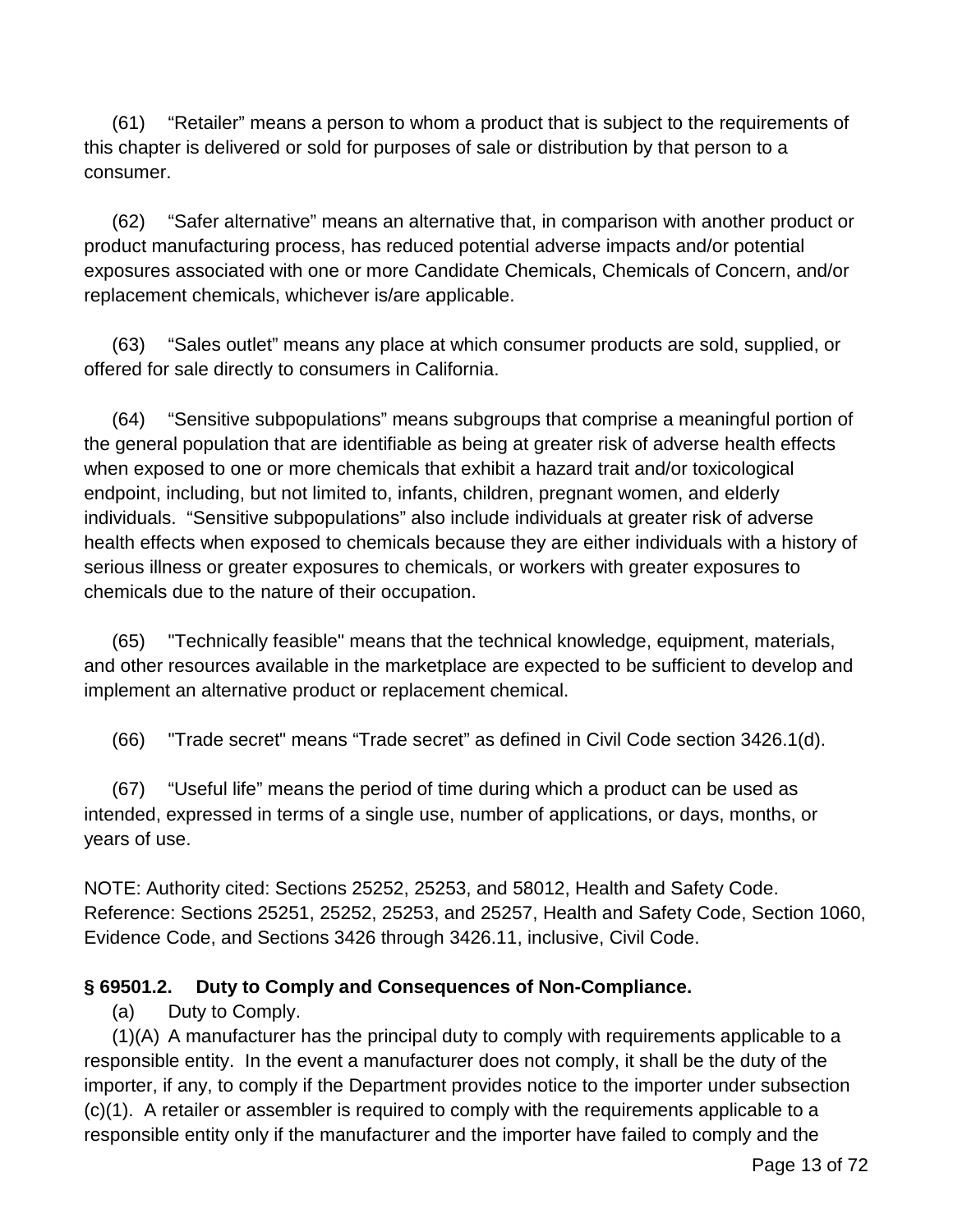Department provides notice to the retailer or assembler of such non-compliance by posting the information on the Failure to Comply List.

(B) Notwithstanding subparagraph (A), the provisions of sections 69505.2 and 69505.3 may only be fulfilled by the manufacturer.

(C) The Department may not require any responsible entity other than the manufacturer to comply with a regulatory response under sections 69506.6 through 69506.8. However, if the manufacturer fails to comply and the Department provides notice under subparagraph (A), the importer shall cease to place the product into the stream of commerce in California and each retailer and assembler shall cease ordering the product, no later than ninety (90) days after the Department has provided such notice.

(2) Except for the requirement to submit a notification under sections 69503.7, 69505.2, or 69505.3, the requirements of this chapter applicable to a responsible entity may be fulfilled by a consortium, trade association, public-private partnership, non-profit organization, or other entity acting on behalf of, or in the stead of, the responsible entity.

(b) Retailer and Assembler Options.

A retailer or assembler who has received a notice from the Department under subsection  $(a)(1)(A)$  is not responsible for complying with the requirements specified in the notice if:

(1) The manufacturer or importer complies with the requirement specified in the Department's notice within ninety (90) days after the Department issues the notice; or

(2) The retailer or assembler complies with both of the following requirements:

(A) The retailer or assembler ceases ordering the product no later than ninety (90) days after the Department has provided notice under subsection (a)(1)(A); and

(B) No later than ninety (90) days after the Department has provided notice under subsection (a)(1)(A), the retailer or assembler submits a Product Cease Ordering Notification informing the Department that the retailer or assembler has ceased ordering the product, and provides the following information to the Department:

1. The name of, and contact information for, the retailer or assembler, whichever is applicable;

2. The name of, and contact information for, the manufacturer(s) and importer(s);

3. Identification and location of the retailer's sales outlets where the product is sold, supplied, or offered for sale in California, if applicable;

4. The name of, and contact information for, the person immediately upstream from the retailer or assembler, as applicable, in the supply chain for the product;

5. Information describing the product, and the brand name(s) and product name(s) under which the retailer's or assembler's product is placed into the stream of commerce in California, and, if the product is a component of one or more assembled products, a description of the known product(s) in which the component is used;

6. The length of time the retailer or assembler estimates will be needed to exhaust the remaining inventory of the Priority Product; and

7. A statement certifying that the retailer or assembler will not re-initiate ordering the product unless and until information posted on the Department's website indicates that the non-compliance has been remedied.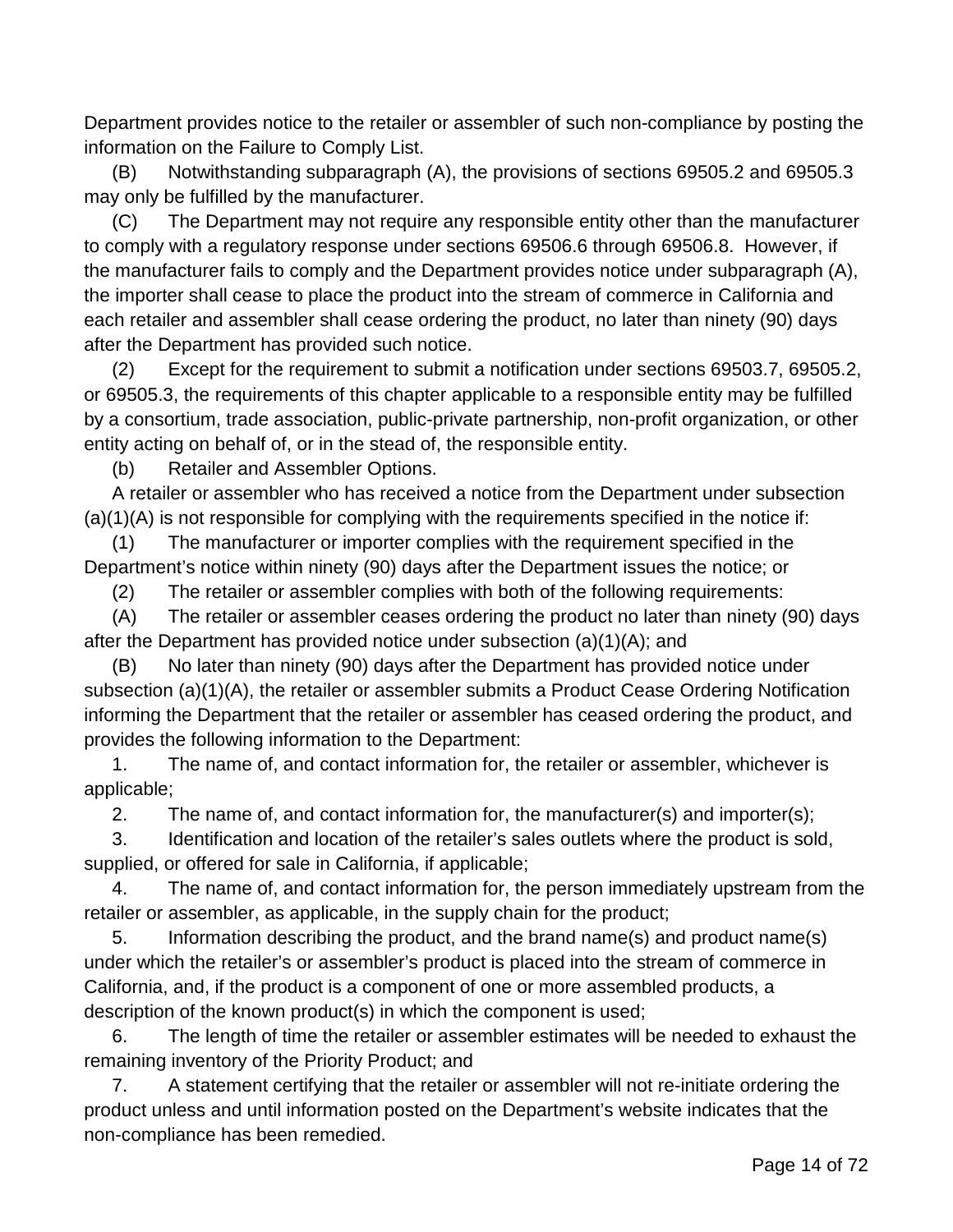(c) Failure to Comply List.

(1)(A) If the Department determines that one or more requirements of this chapter have not been complied with for a specific product, the Department shall issue a notice of noncompliance to the manufacturer and the importer(s) for the product.

(B) A notice of non-compliance must include a description of the nature of the noncompliance, the steps necessary to achieve compliance, and the Department's intent to place information concerning the determination of non-compliance on the Failure to Comply List on its website.

(2) If the non-compliance has not been remedied to the satisfaction of the Department within forty-five (45) days after the issuance of the notice of non-compliance, the Department shall post information concerning the determination of non-compliance on the Failure to Comply List on its website. The Department shall post this information on the Failure to Comply List not later than ninety (90) days after issuing the notice of non-compliance.

(3) Paragraph (2) does not apply if there is a pending dispute under article 7 concerning the notice of non-compliance.

(4) The Department shall post and maintain on its website a Failure to Comply List that includes the following information for each product covered by a notice of non-compliance:

(A) Information identifying and describing the product, and the brand name(s) and product name(s) under which the product is placed into the stream of commerce in California, and, if the product is a component of one or more assembled products, a description of the known product(s) in which the component is used;

(B) The requirement(s) of this chapter, and the applicable due date(s), that are the basis for the notice of non-compliance;

(C) A statement placing retailers and, if applicable, assemblers on notice under subsection (a)(1)(A) of the failure to comply by the manufacturer(s) and importer(s), including identification of the requirement with which the retailer and, if applicable, assembler shall comply and the time frame for compliance, which shall be no less than ninety (90) days after the notice is posted on the Department's website;

(D) The Chemical(s) of Concern and any other Candidate Chemical(s) known to the Department to be present in the product;

(E) The name of and, if known, the contact information for any person(s) listed on the product label as the manufacturer, importer, or distributor;

(F) The name of, and contact information for, any manufacturer or importer that has been noticed by the Department, under paragraph (1);

(G) The name of, and contact information for, retailers and, if applicable, assemblers known to the Department who have not fully complied with the requirements of subsection (b); and

(H) The date the product is first listed on the Failure to Comply List.

(5) The Department shall remove a product and the associated information from the Failure to Comply List if the Department determines that the condition of non-compliance has been fully remedied.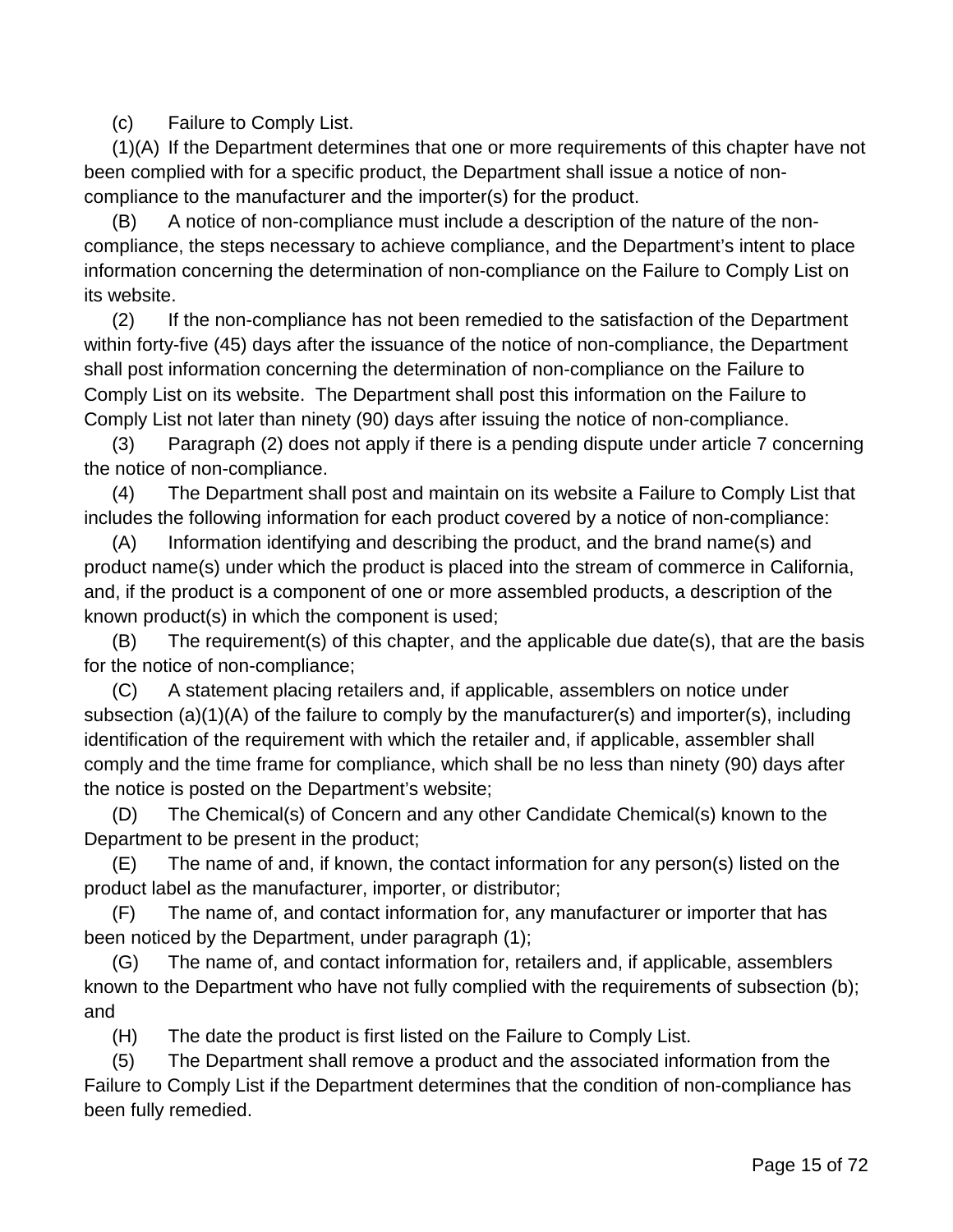(6) The Department shall remove information concerning a retailer or an assembler from the Failure to Comply List if the Department determines that the retailer or assembler has fully complied with subsection (b).

NOTE: Authority cited: Sections 25252, 25253, and 58012, Health and Safety Code. Reference: Sections 25252 and 25253, Health and Safety Code.

## **§ 69501.3. Information Submission and Retention Requirements.**

(a) Signatures. All documents required to be submitted to the Department under this chapter must be signed by the responsible individual in charge of preparing or overseeing the preparation of the information, and by the owner, or an officer of the company, or an authorized representative.

(b) Format. All documents submitted to the Department must be in English, and must be generated and submitted in a manner and in an electronic format accessible to the Department.

(c) Certification Statement. All documents required to be submitted to the Department under this chapter must include the following certification statement, signed by the owner or an officer of the entity submitting the document, whose responsibilities include product development, product safety, or related responsibilities pertinent to the document, and by the responsible individual in charge of preparing or overseeing the preparation of the information:

"I certify that this document and all attachments were prepared or compiled under my direction or supervision to assure that qualified personnel properly gathered and evaluated the information submitted. Based on my inquiry of the person(s) directly responsible for gathering the information, the information submitted is, to the best of my knowledge and belief, true, accurate, and complete. I am aware that submitting false information or statements is a violation of law."

(d) Due Dates. All provisions in this chapter requiring a document to be submitted to the Department within a specified time frame means that the document must be postmarked or submitted electronically by the end date of that time frame.

(e) Document Retention. A person who is subject to a requirement to obtain or prepare information, but who is not required to submit the information to the Department or has not yet been requested to submit the information to the Department, shall retain the information for a period of three (3) years following the date the person was required to obtain or prepare the information.

NOTE: Authority cited: Sections 25252, 25253, and 58012, Health and Safety Code. Reference: Sections 25252 and 25253, Health and Safety Code.

## **§ 69501.4. Chemical and Product Information.**

(a) Information Gathering.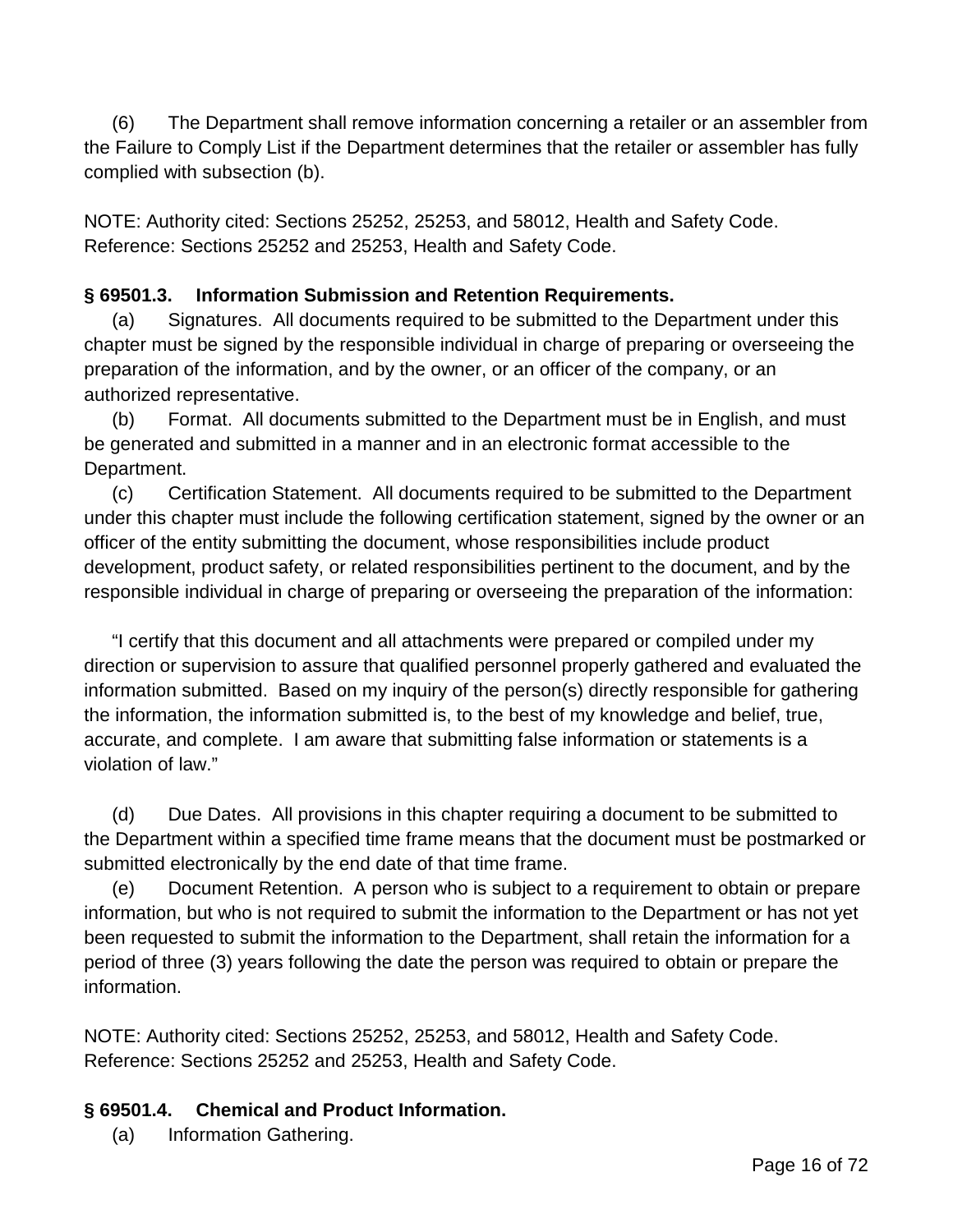(1) The Department shall seek to obtain and/or review information that it determines is necessary to implement this chapter using one or more of the following approaches:

(A) Obtain and/or review information in the public domain that is readily available in a usable format, without a subscription or other charge;

(B) Obtain and/or review information in the public domain that is readily available in a usable format, with a subscription or other charge, to the extent resources are available to pay the required costs;

(C) Request one or more product or chemical manufacturers, importers, assemblers, and/or retailers to make existing information available to the Department, in accordance with a schedule specified by the Department for each person from whom information is requested; and/or

(D) Request one or more product or chemical manufacturers, importers, assemblers, and/or retailers to generate new information and provide it to the Department, in accordance with a schedule specified by the Department for each person from whom information is requested.

(2) For purposes of this section, the terms "manufacturer", "importer", "assembler", and "retailer", mean the manufacturer, importer, assembler, and retailer of any product or chemical, not just Priority Products or Candidate Chemicals, except for those products exempted from the definition of "consumer product" specified in Health and Safety Code section 25251.

(b) Information Requests. The Department may request that information be made available to it under this section by either or both of the following methods:

(1) Correspondence sent to an individual person electronically or by United States mail; and/or

(2) Information call-ins that, unless otherwise specified, apply to all manufacturers, importers, assemblers, and retailers, as applicable, of a specific chemical or product or group of chemicals or products. The Department shall post information call-ins on its website, and provide notice to persons on the electronic mailing list(s) established by the Department related to this chapter.

(c) Response Status List.

(1) The Department shall maintain and post on its website a Response Status List. The Response Status List shall be used to provide notice that a person, who has been requested to provide information to the Department under this section, or someone acting on behalf of or in the stead of that person, has done one of the following:

(A) Made the information requested under this section available to the Department within the time specified by the Department;

(B) Failed to make the information requested under this section available to the Department by the due date specified by the Department; or

(C) Demonstrated to the Department's satisfaction that it does not have and is unable to produce the requested information.

(2) The information posted on the Response Status List shall include identification of the person and the chemical or product that is the subject of the request.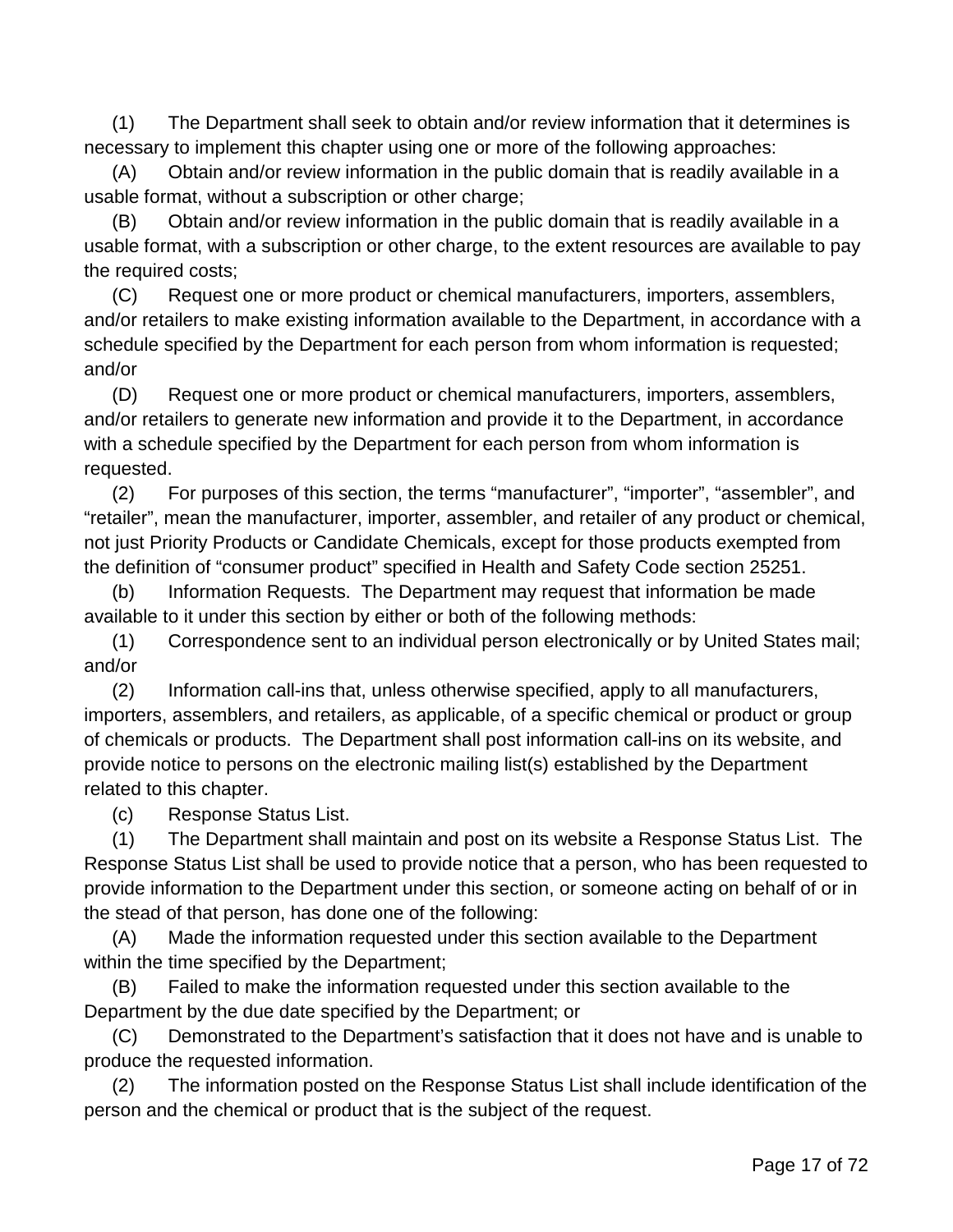(3) The Department shall update information on its website upon determining that a person has taken action to change its status under paragraph (1).

(d) Safer Consumer Products Partner Recognition List. The Department may maintain and post on its website a Safer Consumer Products Partner Recognition List identifying persons that have voluntarily provided the Department with information that advances the quest for safer consumer products. Persons identified on this list may include, but are not limited to, persons that have done the following:

(1) Voluntarily completed an Alternatives Analysis on a consumer product that has not been listed as a Priority Product; and/or

(2) Voluntarily provided information that is helpful to the Department in implementing this chapter.

NOTE: Authority cited: Sections 25252, 25253, and 58012, Health and Safety Code. Reference: Sections 25252 and 25253, Health and Safety Code.

## **§ 69501.5. Availability of Information on the Department's Website.**

(a) Website Postings Requiring Noticing. The Department shall post on its website, and update as appropriate, all of the information listed below. The Department shall also provide notice of the availability of the information, including the availability of updates to the information, to persons on the electronic mailing list(s) that the Department establishes related to this chapter.

(1) The Failure to Comply List.

(2) Requests for information made under section 69501.4.

(3)(A) Exemption determinations made under section 69501(b)(3)(A) and the rationale supporting those determinations; and

(B) Determinations made under section 69501(b)(3)(B) rescinding previously-made exemption determinations and the rationale supporting those rescission determinations.

(4) Priority Product Work Plans, proposed and final Candidate Chemicals and Priority Products lists and revisions to the lists, supporting rationale and documentation, copies of all written comments received during the public comment periods for the proposed lists, and copies of written responses the Department provides to the comments.

(5) Petitions designated as complete under section 69504(c), and notices of decision and statements of basis prepared by the Department under section 69504.1(d).

(6) A list of due date extension requests approved for submission of AA Reports.

(7) AA Report notices of public review periods, notices of compliance, notices of deficiency, notices of disapproval, and notices of ongoing review.

(8) Proposed and final regulatory response determination notices issued by the Department, copies of all written comments received during the public comment period for a proposed regulatory response determination, and copies of written responses the Department provides to the comments.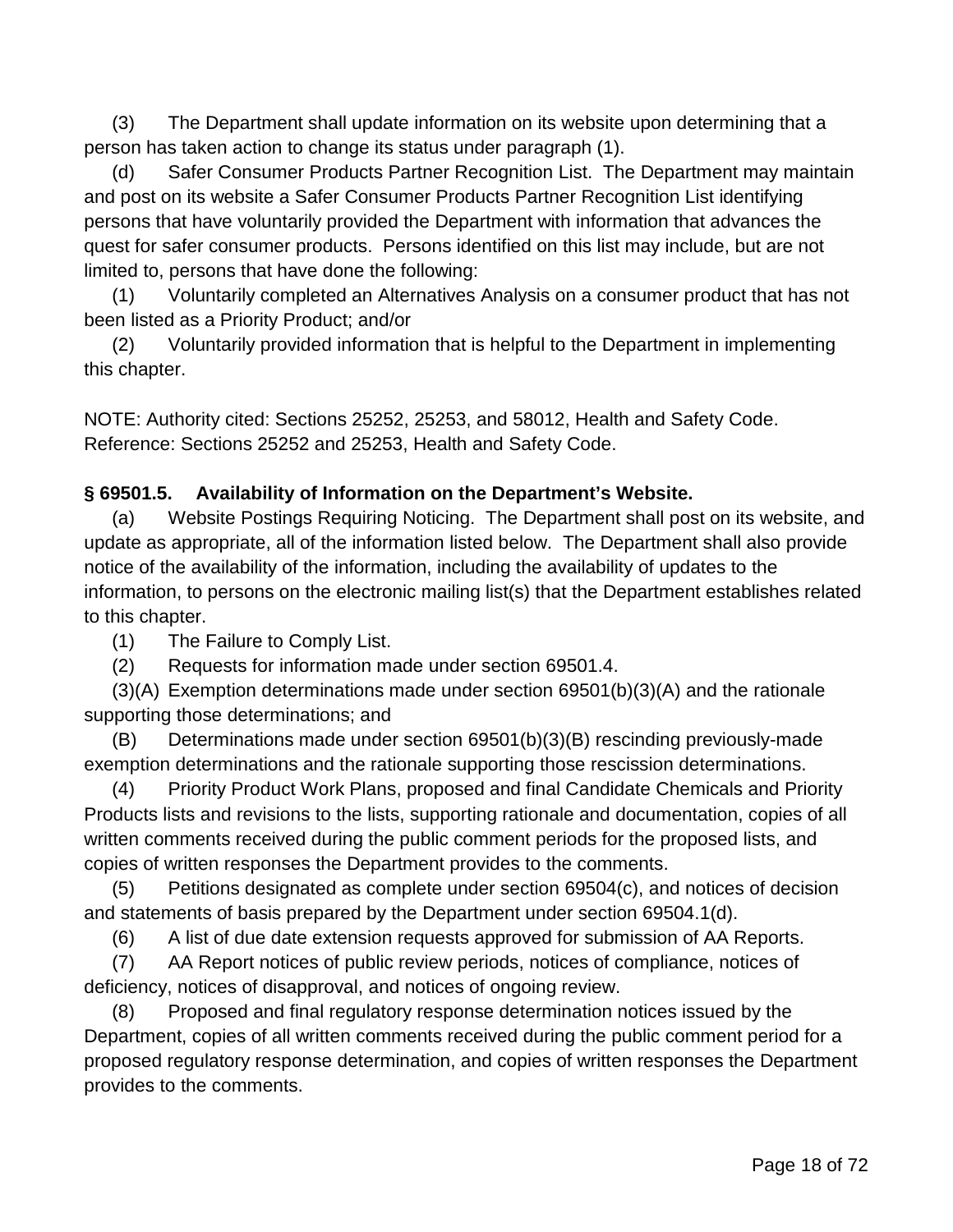(9) A list of regulatory response exemption requests submitted to the Department, and copies of all notices issued by the Department granting, denying, or rescinding a regulatory response exemption.

(10) Copies of all disputes and Requests for Review filed with the Department under article 7, and copies of all Department decisions, and notices of ongoing review, issued in response to disputes and Requests for Review.

(b) Additional Website Postings. The Department shall also post on its website, and update as appropriate, all of the following information:

(1) The Response Status List prepared under section 69501.4(c).

(2) Any Safer Consumer Products Partner Recognition List prepared under section 69501.4(d).

(3) As the following information becomes available, the Department shall post the information on the Department's website for each product that is a Priority Product, and maintain and update this information for as long as the Priority Product continues to be placed into the stream of commerce in California:

(A) Brand name(s) and product name(s) for the product, and, if the product is a component of one or more assembled products, a description of the known product(s) in which the component is used;

(B) Product manufacturer(s) and importers, except for those manufacturers that have submitted a timely and compliant Confirmation Notification under section 69505.2;

(C) Other responsible entities for the product, except for the responsible entities that have complied with the requirements of section 69501.2(b);

(D) The identity of the person who will fulfill the requirements of article 5, as reflected in the Priority Product Notification;

(E) The due dates for, and dates of receipt of, each applicable AA Report and each Alternate Process AA Work Plan; and

(F) Lists of, and copies of, all of the following that have been submitted to the Department for each product, including the date of receipt:

1. Priority Product Notifications;

2. Alternatives Analysis Threshold Notifications, and notifications submitted to the Department under subsections (c) and (d) of section 69505.3, and notices issued by the Department under section 69505.3(e);

3. Chemical Removal Intent and Confirmation Notifications;

4. Product Removal Intent and Confirmation Notifications;

5. Product-Chemical Replacement Intent and Confirmation Notifications; and

6. Product Cease Ordering Notifications submitted to the Department under section 69501.2(b)(2).

(4) Guidance documents prepared by the Department under section 69505(a).

(5) AAs made available by the Department under section 69505(b).

(6) A list of all AA Reports, Alternate Process AA Work Plans, and AA progress reports submitted to the Department under article 5, the executive summary for each document, the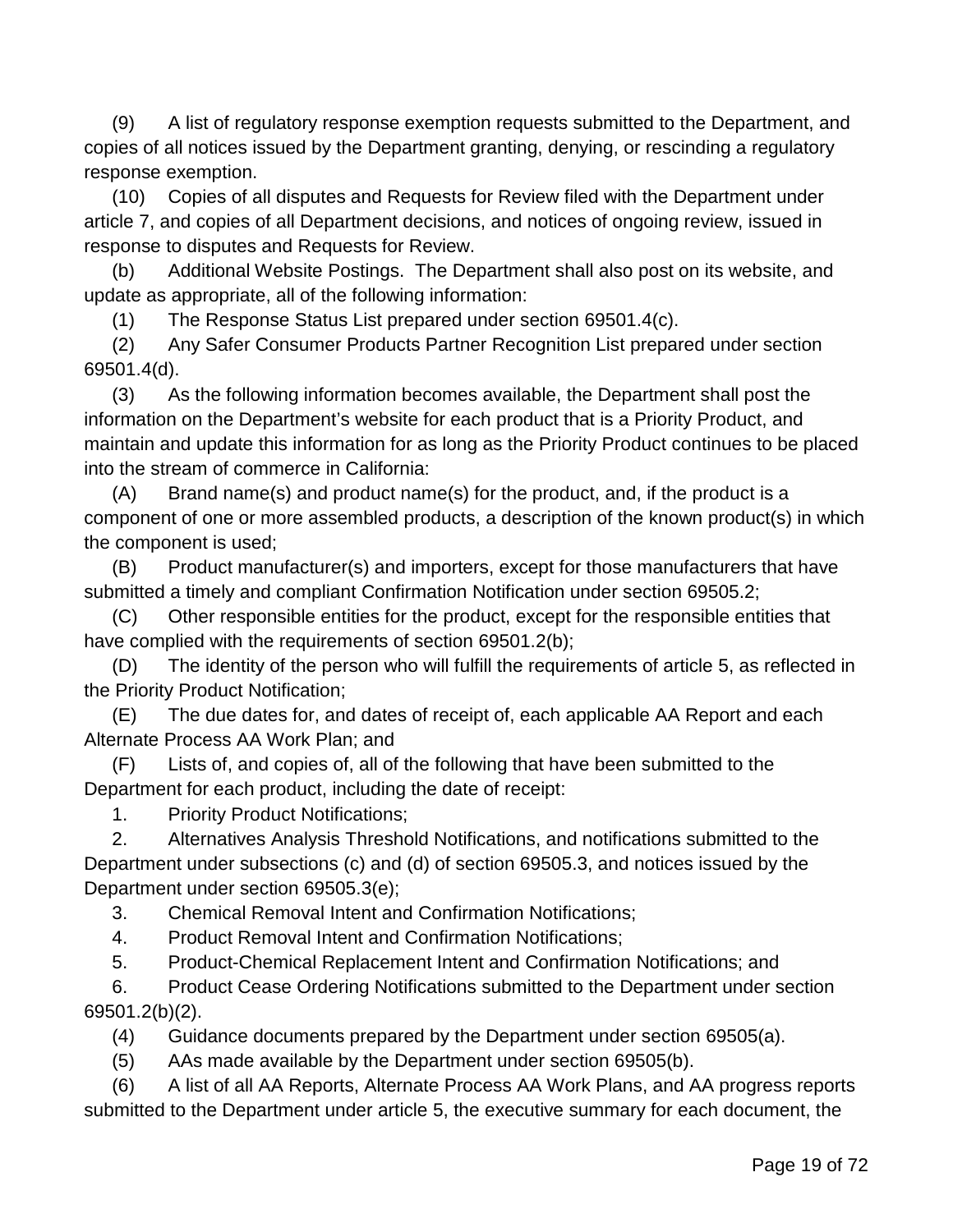date of receipt, and a full or redacted copy of each document, including both the originally submitted document and the document approved by the Department, if different.

(7) Copies of all written public comments submitted to the Department under section 69505.8, and identification of those issues that the Department determines must be addressed in an AA Report Addendum.

(8) A list and copies of all notices issued by the Department and all documents submitted to the Department under section 69506.5.

(9) Copies of, or links to, product stewardship plans, substitute end-of-life management programs, exemptions from end-of-life management program requirements, and copies of annual end-of-life management program reports.

(10) Regulatory response notifications submitted to the Department under subsections (a) and (c) of section 69506.10, and the Regulatory Response Summary prepared and updated by the Department under section 69506.10(d).

(11) Findings of audits conducted by the Department under section 69508.

(c) Website Posting Date. All information posted on the Department's website under this chapter must include the date the document or information is first posted and the date(s) of any revised postings.

NOTE: Authority cited: Sections 25252, 25253, and 58012, Health and Safety Code. Reference: Sections 25252 and 25253, Health and Safety Code.

## **Article 2. Process for Identifying Candidate Chemicals**

## **§ 69502. General.**

This article identifies Candidate Chemicals that can be considered under article 3 for designation as a Chemical of Concern, and specifies the process by which the Department may identify additional Candidate Chemicals. The Department may use, but is not limited to using, information obtained and/or reviewed under section 69501.4 to perform its duties under this article.

NOTE: Authority cited: Sections 25252 and 58012, Health and Safety Code. Reference: Section 25252, Health and Safety Code.

# **§ 69502.1. Applicability.**

This article applies to all chemicals that exhibit a hazard trait and/or an environmental or toxicological endpoint, and that are present in products that are placed into the stream of commerce in California.

NOTE: Authority cited: Sections 25252, 25253, and 58012, Health and Safety Code. Reference: Sections 25252 and 25257.1, Health and Safety Code.

## **§ 69502.2. Candidate Chemicals Identification.**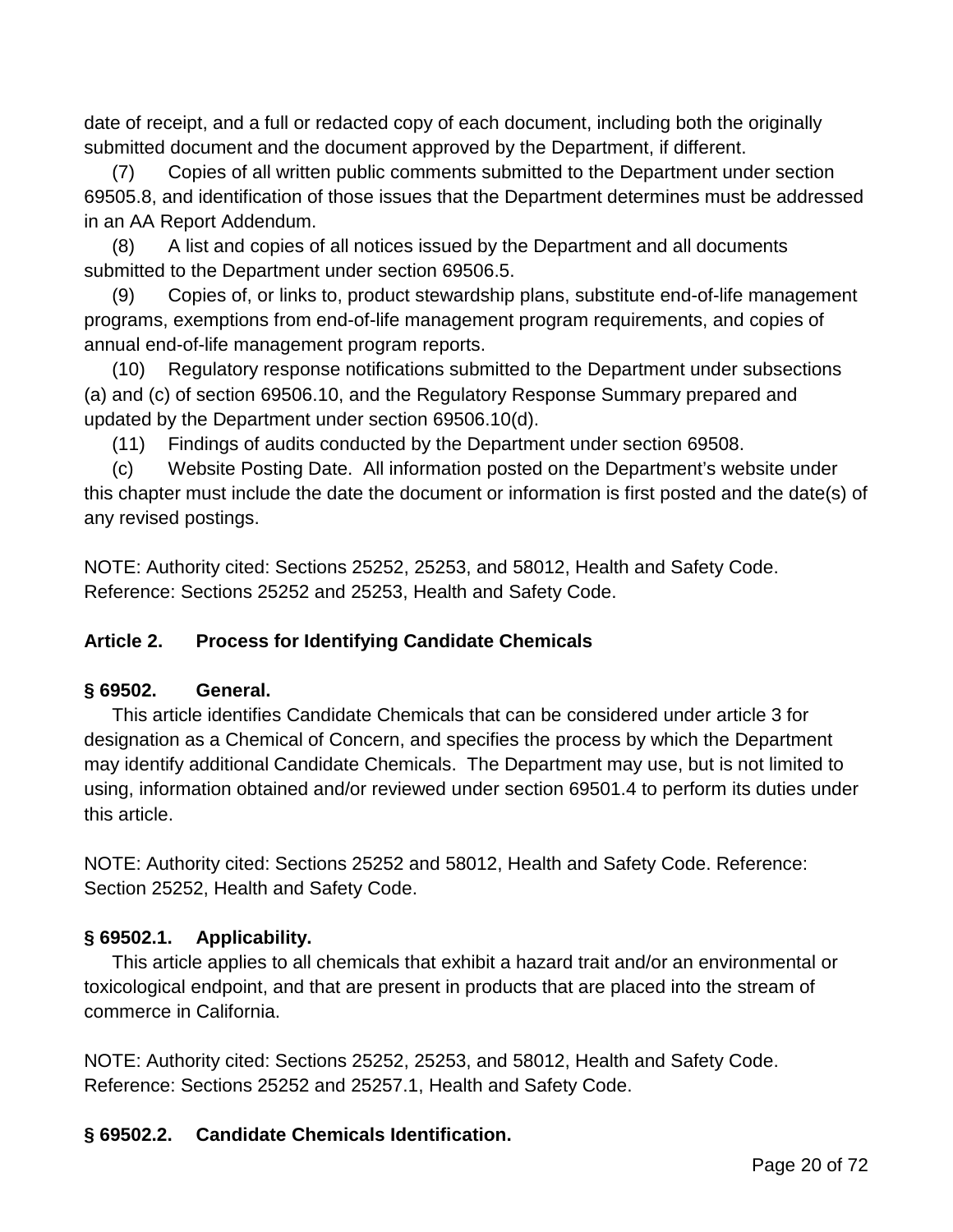(a) Candidate Chemicals List. As of the effective date of these regulations, a chemical is identified as a Candidate Chemical if it exhibits a hazard trait and/or an environmental or toxicological endpoint, and meets one or both of the following criteria:

(1) The chemical is on one or more of the lists specified below:

(A) Chemicals known to cause cancer and/or reproductive toxicity that are listed under Health and Safety Code section 25249.8 of the California Safe Drinking Water and Toxic Enforcement Act of 1986;

(B) Chemicals classified by the European Commission as carcinogens, mutagens, and/or reproductive toxicants Categories 1A and 1B in Annex VI to Regulation (EC) 1272/2008;

(C) Chemicals included as Category 1 endocrine disruptors by the European Commission in the candidate list of Substances of Very High Concern in accordance with Article 59 of Regulation (EC) 1907/2006;

(D) Chemicals for which a reference dose or reference concentration has been developed based on neurotoxicity in the United States Environmental Protection Agency's Integrated Risk Information System;

(E) Chemicals that are identified as "carcinogenic to humans", "likely to be carcinogenic to humans", or Groups A, B1, or B2 carcinogens in the United States Environmental Protection Agency's Integrated Risk Information System;

(F) Chemicals that are identified as "known to be" or "reasonably anticipated to be" a human carcinogen in the 12th Report on Carcinogens, United States Department of Health and Human Services, Public Health Service, National Toxicology Program;

(G) Chemicals included as persistent, bioaccumulative and toxic, or very persistent and very bioaccumulative by the European Commission in the candidate list of Substances of Very High Concern in accordance with Article 59 of Regulation (EC) 1907/2006;

(H) Chemicals that are identified as Persistent, Bioaccumulative, and Inherently Toxic to the environment by the Canadian Environmental Protection Act Environmental Registry Domestic Substances List;

(I) Chemicals classified by the European Commission as respiratory sensitizers Category 1 in Annex VI to Regulation (EC) 1272/2008;

(J) Groups 1, 2A, and 2B carcinogens identified by the International Agency for Research on Cancer;

(K) Neurotoxicants that are identified in the Agency for Toxic Substances and Disease Registry's Toxic Substances Portal, Health Effects of Toxic Substances and Carcinogens, Nervous System;

(L) Persistent Bioaccumulative and Toxic Priority Chemicals that are identified by the United States Environmental Protection Agency's National Waste Minimization Program;

(M) Reproductive or developmental toxicants identified in Monographs on the Potential Human Reproductive and Developmental Effects, National Toxicology Program, Office of Health Assessment and Translation;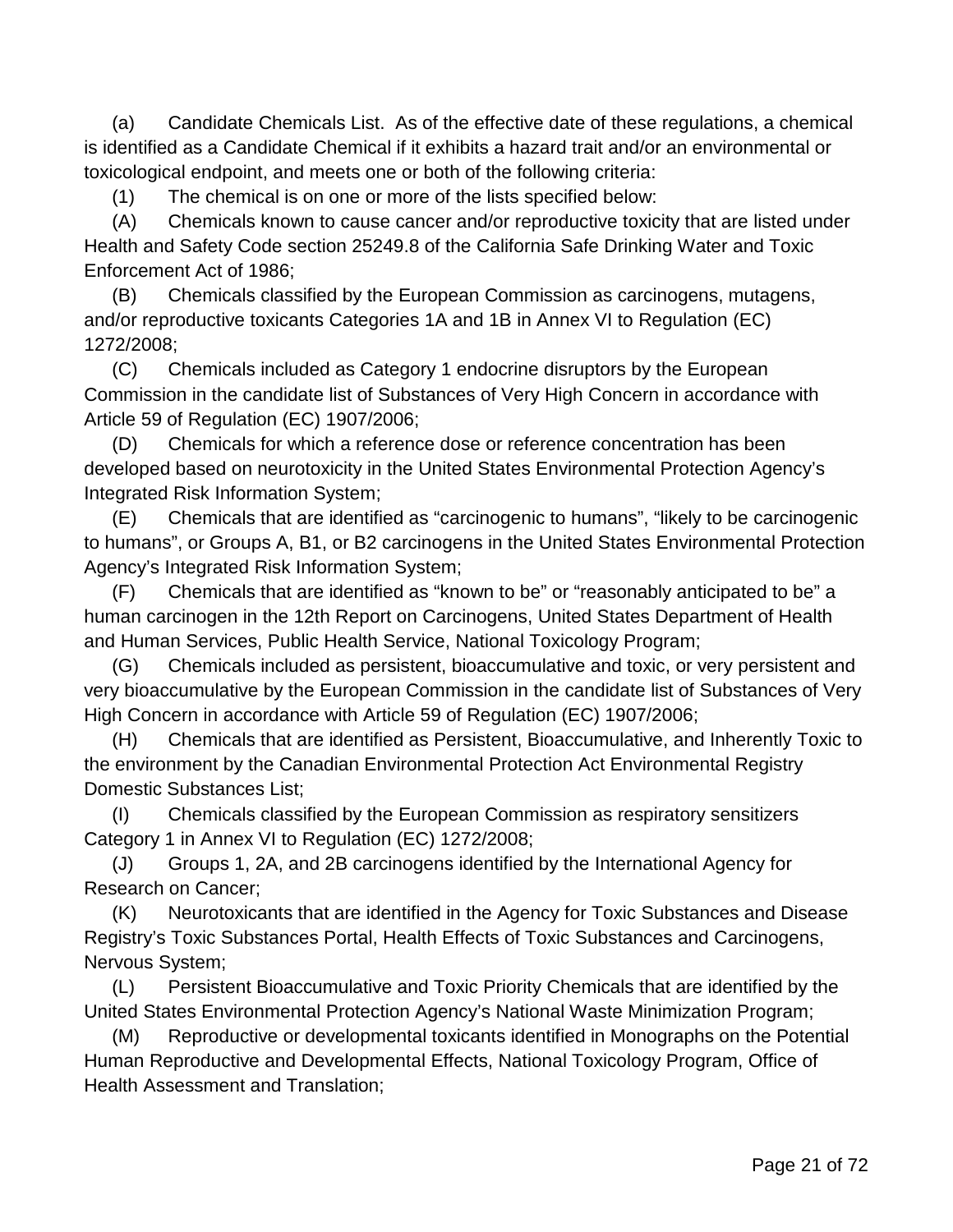(N) United States Environmental Protection Agency's Toxics Release Inventory Persistent, Bioaccumulative and Toxic Chemicals that are subject to reporting under the Emergency Planning and Community Right-to-Know Act section 313; and/or

(O) Washington Department of Ecology's Persistent, Bioaccumulative, Toxic Chemicals identified in the Washington Administrative Code, title 173, chapter 173-333.

(2) The chemical is one or more of the following types of chemicals:

(A) Chemicals for which Notification Levels, as defined in Health and Safety Code section 116455, have been established by the California Department of Public Health;

(B) Chemicals for which primary Maximum Contaminant Levels have been established and adopted under section 64431 or section 64444 of chapter 15 of title 22 of the California Code of Regulations;

(C) Chemicals identified as Toxic Air Contaminants under sections 93000 and 93001 of title 17 of the California Code of Regulations;

(D) Chemicals that are identified as priority pollutants in California Water Quality Control Plans under section 303(c) of the federal Clean Water Act and in section 131.38 of title 40 of the Code of Federal Regulations, or identified as pollutants by California or the United States Environmental Protection Agency for one or more water bodies in California under section 303(d) of the federal Clean Water Act and section 130.7 of title 40 of the Code of Federal Regulations;

(E) Chemicals that are identified with non-cancer endpoints and listed with an inhalation or oral Reference Exposure Level by the California Office of Environmental Health Hazard Assessment under Health and Safety Code section 44360(b)(2);

(F) Priority Chemicals that are identified under the California Environmental Contaminant Biomonitoring Program;

(G) Chemicals that are identified on the Centers for Disease Control and Prevention's *Fourth National Report on Human Exposure to Environmental Chemicals and Updated Tables*; and/or

(H) Chemicals that are identified on Part A of the list of Chemicals for Priority Action, Oslo and Paris Conventions for the Protection of the Marine Environment of the North-East Atlantic.

(b) Revisions to the Candidate Chemicals List. In addition to the chemicals identified as Candidate Chemicals under subsection (a), the Department may identify as Candidate Chemicals those chemicals that exhibit one or more hazard traits and/or environmental or toxicological endpoints by considering the following factors for which reliable information is available:

(1) Adverse Impacts.

(A) The Department shall evaluate the potential for the chemical to contribute to or cause adverse impacts, considering one or more of the following factors:

1. The chemical's hazard trait(s) and/or environmental or toxicological endpoint(s);

2. The chemical's aggregate effects;

3. The chemical's cumulative effects with other chemicals with the same or similar hazard trait(s) and/or environmental or toxicological endpoint(s);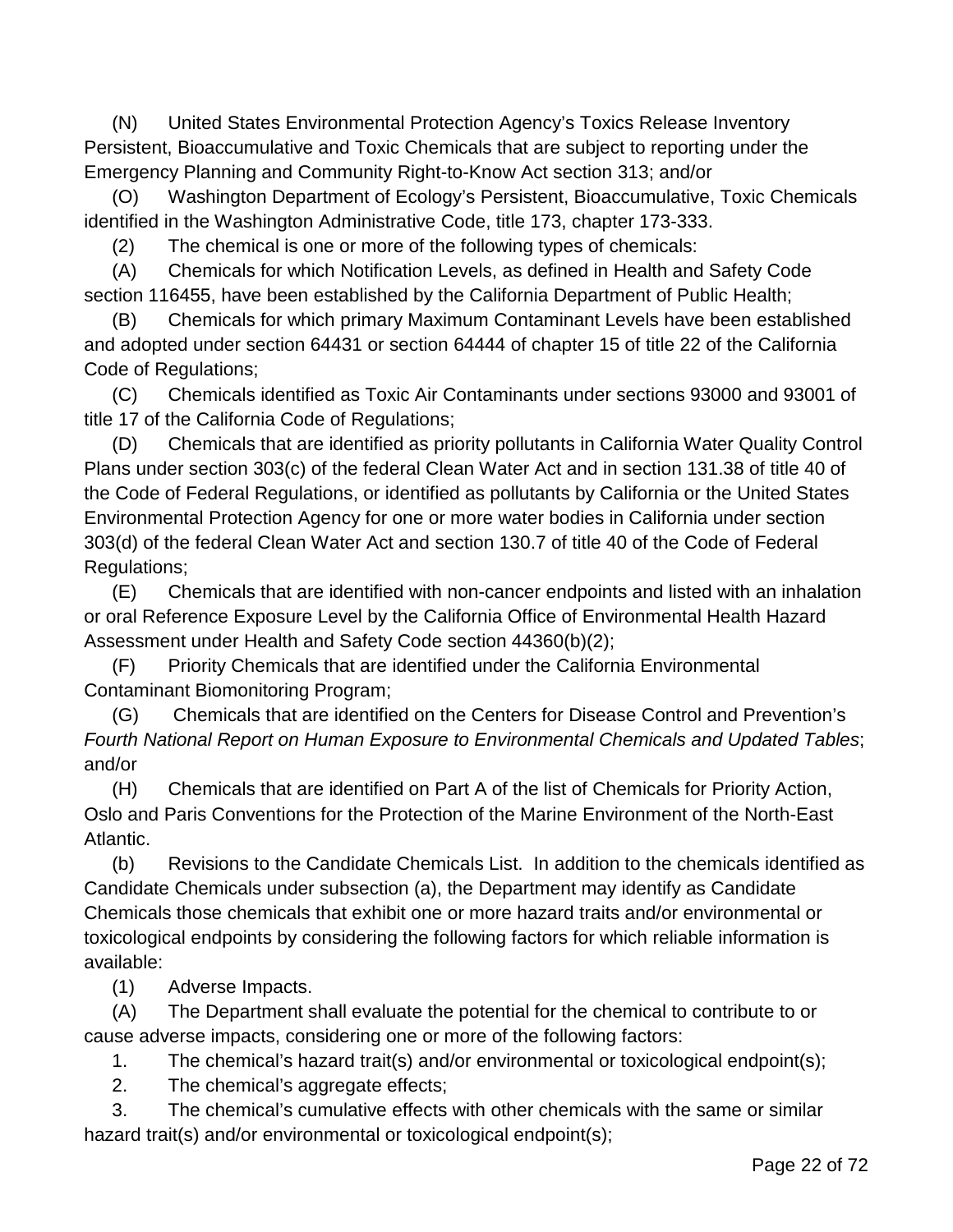4. The chemical's physicochemical properties;

5. The chemical's environmental fate;

6. The human populations, and/or aquatic, avian, or terrestrial animal or plant organisms for which the chemical(s) has/have the potential to contribute to or cause adverse impacts; and/or

7. The potential for the chemical to degrade, form reaction products, or metabolize into another chemical that exhibits one or more hazard traits and/or environmental or toxicological endpoints.

(B) The Department shall give special consideration to the potential for the chemical to contribute to or cause adverse impacts for:

1. Sensitive subpopulations;

2. Environmentally sensitive habitats;

3. Endangered and threatened species listed by the California Department of Fish and Wildlife; and

4. Environments in California that have been designated as impaired by a California State or federal regulatory agency.

(C) The Department shall also give special consideration to the potential for the chemical to contribute to or cause widespread adverse impacts.

(D) The Department may also evaluate and consider, based on reliable information, structurally or mechanistically similar chemicals for which there is a known toxicity profile.

(2) Exposures. The Department shall consider potential exposures to the chemical, based on both of the following:

(A) Reliable information regarding potential exposures to the chemical; and

(B) Reliable information demonstrating the occurrence, or potential occurrence, of exposures to the chemical.

(3) Availability of Information. The Department shall consider the extent and quality of information that is available to substantiate the existence or absence of potential adverse impacts and potential exposures. In evaluating the quality of the available information, the Department shall consider, as applicable, the factors specified in section 69503.2(b)(1)(C).

NOTE: Authority cited: Sections 25252 and 58012, Health and Safety Code. Reference: Sections 25252 and 25257.1, Health and Safety Code.

# **§ 69502.3. Candidate Chemicals List.**

(a) Informational List. The Department shall post an informational list of the chemicals identified as Candidate Chemicals under section 69502.2(a) on the Department's website within thirty (30) days after the effective date of these regulations. The Department shall periodically update the list to reflect changes to the underlying lists and sources from which it is drawn.

(b) Revisions to the List. The Department may make additions to, or deletions from, the Candidate Chemicals list using the factors specified in section 69502.2(b) and the procedures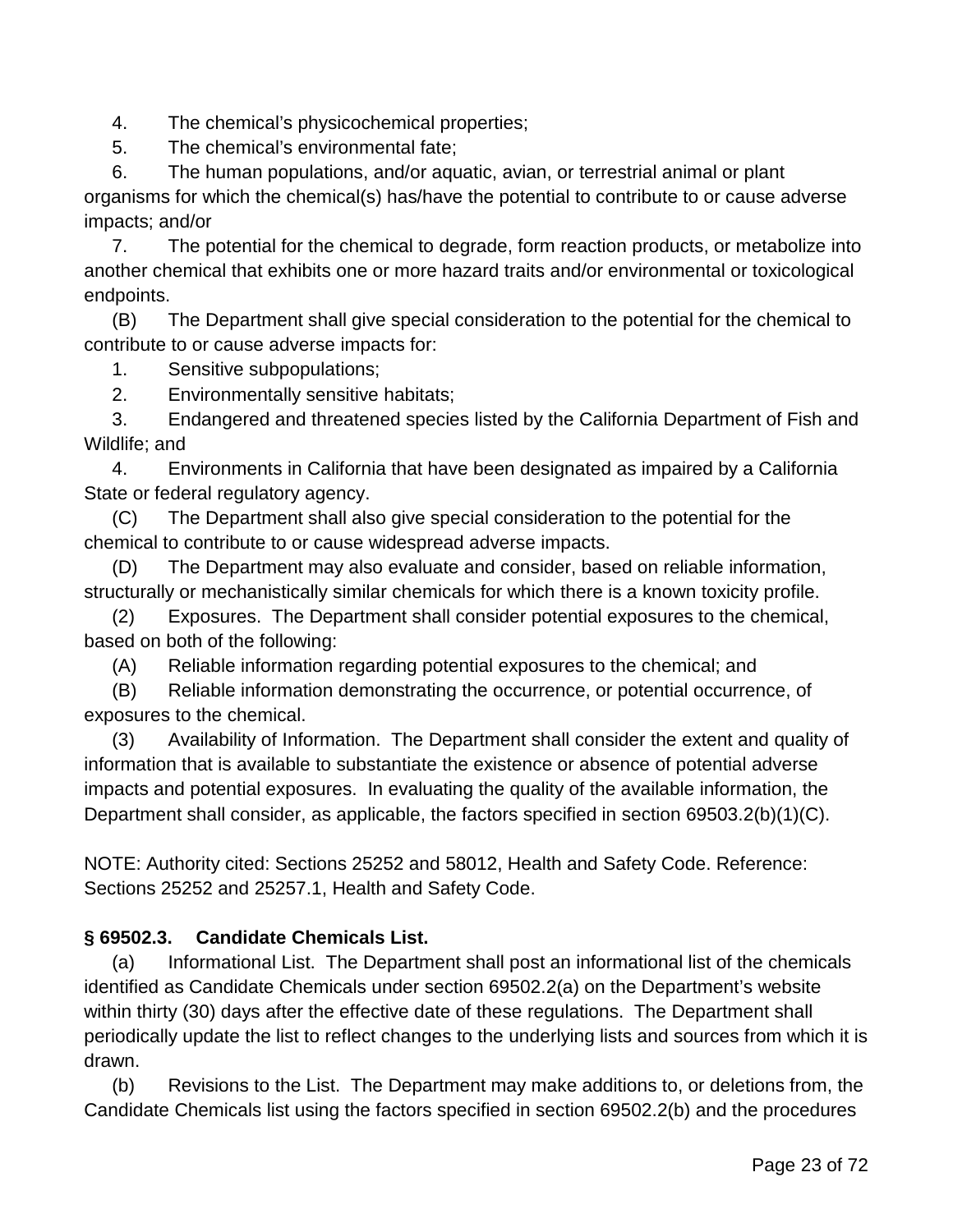specified in the Administrative Procedure Act (commencing with Government Code section 11340).

NOTE: Authority cited: Sections 25252 and 58012, Health and Safety Code. Reference: Sections 25252 and 25257, Health and Safety Code.

## **Article 3. Process for Identifying and Prioritizing Product-Chemical Combinations**

## **§ 69503. General.**

This article specifies the process by which the Department shall identify and prioritize products containing Candidate Chemicals. The Department may use, but is not limited to using, information obtained and/or reviewed under section 69501.4 to perform its duties under this article.

NOTE: Authority cited: Sections 25252, 25253, and 58012, Health and Safety Code. Reference: Sections 25252 and 25253, Health and Safety Code.

## **§ 69503.1. Applicability.**

Except as provided otherwise in section 69501(b), this article applies to all products that contain one or more Candidate Chemicals and that are placed into the stream of commerce in California.

NOTE: Authority cited: Sections 25252, 25253, and 58012, Health and Safety Code. Reference: Sections 25251, 25252, 25253, and 25257.1, Health and Safety Code.

# **§ 69503.2. Product-Chemical Identification and Prioritization Factors.**

(a) Key Prioritization Principles. Any product-chemical combination identified and listed as a Priority Product must meet both of the following criteria:

(1) There must be potential public and/or aquatic, avian, or terrestrial animal or plant organism exposure to the Candidate Chemical(s) in the product; and

(2) There must be the potential for one or more exposures to contribute to or cause significant or widespread adverse impacts.

(b) Identification and Prioritization Process. The Department may identify and list as a Priority Product one or more product-chemical combinations that it determines to be of high priority. The Department's decision to identify and list a product-chemical combination as a Priority Product shall be based on an evaluation of the product-chemical combination to determine its associated potential adverse impacts, potential exposures, and potential adverse waste and end-of-life effects by considering the factors described in paragraphs (1) and (2) for which information is reasonably available. The Department may additionally, in its discretion, consider paragraph (3).

(1)(A) Adverse Impacts and Exposures. The Department shall begin the product-chemical combination evaluation process by evaluating the potential adverse impacts posed by the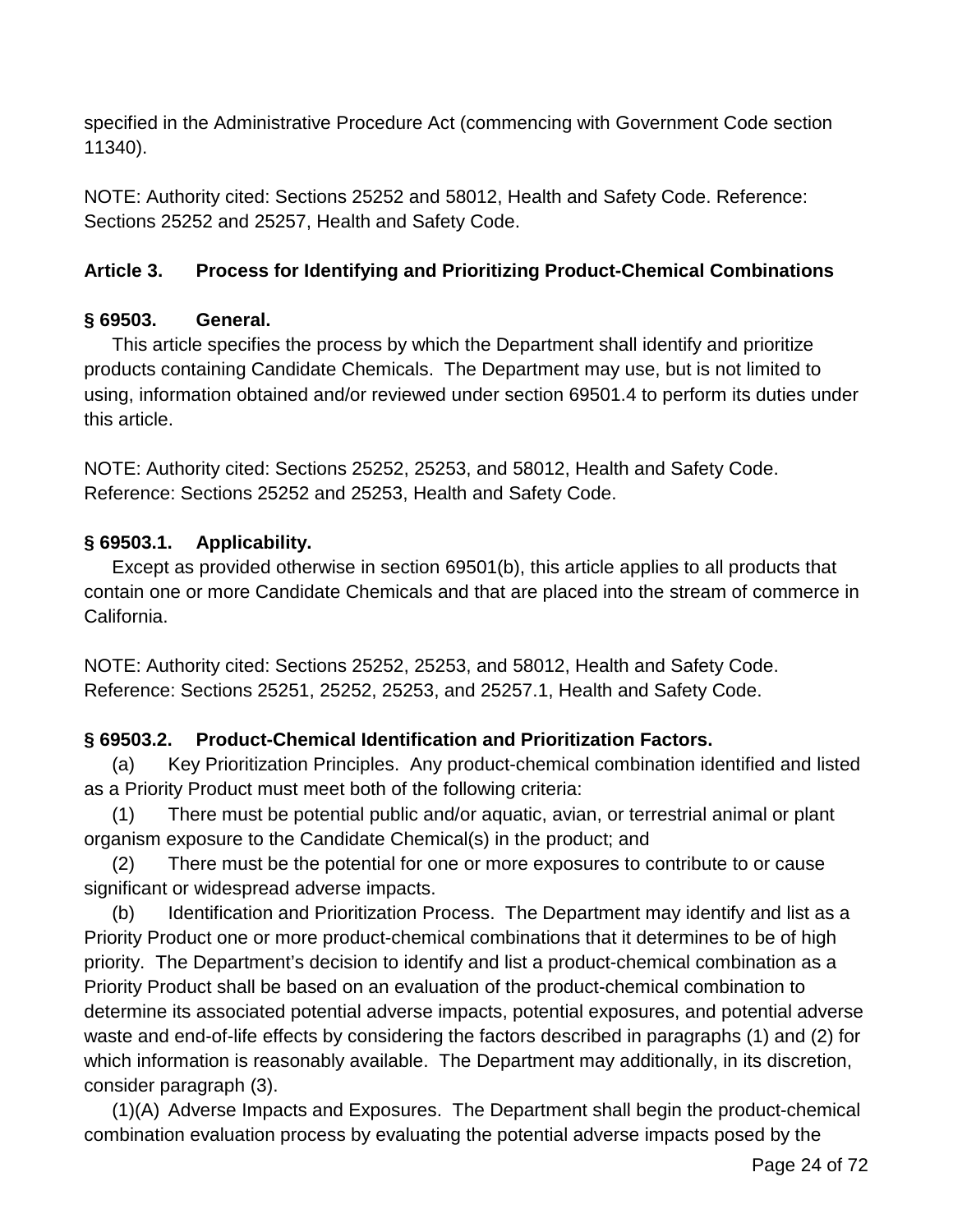Candidate Chemical(s) in the product due to potential exposures during the life cycle of the product. The Department's evaluation of potential adverse impacts and potential exposures shall include consideration of one or more of the factors listed in section 69503.3(a) and one or more of the factors listed in section 69503.3(b). The listing of a product-chemical combination as a Priority Product shall be based on one or more of the factors listed in section 69503.3(a) and one or more of the factors listed in section 69503.3(b), in addition to the other factors specified in this section.

(B) Adverse Waste and End-of-Life Effects. The Department may also consider product uses, or discharges or disposals, in any manner that have the potential to contribute to or cause adverse waste and end-of-life effects associated with the Candidate Chemical(s) in the product.

(C) Availability of Information. The Department shall consider the extent and quality of information that is available to substantiate the existence or absence of potential adverse impacts, potential exposures, and potential adverse waste and end-of-life effects. In evaluating the quality of the available information, the Department shall consider, as applicable:

1. The level of rigor attendant to the generation of the information, including, when relevant, the use of quality controls;

2. The degree to which the information has been independently reviewed by qualified disinterested parties;

3. The degree to which the information has been independently confirmed, corroborated, or replicated;

4. The credentials and education and experience qualifications of the person(s) who prepared and/or reviewed the information; and

5. The degree to which the information is relevant for the purpose for which it is being considered by the Department.

(2) Other Regulatory Programs. The Department shall next consider the scope of other California State and federal laws and applicable treaties or international agreements with the force of domestic law under which the product or the Candidate Chemical(s) in the product is/are regulated and the extent to which these other regulatory requirements address, and provide adequate protections with respect to the same potential adverse impacts and potential exposure pathways, and adverse waste and end-of-life effects, that are under consideration as a basis for the product-chemical combination being listed as a Priority Product. If a product is regulated by another entity with respect to the same potential adverse impacts and potential exposure pathways, and potential adverse waste and end-of-life effects, the Department may list such a product-chemical combination as a Priority Product only if it determines that the listing would meaningfully enhance protection of public health and/or the environment with respect to the potential adverse impacts, exposure pathways, and/or adverse waste and endof-life effects that are the basis for the listing.

(3) Safer Alternatives. When deciding whether to list a product-chemical combination as a Priority Product, the Department may also consider whether there is a readily available safer alternative that is functionally acceptable, technically feasible, and economically feasible.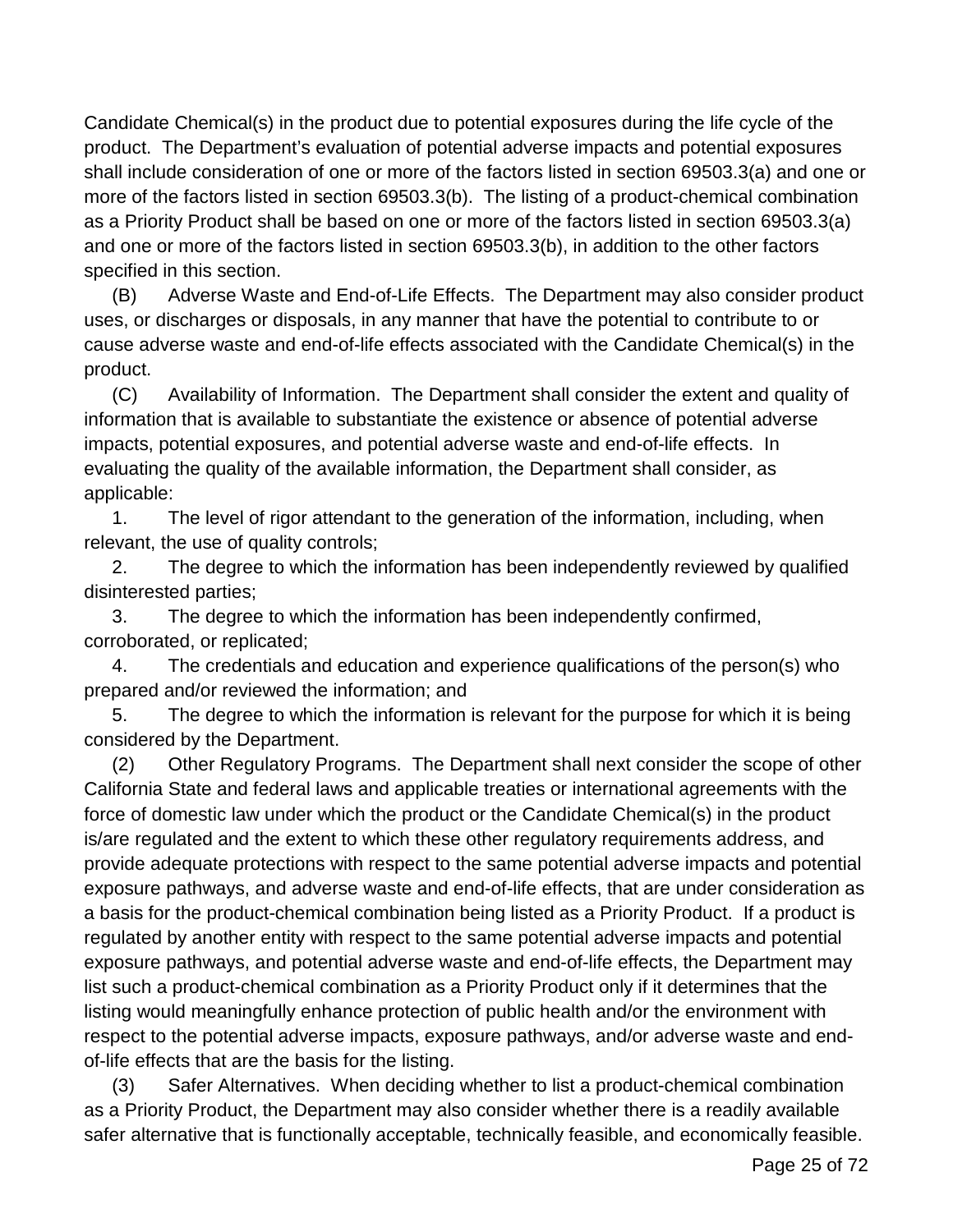NOTE: Authority cited: Sections 25252, 25253, and 58012, Health and Safety Code. Reference: Sections 25252, 25253, and 25257.1, Health and Safety Code.

### **§ 69503.3. Adverse Impact and Exposure Factors.**

(a) Adverse Impacts.

(1) In evaluating a product-chemical combination for possible listing as a Priority Product, the Department shall evaluate the potential for the Candidate Chemical(s) to contribute to or cause adverse impacts, by considering one or more of the following factors for which information is reasonably available:

(A) The Candidate Chemical(s)' hazard trait(s) and/or environmental or toxicological endpoint(s);

(B) The Candidate Chemical(s)' aggregate effects;

(C) The Candidate Chemical(s)' cumulative effects with other chemicals with the same or similar hazard trait(s) and/or environmental or toxicological endpoint(s);

(D) The Candidate Chemical(s)' physicochemical properties;

(E) The Candidate Chemical(s)' environmental fate;

(F) The human populations, and/or aquatic, avian, or terrestrial animal or plant organisms for which the Candidate Chemical(s) has/have the potential to contribute to or cause adverse impacts; and/or

(G) The potential for the Candidate Chemical(s) to degrade, form reaction products, or metabolize into another Candidate Chemical or a chemical that exhibits one or more hazard traits and/or environmental or toxicological endpoints.

(2) The Department shall give special consideration to the potential for the Candidate Chemical(s) in the product to contribute to or cause adverse impacts for:

(A) Sensitive subpopulations;

(B) Environmentally sensitive habitats;

(C) Endangered and threatened species listed by the California Department of Fish and Wildlife; and

(D) Environments in California that have been designated as impaired by a California State or federal regulatory agency.

(3) The Department may also evaluate and consider, based on reliable information, the adverse impacts associated with structurally or mechanistically similar chemicals for which there is a known toxicity profile.

(b) Exposures. In evaluating a product-chemical combination for possible listing as a Priority Product, the Department shall evaluate the potential for public and/or aquatic, avian, or terrestrial animal or plant organism exposure(s) to the Candidate Chemical(s) in the product, by considering one or more of the following factors for which information is reasonably available:

- (1) Market presence of the product, including:
- (A) Statewide sales by volume;
- (B) Statewide sales by number of units; and/or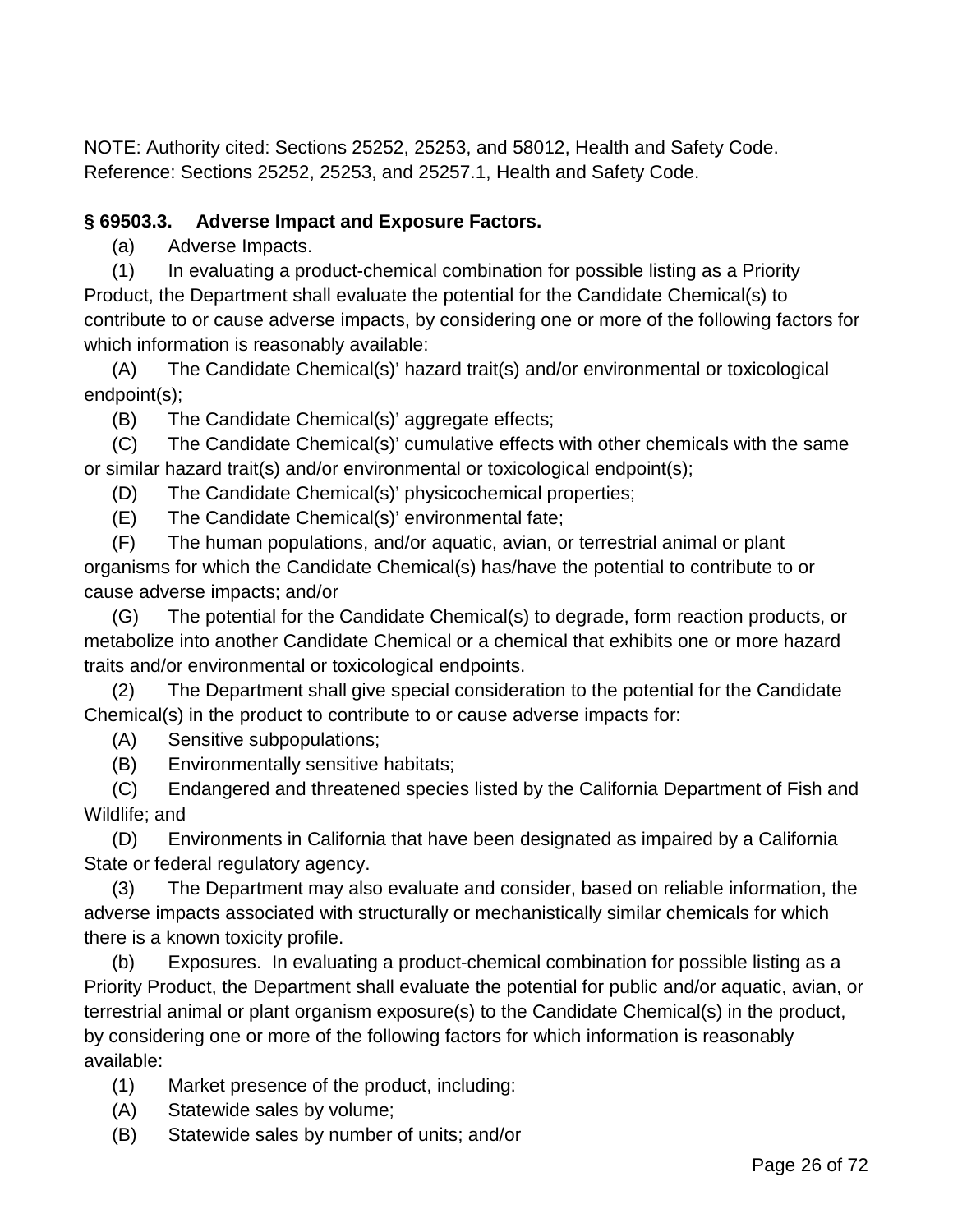(C) Intended product use(s), and types and age groups of targeted customer base(s).

(2) The occurrence, or potential occurrence, of exposures to the Candidate Chemical(s) in the product.

(3) The household and workplace presence of the product, and other products containing the same Candidate Chemical(s) that is/are the basis for considering the listing of the product-chemical combination as a Priority Product.

(4) Potential exposures to the Candidate Chemical(s) in the product during the product's life cycle, considering:

(A) Manufacturing, use, storage, transportation, waste, and end-of-life management practices and the locations of these practices;

(B) Whether the product is manufactured or stored in, or transported through, California solely for use outside of California;

(C) Whether the product is placed into the stream of commerce in California solely for the manufacture of one or more of the products exempted from the definition of "consumer product" specified in Health and Safety Code section 25251;

(D) The following types of uses:

1. Household and recreational use;

2. Sensitive subpopulation potential use of, or exposure to, the product; and/or

3. Workers, customers, clients, and members of the general public who use, or otherwise come in contact with, the product or releases from the product in homes, schools, workplaces, or other locations;

(E) Frequency, extent, level, and duration of potential exposure for each use scenario and end-of-life scenario;

(F) Containment of the Candidate Chemical(s) within the product, including potential accessibility to the Candidate Chemical(s) during the useful life of the product and the potential for releases of the Candidate Chemical(s) during the useful life and at the end-of-life;

(G) Engineering and administrative controls that reduce exposure concerns associated with the product; and/or

(H) The potential for the Candidate Chemical(s) or its/their degradation products to be released into, migrate from, or distribute across environmental media, and the potential for the Candidate Chemical(s) or its/their degradation products to accumulate and persist in biological and/or environmental compartments or systems.

NOTE: Authority cited: Sections 25252, 25253, and 58012, Health and Safety Code. Reference: Sections 25252, 25253, and 25257.1, Health and Safety Code.

## **§ 69503.4. Priority Product Work Plan.**

(a) Initial Work Plan. Within one (1) year after the effective date of these regulations, the Department shall issue a Priority Product Work Plan that, except as provided in section 69503.6, identifies and describes the product categories that the Department will evaluate to identify product-chemical combinations to be added to the Priority Products list during the three (3) years following the issuance of the work plan. The work plan must include a general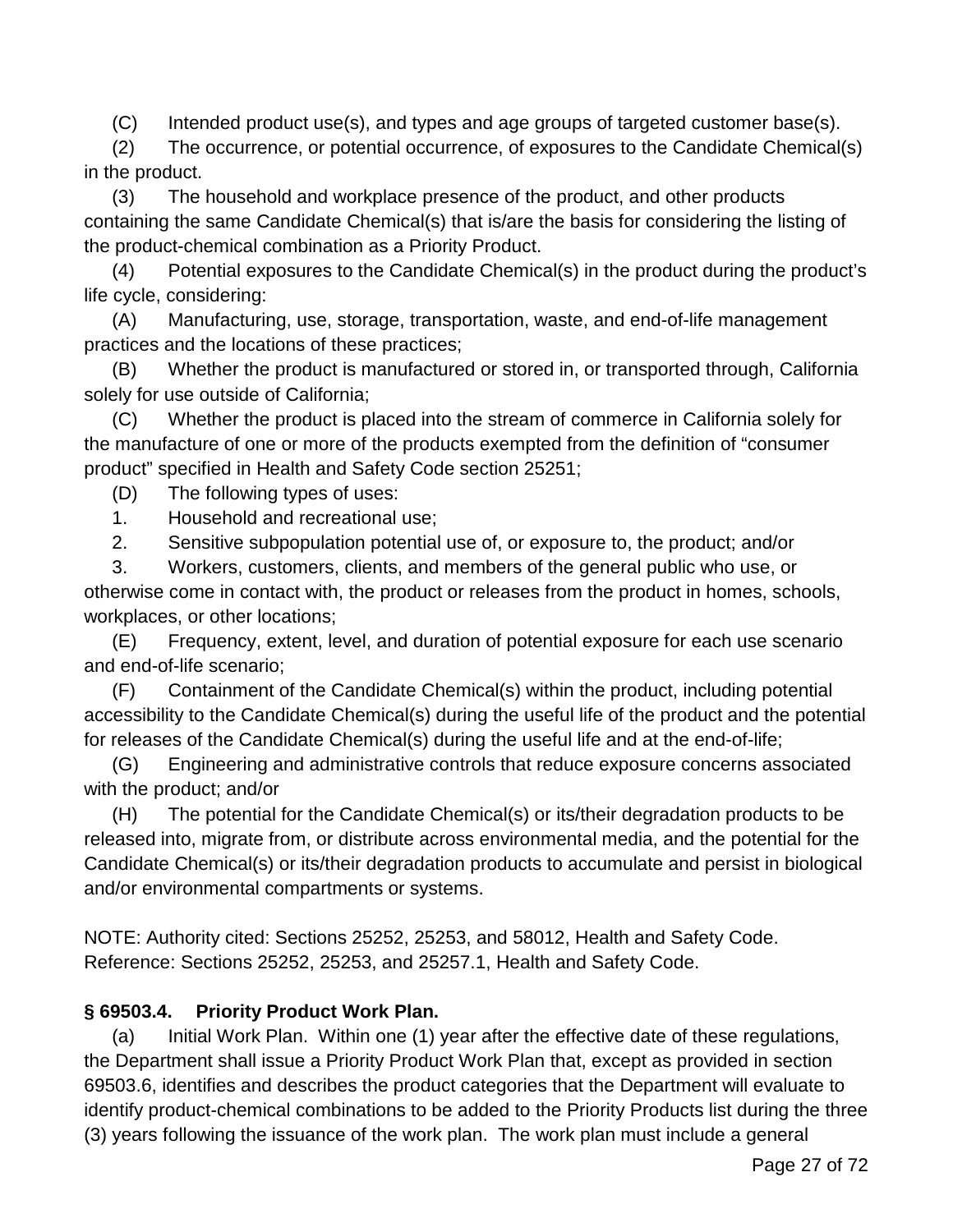explanation of the decision to select the identified product categories for evaluation during the life of the work plan.

(b) Subsequent Work Plans. Subsequent work plans shall be issued by the Department no later than one (1) year before the three-year expiration date of the current work plan, and shall become effective upon expiration of the current work plan.

(c) Revisions to Work Plans. The Department may revise an adopted work plan to include one or more additional product categories if necessitated by either of the following:

(1) The Department is legally required to take action on a particular chemical or product, or both, prior to the expiration of the work plan; and/or

(2) The Department grants a petition under section 69504.1.

(d) Public Input. Prior to issuing each work plan, the Department shall hold one or more public workshops to provide an opportunity for comment.

(e) Public Notice. The Department shall send to persons on the electronic mailing list(s) that the Department establishes related to this chapter, and post on its website, a notice of the availability of each work plan and each revised work plan.

NOTE: Authority cited: Sections 25252, 25253, and 58012, Health and Safety Code. Reference: Sections 25252, 25253, and 25257.1, Health and Safety Code.

## **§ 69503.5. Priority Products List.**

(a) Listing Process.

(1) The Department shall use the procedures specified in this section and the identification and prioritization criteria and process specified in sections 69503.2 and 69503.3 to identify and list product-chemical combinations as Priority Products.

(2) The Priority Products list shall be established and updated through rulemaking under the Administrative Procedure Act (commencing with Government Code section 11340). Except as provided in section 69503.6, the Department shall hold one or more public workshops to provide an opportunity for comment on candidate product-chemical combinations prior to issuing a proposed Priority Products list.

(b) List Contents. The Department shall specify in the proposed and final Priority Products lists the following for each listed product-chemical combination:

(1)(A) A description of the product-chemical combination that is sufficient for a responsible entity to determine whether one or more of its products is a Priority Product.

(B) If the product-chemical combination is a component of one or more assembled products, a description of the known assembled product(s) in which the component is used shall be included.

(2)(A) The Candidate Chemical(s) that is/are the basis for the product being listed as a Priority Product and the hazard traits and/or environmental or toxicological endpoints known to be associated with those chemicals.

(B) For purposes of this chapter, a Candidate Chemical that is the basis for a productchemical combination being listed as a Priority Product, as specified under paragraph (2)(A), is designated as a Chemical of Concern for that product. All references in this chapter to the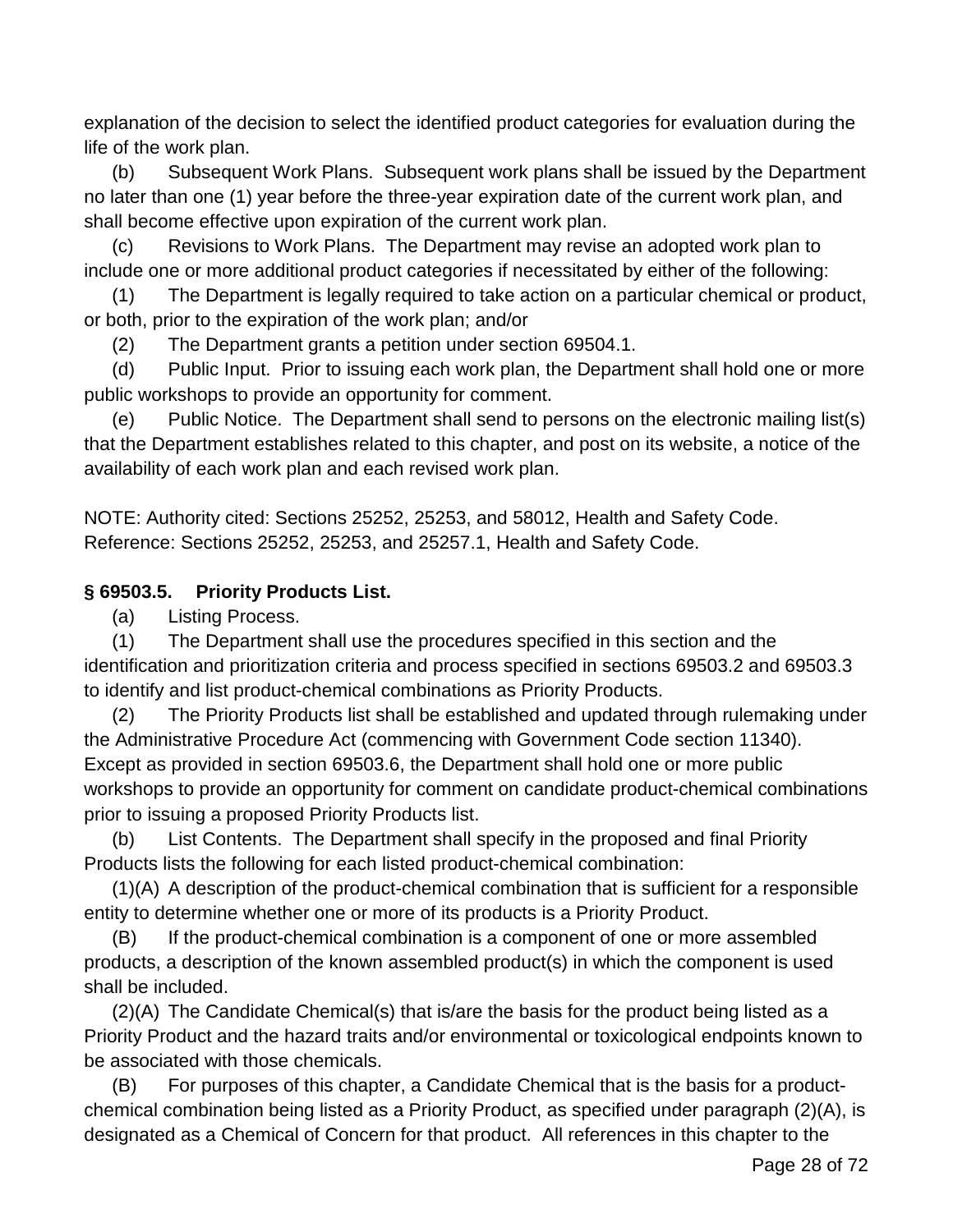Chemical(s) of Concern in an alternative product that is under consideration or is selected to replace a Priority Product mean the chemical(s) that is/are the Chemical(s) of Concern for that Priority Product.

(3)(A) The due date for submission of the Preliminary AA Report required under article 5.

(B) As required under section 69505.1(b)(2)(A), the due date for the Preliminary AA Report shall be 180 days after the date the product is listed on the final Priority Products list, unless the Department specifies otherwise in the Priority Products list.

(c) Alternatives Analysis Threshold. The Department may, for one or more productchemical combinations, specify in the proposed and/or final Priority Products list an Alternatives Analysis Threshold concentration for any Chemical of Concern that is an intentionally added ingredient. The Department may also specify an Alternatives Analysis Threshold concentration greater than the applicable PQL for any Chemical of Concern that is a contaminant.

(d) Complex Durable Products.

(1) For a complex durable product, the Department may not list as Priority Products more than ten (10) components contained in that product in a three-year period.

(2) For purposes of paragraph (1), "complex durable product" means a product that meets the following criteria:

(A) The product is assembled from 100 or more manufactured components;

(B) Manufacturers of the product routinely prepare information intended to be provided to consumers that indicates that the product has a useful life, or an average useful life, of five (5) or more years; and

(C) The product is typically not consumed, destroyed, or discarded after a single use.

(3) Paragraph (1) does not apply to either of the following types of products:

(A) Products designed or intended primarily for children twelve (12) years of age or younger as determined by information made available to consumers or as determined by whether the product is commonly recognized by consumers as being primarily intended for use by a child twelve (12) years of age or younger; or

(B) Products intended to be worn or placed on the human body.

(e) Revisions to the Priority Products List. The Department shall review and revise, as appropriate, the Priority Products list at least once every three (3) years using the procedures specified in this section.

(f) Priority Product Notifications to the Department. As specified in section 69503.7(a), the responsible entity for a product-chemical combination listed on the Priority Products list shall provide a Priority Product Notification to the Department within sixty (60) days after the product-chemical combination is listed as a Priority Product, or sixty (60) days after the product-chemical combination is first placed into the stream of commerce in California, whichever is later, unless the Department specifies a later due date in the Priority Products list. If applicable, the responsible entity may concurrently submit a notification under section 69505.2 or section 69505.3, or such notification may be submitted at a later date as provided in section 69505.2 or section 69505.3.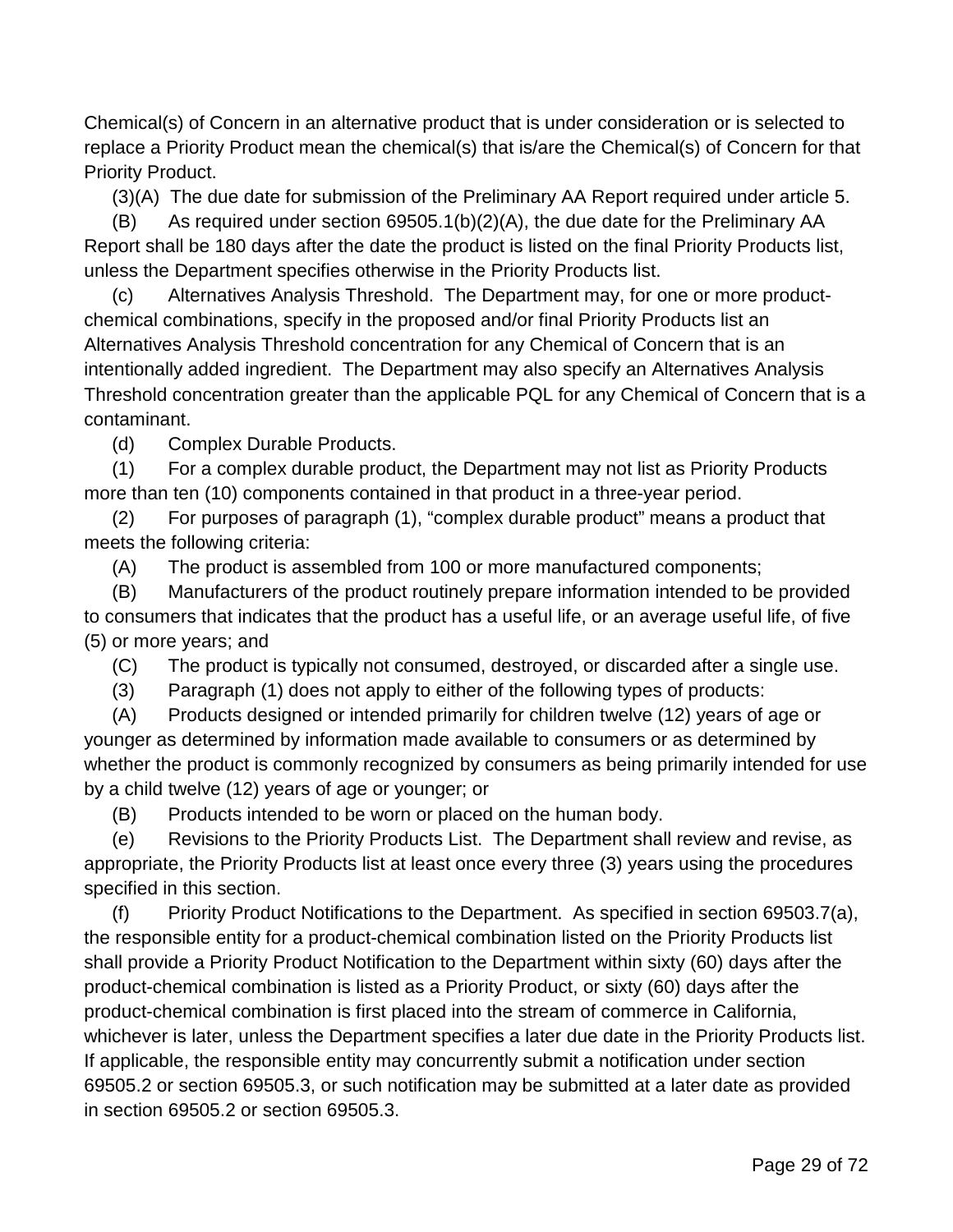NOTE: Authority cited: Sections 25252, 25253, and 58012, Health and Safety Code. Reference: Sections 25252 and 25253, Health and Safety Code.

## **§ 69503.6. Initial Priority Products List.**

The following provisions apply only to the initial Priority Products list:

(a) Scope of Candidate Chemicals. In the initial Priority Products list, the Department may list a product as a Priority Product only if one or more Candidate Chemicals that is/are the basis for listing the product meet one or more of the criteria specified in subsection (a)(1) of section 69502.2 and one or more of the criteria specified in subsection (a)(2) of section 69502.2. This subsection also applies to any revisions to the Priority Products list adopted prior to January 1, 2016.

(b) Size of the List. The initial Priority Products list shall include no more than five (5) Priority Products. The list may identify more than one Chemical of Concern for each listed product.

(c) Initial Proposed Priority Products List. The Department shall make the initial proposed Priority Products list available for public review and comment under section 69503.5 no later than 180 days after the effective date of these regulations.

(d) Procedural Exceptions.

(1) Priority Product Work Plan. Section 69503.4 does not apply to the adoption of the initial Priority Products list.

(2) Workshops. The provisions of section 69503.5(a)(2) requiring the Department to hold one or more public workshops prior to issuing the proposed Priority Products list do not apply to the initial Priority Products list.

NOTE: Authority cited: Sections 25252, 25253, and 58012, Health and Safety Code. Reference: Sections 25252 and 25253, Health and Safety Code.

## **§ 69503.7. Priority Product Notifications**.

(a) Notifications to the Department. Within sixty (60) days after a product-chemical combination is listed as a Priority Product, unless the Department specifies a later due date in the Priority Products list, the responsible entity for a Priority Product shall notify the Department that its product-chemical combination is a Priority Product. For a Priority Product that is first manufactured or first placed into the stream of commerce in California after the date of the Priority Product listing, the responsible entity shall provide the Priority Product Notification within sixty (60) days after the product is first placed into the stream of commerce in California. The notification must include:

(1) The responsible entity's name and contact information, and a statement indicating whether the responsible entity is the product manufacturer, importer, assembler, or retailer;

(2) The type, brand name(s) and product name(s) of the Priority Product, and, if the product is a component of one or more assembled products, a description of the known product(s) in which the component is used;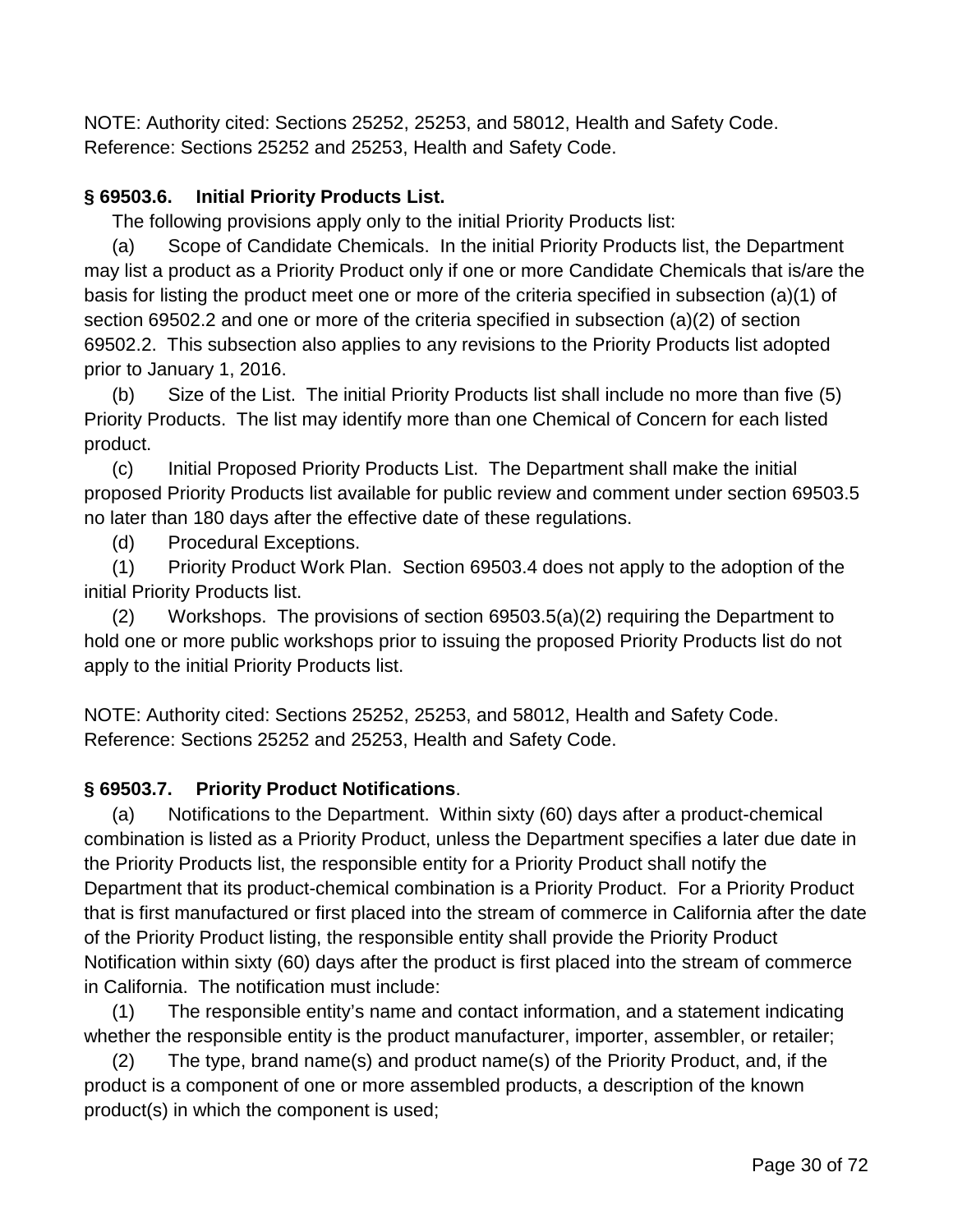(3) If applicable, the name of, and contact information for, the person that will be complying with the requirements of article 5 on behalf of or in the stead of the responsible entity; and

(4) If applicable, an indication that a notification is being submitted under section 69505.2 or section 69505.3 concurrently with the Priority Product Notification, or will be submitted later as provided in section 69505.2 or section 69505.3.

(b) Non-Compliance. A responsible entity is not in compliance with subsection (a) if the responsible entity fails to fully and timely meet the requirements specified in subsection (a).

NOTE: Authority cited: Sections 25252, 25253, and 58012, Health and Safety Code. Reference: Sections 25252 and 25253, Health and Safety Code.

## **Article 4. Petition Process for Identification and Prioritization of Chemicals and Products**

## **§ 69504. Applicability and Petition Contents.**

(a) Petition Process. Except as provided in subsection (b), a person may petition the Department to add to or remove from the Candidate Chemicals list one or more chemicals, or to add to or remove from the lists specified in section 69502.2(a) the entirety of an existing chemicals list. A person may also petition the Department to add to or remove from the Priority Products list a product-chemical combination. A petition must include:

(1) The name of, and contact information for, both of the following:

(A) The petitioner; and

(B) The person responsible for the petition contents, if different from the petitioner, and the affiliation of this person with the petitioner;

(2) A description of the chemical and/or product-chemical combination that is the subject of the petition;

(3) A description of the uses of the chemical and/or product-chemical combination;

(4) The basis for the petition, including an analysis of the basis for the existence or absence of potential adverse impacts, potential exposures, and/or potential adverse waste and end-of-life effects associated with the chemical and/or product-chemical combination;

(5) Information supporting the petition; and

(6) The identity of any known manufacturers and importers of the chemical or productchemical combination.

(b) Limitations on Petitions.

(1) A person may not petition the Department to remove an entire chemicals list from the lists specified in section 69502.2(a) until three (3) years after the effective date of these regulations.

(2) A person may not petition the Department to remove a product-chemical combination from the Priority Products list until three (3) years after the date the productchemical combination was placed on the Priority Products list.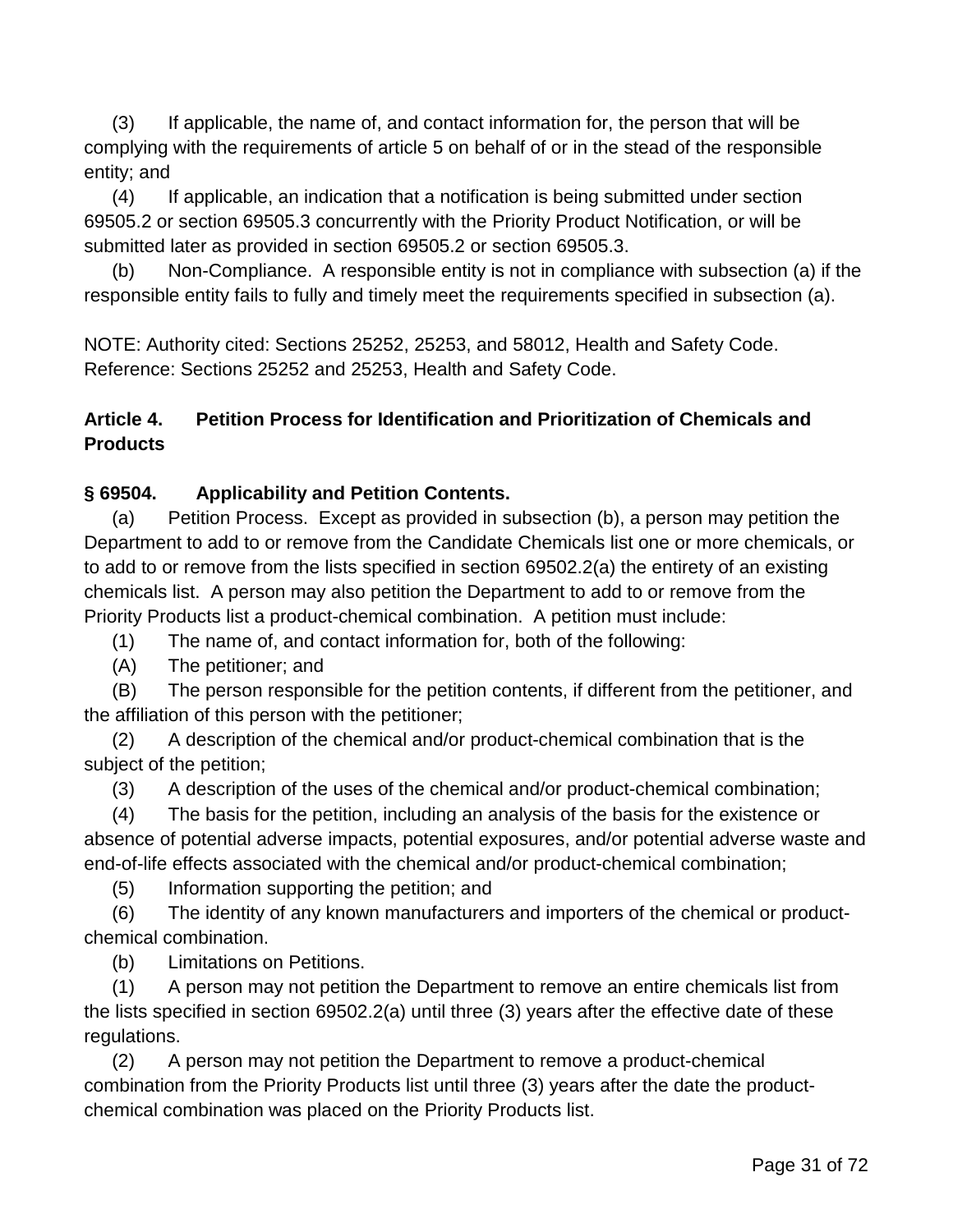(c) Completeness Review. Within sixty (60) days after receiving a petition, the Department shall review the petition and shall designate the petition complete if it contains all of the items specified in subsection (a). If the Department determines that a petition is incomplete, the Department shall provide notice to the petitioner of this determination and shall specify the basis for the determination. If the Department determines that a petition is complete, the Department shall provide notice to the petitioner that it will conduct a merits review to determine whether to grant or deny the petition.

NOTE: Authority cited: Sections 25252, 25253, and 58012, Health and Safety Code. Reference: Sections 25252 and 25253, Health and Safety Code.

## **§ 69504.1. Merits Review of Petitions.**

(a) Process and Timing. The Department shall determine whether to grant or deny a petition in accordance with the criteria and processes specified in article 2 and/or article 3, as applicable. The Department shall make its determination no later than the next update of the Candidate Chemicals list or Priority Products list, as applicable. The Department shall give high priority to reviewing petitions by federal and other California State agencies that relate to the petitioning agency's statutory and/or regulatory authorities.

(b) Substantive Review. The Department's merits review of each complete petition shall, to the extent applicable, be based on:

(1) The comprehensiveness of the information submitted that pertains to the factors specified in section 69502.2(b) and/or section 69503.2.

(2) The quality of the information submitted.

(3) The availability of information, other than that submitted with the petition, that supports the petitioner's claims that:

(A) The chemical does or does not exhibit one or more hazard traits and/or environmental or toxicological endpoints; and

(B) An evaluation of the chemical and/or the product, based on the factors specified in section 69502.2(b) and/or section 69503.2, as applicable, does or does not indicate potential adverse impacts and potential exposures, and, if applicable, adverse waste and end-of-life effects.

(4) For a petition to remove a chemical from the Candidate Chemicals list, whether the chemical has changed status on any source list(s) that led to its inclusion on the Candidate Chemicals list.

(5) For a petition to remove an entire existing chemicals list from the lists specified in section 69502.2(a), whether the entity responsible for the underlying list still conducts its scientific assessments of chemicals in a manner that is substantially equivalent to, or as rigorous as, the manner in which it conducted its scientific assessments at the time of the initial adoption of these regulations.

(c) Supplemental Information Requests. The Department may request that the petitioner provide, within a specified time frame, additional information to assist the merits review.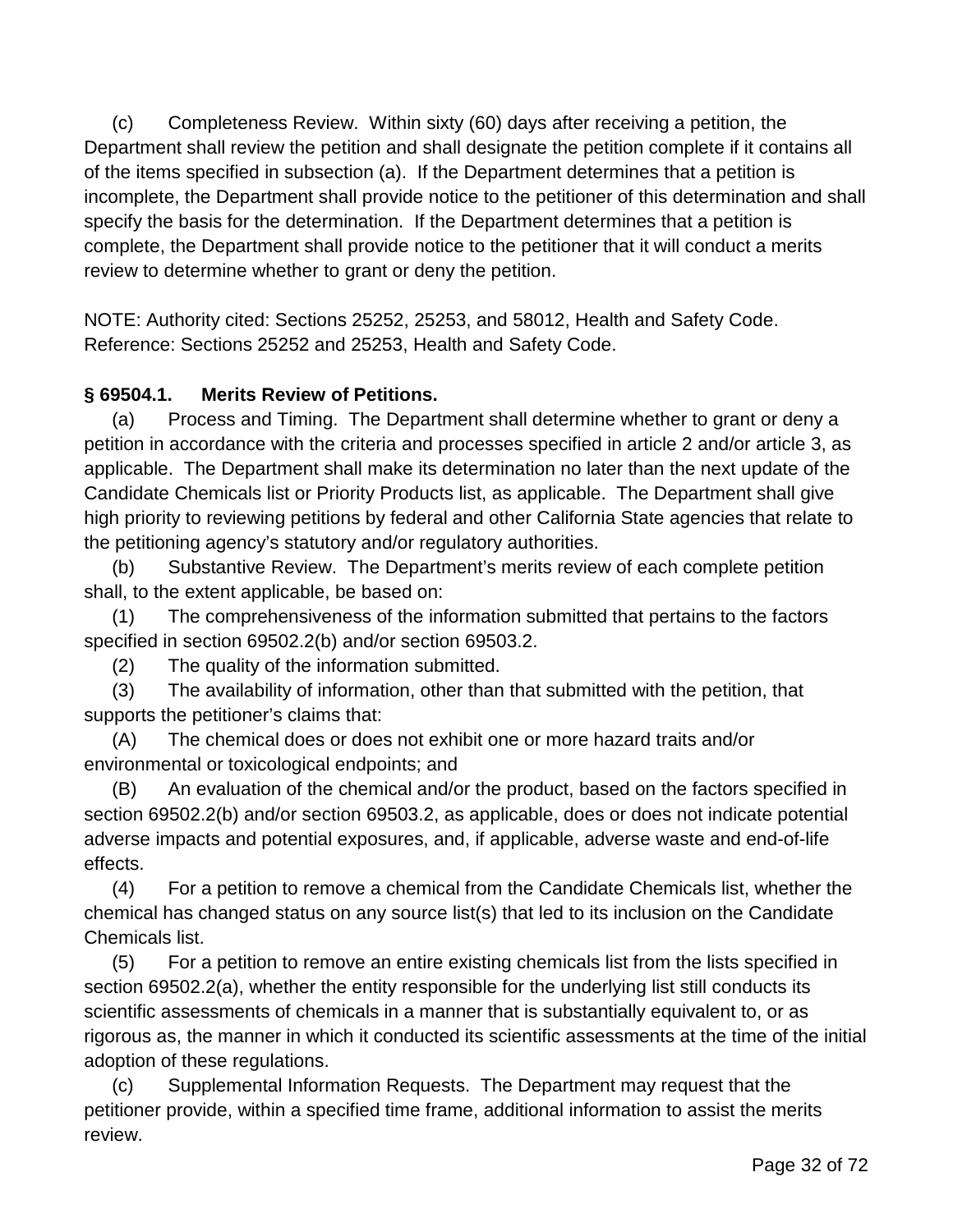(d) Notice of Decision. After completing the merits review, the Department shall provide a notice to the petitioner of its decision to grant or deny the petition that includes a statement explaining the basis for the decision.

NOTE: Authority cited: Sections 25252, 25253, and 58012, Health and Safety Code. Reference: Sections 25252 and 25253, Health and Safety Code.

### **Article 5. Alternatives Analysis**

### **§ 69505. Guidance Materials.**

(a) Guidance Materials. Before finalizing the initial Priority Products list, the Department shall make available on its website guidance materials to assist persons in performing AAs under this article. The Department shall periodically revise and update the guidance materials.

(b) Sample Alternatives Analyses. The Department shall also post on its website examples of AAs that are available in the public domain at no cost. The posting must indicate, for each AA, the name of the person that prepared the AA.

NOTE: Authority cited: Sections 25253 and 58012, Health and Safety Code. Reference: Sections 25252 and 25253, Health and Safety Code.

### **§ 69505.1. Alternatives Analysis: General Provisions.**

(a) Applicability. This article does not apply to a product for which the notification requirements of section 69505.2 or section 69505.3 have been fully and timely met.

(b) AA Requirements.

(1) Except as otherwise provided in subsection (a) above and subsections (b), (c) and (d) of section 69505.4, a responsible entity for a Priority Product shall conduct an AA for the Priority Product and shall comply with all applicable requirements of this article.

(2) A responsible entity subject to the requirements of paragraph (1) shall prepare, sign, and submit to the Department AA Reports as follows:

(A) Except as provided in subsection (c), a responsible entity shall submit the Preliminary AA Report to the Department no later than 180 days after the date the product is listed on the final Priority Products list posted on the Department's website, unless the Department specifies a different due date in the Priority Products list.

(B) Except as provided in subsection (c), a responsible entity shall submit the Final AA Report no later than twelve (12) months after the date the Department issues a notice of compliance for the Preliminary AA Report, unless the responsible entity requests and the Department approves an extended due date.

(C) For a product that is first placed into the stream of commerce in California after the date the product is listed on the Priority Products list, the due date for the Preliminary AA Report shall be 180 days after the product is first placed into the stream of commerce in California, unless the Department specifies a different due date in the Priority Products list.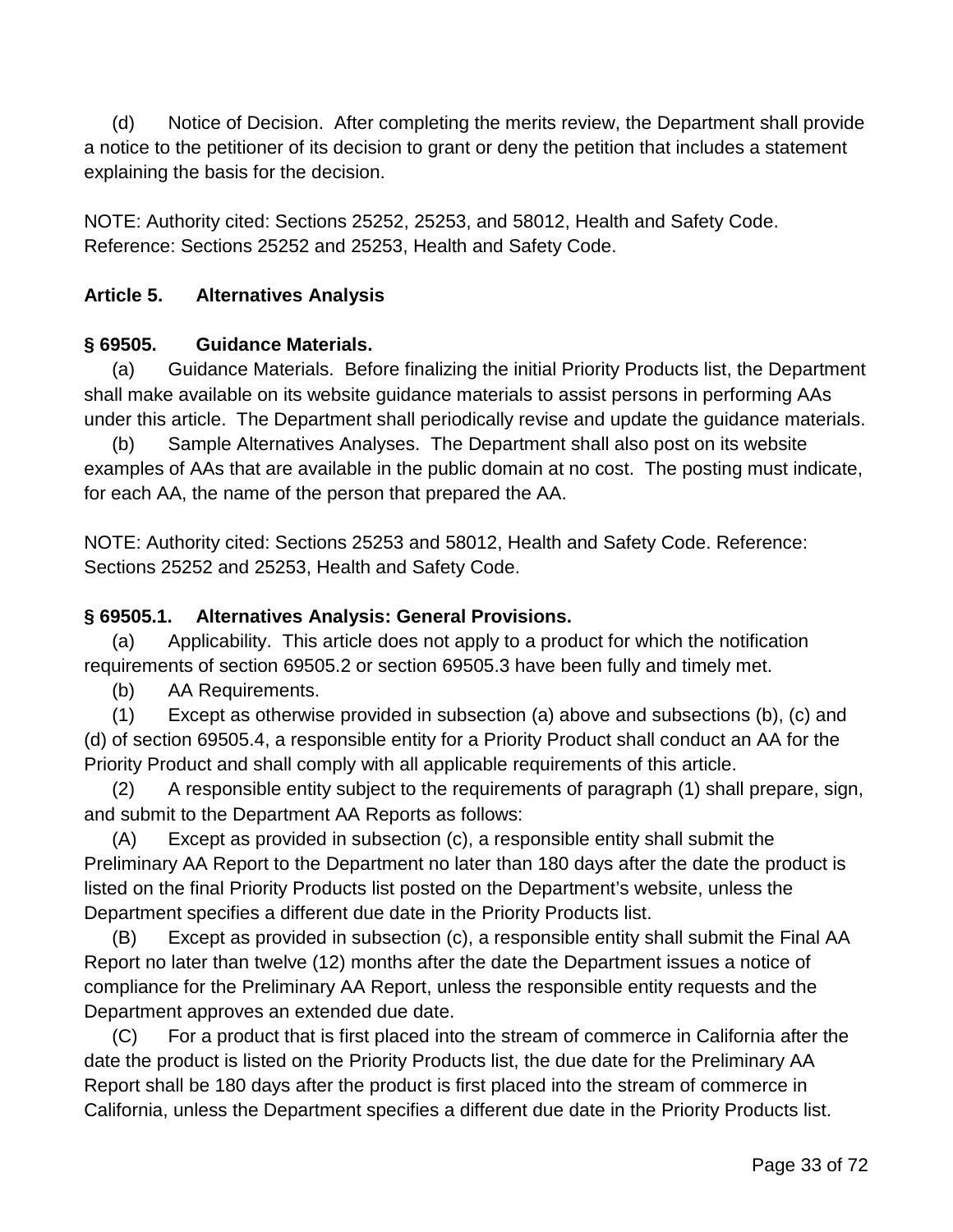(3) The requirements of this article applicable to a responsible entity may be fulfilled entirely or in part by the responsible entity, and/or entirely or in part by a person acting on behalf of or in the stead of the responsible entity. This paragraph does not apply to sections 69505.2 and 69505.3.

(c) AA Report Due Date Extension.

(1) A responsible entity may request, and the Department may grant, a one-time extension of up to ninety (90) days to the submission deadline for the AA Report or Alternate Process AA Work Plan if the extension request is based on circumstances that could not reasonably be anticipated or controlled by the responsible entity. The extension request must be received at least sixty (60) days before the applicable due date.

(2) The extension request must include:

(A) The name of, and contact information for, the person filing the extension request;

(B) The name of, and contact information for, the responsible entity(ies) on whose behalf the AA Reports will be submitted;

(C) If different from subparagraphs (A) and (B), the name of, and contact information for, the manufacturer(s) and importer(s) of the product;

(D) Information identifying and describing the responsible entity's Priority Product, and the brand name(s) and product name(s) under which the Priority Product is placed into the stream of commerce in California, and, if the Priority Product is a component of one or more assembled products, a description of the known product(s) in which the component is used;

(E) The due date for the AA Report;

(F) The amount of additional time requested; and

(G) The reason the extension is needed, including an explanation as to why the circumstances necessitating the extension could not reasonably be anticipated or controlled by the responsible entity.

(3) The Department shall approve or deny the extension request in whole or in part and provide notice to the person submitting the extension request of the decision within thirty (30) days of receipt of the extension request. Failure by the Department to issue a decision within thirty (30) days does not constitute an approval of the extension request.

(d) Consideration of Information. A responsible entity conducting an AA shall consider all relevant information made available on the Department's website, and any additional information or technical assistance the Department may provide regarding Alternatives Analysis. The responsible entity shall summarize these efforts in the Final AA Report or Abridged AA Report, whichever is applicable.

(e) Compliance Status. Notwithstanding any other provision of this chapter, failure of the Department to make a compliance determination for an AA Report or Alternate Process AA Work Plan within the applicable time frame specified in section 69505.9, or failure of the Director or the Department to respond to an appeal or Request for Review submitted under article 7 within sixty (60) days, shall not cause an AA Report or Alternate Process AA Work Plan to be deemed compliant with this article.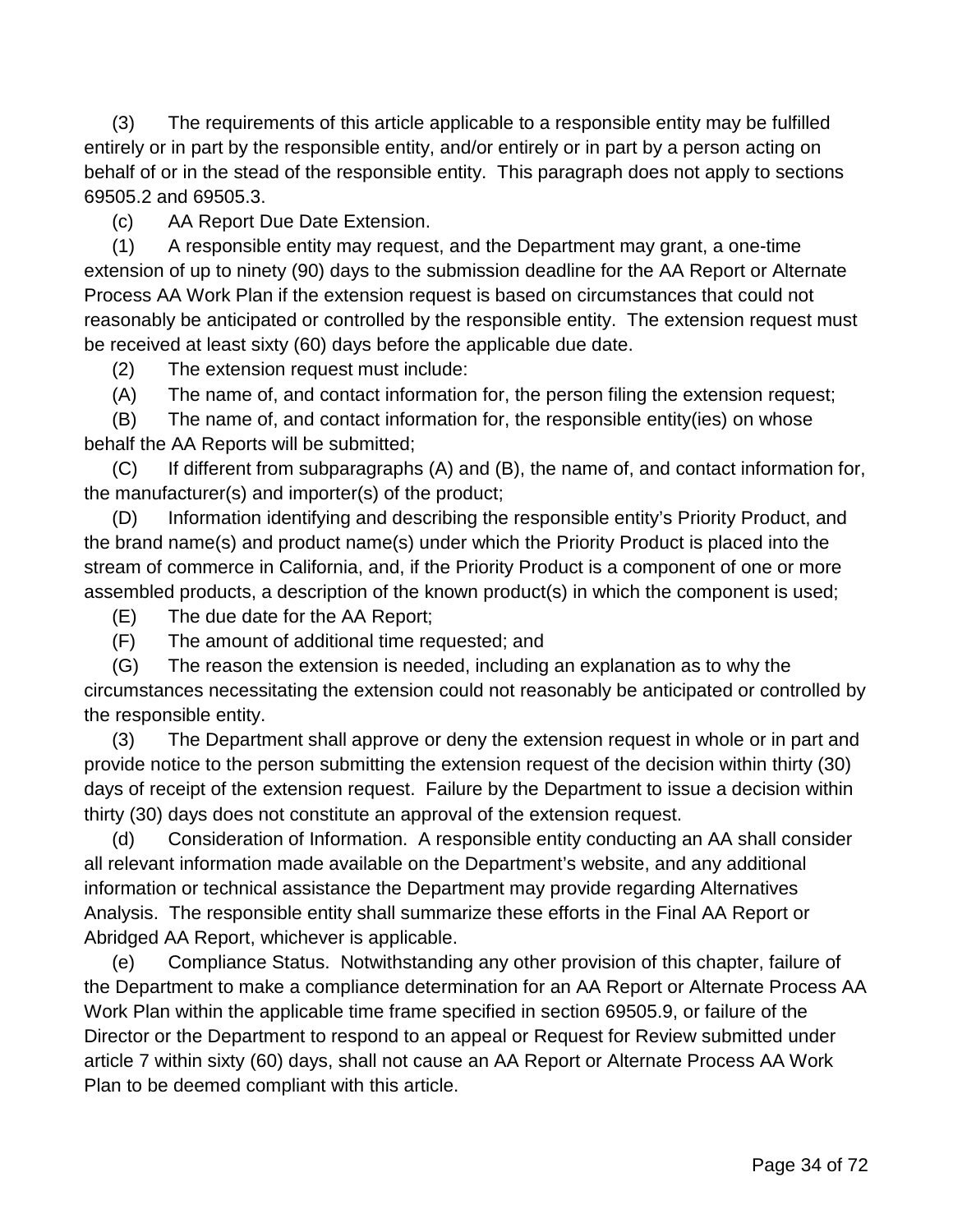NOTE: Authority cited: Sections 25253 and 58012, Health and Safety Code. Reference: Sections 25252 and 25253, Health and Safety Code.

# **§ 69505.2. Removal/Replacement Notifications in Lieu of Alternatives Analysis.**

(a) Applicability.

(1)(A) The requirements of this article do not apply to a responsible entity's Priority Product if the manufacturer of the Priority Product submits one of the following notifications to the Department no later than the due date for submitting the Preliminary AA Report:

1. A Chemical Removal Intent and/or Confirmation Notification that complies with subsections (b) and (c);

2. A Product Removal Intent and/or Confirmation Notification that complies with subsections (b) and (d); or

3. A Product-Chemical Replacement Intent and/or Confirmation Notification that complies with subsections (b) and (e).

(B) If only a Chemical Removal, Product Removal, or Product-Chemical Replacement Intent Notification is submitted to the Department by the date specified in subparagraph (A), within ninety (90) days of the submission date, or by the due date for the Preliminary AA Report, whichever is later, the manufacturer shall submit one of the following to the Department:

1. A removal or replacement Confirmation Notification; or

2. A Preliminary AA Report, Abridged AA Report, or Alternate Process AA Work Plan. (2)(A) If a Preliminary AA Report or Alternate Process AA Work Plan has already been submitted to the Department, the requirements of this article pertaining to performance of a second stage AA and submission of a Final AA Report do not apply if one of the notifications specified in paragraph (1)(A) is submitted to the Department prior to the due date for submitting the Final AA Report.

(B) If only a Chemical Removal, Product Removal, or Product-Chemical Replacement Intent Notification is submitted to the Department by the date specified in subparagraph (A), the manufacturer shall submit a removal or replacement Confirmation Notification or a Final AA Report by the later of the following dates:

1. Ninety (90) days after the Intent Notification is submitted; or

2. The due date for the Final AA Report.

(3) A manufacturer is not in compliance with section 69505.1(b), if the manufacturer submits a notification under this section, in lieu of submitting the otherwise required AA Report(s), and that notification is not submitted by the applicable due date or does not fully meet the applicable content requirements specified in subsections (b) through (e).

(b) Content Requirements for Intent and Confirmation Notifications. Chemical Removal, Product Removal, and Product-Chemical Replacement Intent and Confirmation Notifications must include:

(1) The name of, and contact information for, the person submitting the notification.

(2) The name of, and contact information for, any known responsible entity(ies).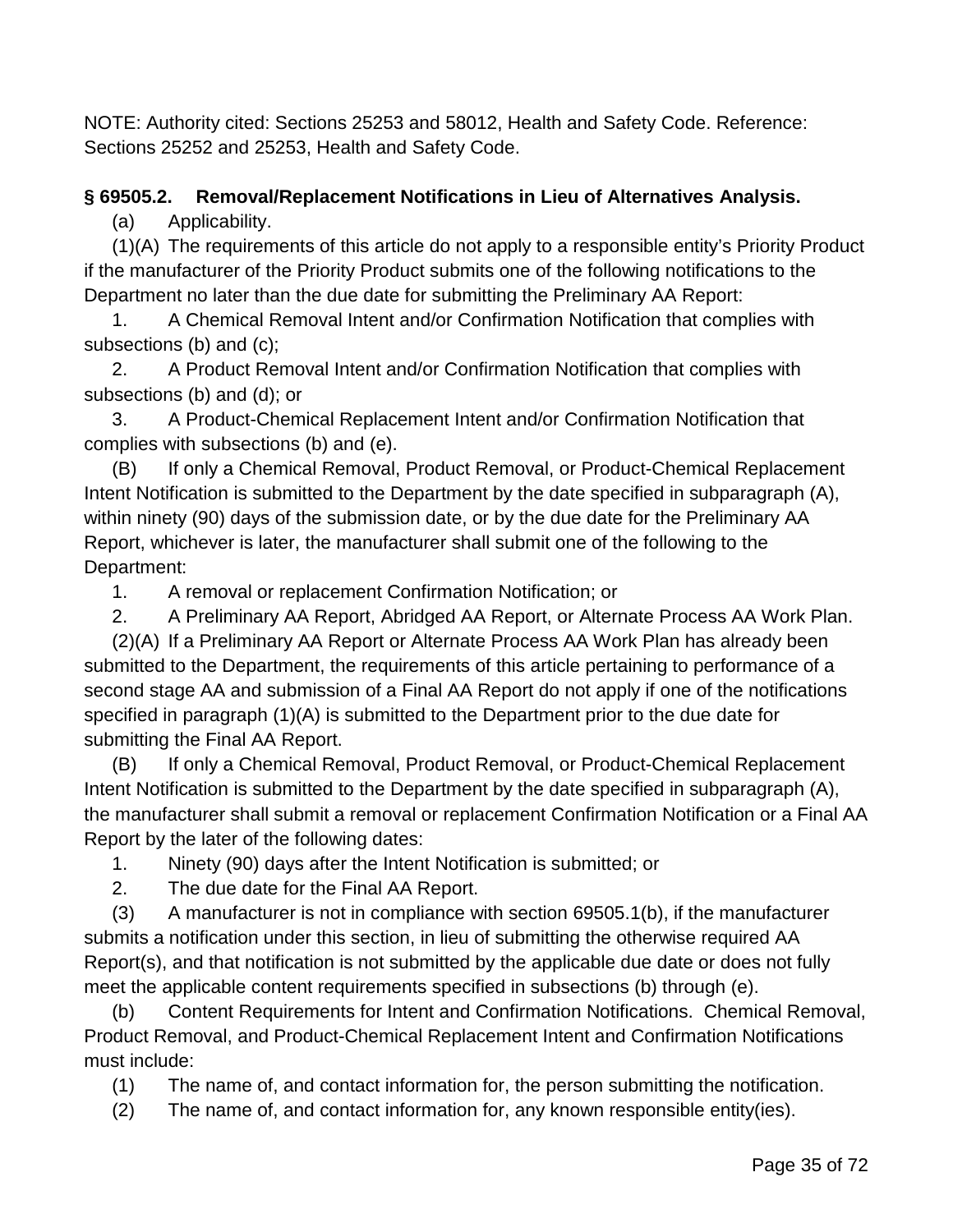(3) If different from paragraphs (1) and (2), the name of, and contact information for, the manufacturer(s) and importer(s) of the product.

(4) The name of, and contact information for, all persons in California, other than the final purchaser or lessee, to whom the manufacturer directly sold the Priority Product within the prior twelve (12) months.

(5) Identification and location of the manufacturer's retail sales outlets where the manufacturer sold, supplied, or offered for sale the Priority Product in California, if applicable.

(6) Information identifying and describing the Priority Product and the reformulated product, if applicable, and the brand name(s) and labeling information under which the Priority Product and the reformulated product, if applicable, are/were placed into the stream of commerce in California, and, if the product is a component of one or more assembled products, a description of the known product(s) in which the component is used.

(7) The intended uses, and targeted customer base(s), for the Priority Product and the reformulated product, if applicable.

(8) The measures the manufacturer will take, or has taken, to:

(A) If applicable, provide information regarding the reformulated product to persons selling or distributing the Priority Product in California; and

(B) Cease fulfilling orders for the Priority Product from persons selling or distributing the Priority Product in California.

(9) For Chemical Removal Notifications and/or Product-Chemical Replacement Notifications, the Chemical(s) of Concern that will be or have been removed from the product and, as applicable, the following information:

(A) Information explaining the rationale and the factors considered in deciding to reformulate the product;

(B) Laboratory analytical testing methodology and quality control and assurance protocols used or that will be used to confirm that the Chemical(s) of Concern has/have been removed, and identification of the testing laboratory;

(C) Information demonstrating that the Chemical(s) of Concern has/have been removed from the product that was a Priority Product;

(D) The name of the replacement chemical(s), the concentration of each replacement chemical in the reformulated product, and the hazard traits and/or environmental or toxicological endpoints known to be associated with the replacement chemical(s);

(E) Laboratory analytical testing methodology and quality control and assurance protocols used or that will be used to measure the concentration of the replacement chemical(s) in the product, and identification of the testing laboratory; and

(F) Information demonstrating that the replacement chemical(s) meet one of the following criteria:

1. The replacement chemical(s) is/are not on the Candidate Chemicals list; or

2. The replacement chemical(s) is/are Candidate Chemical(s) that is/are already in use to manufacture the same product, in lieu of the Chemical(s) of Concern, by the same or a different manufacturer. For purposes of this subsection, "same product" means a product that has the same or similar product description as the Priority Product; has the same intended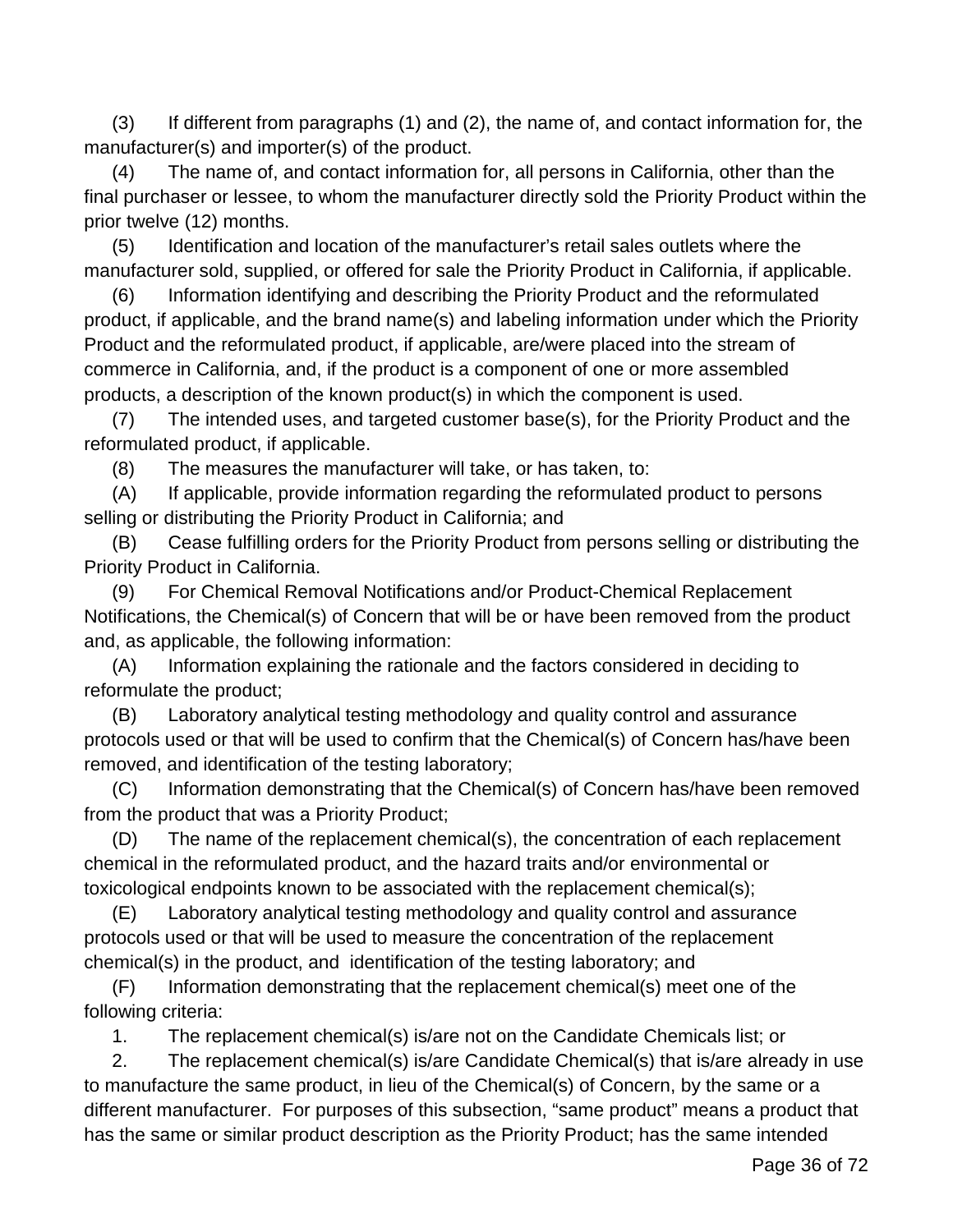use(s) and targeted customer base(s) as the Priority Product; and fulfills the functional, performance, and legal requirements of the Priority Product.

(10) The certification statement specified in subsection (c), (d) or (e), as applicable.

(c) Chemical Removal Notification Certification Statements. Chemical Removal Intent and Confirmation Notifications must include whichever of the following certification statements is applicable:

(1) Chemical Removal Intent Notifications must include a statement certifying that the manufacturer intends to do all of the following within ninety (90) days of the date the notification is submitted to the Department:

(A) Remove the Chemical(s) of Concern from the Priority Product without the use of one or more replacement chemicals or otherwise adding other chemicals to the product;

(B) Provide information regarding the reformulated product to persons selling or distributing the Priority Product in California;

(C) Cease fulfilling orders for the Priority Product from persons selling or distributing the Priority Product in California; and

(D) Submit a Chemical Removal Confirmation Notification to the Department for the Priority Product.

(2) Chemical Removal Confirmation Notifications must include a statement certifying that:

(A) The Chemical(s) of Concern has/have been removed from the product that was a Priority Product without the use of one or more replacement chemicals or otherwise adding other chemicals to the product;

(B) Information regarding the reformulated product has been provided to persons selling or distributing the Priority Product in California; and

(C) The manufacturer has ceased, and will not resume, fulfilling orders for the Priority Product from persons selling or distributing the Priority Product in California.

(d) Product Removal Notification Certification Statements. Product Removal Intent and Confirmation Notifications must include whichever of the following certification statements is applicable:

(1) Product Removal Intent Notifications must include a statement certifying that the manufacturer intends to do both of the following within ninety (90) days of the date the notification is submitted to the Department:

(A) Cease fulfilling orders for the Priority Product from persons selling or distributing the Priority Product in California; and

(B) Submit a Product Removal Confirmation Notification to the Department for the product.

(2) Product Removal Confirmation Notifications must include a statement certifying that the manufacturer has ceased, and will not resume, fulfilling orders for the Priority Product from persons selling or distributing the Priority Product in California.

(e) Product-Chemical Replacement Notification Certification Statements. Product-Chemical Replacement Intent and Confirmation Notifications must include whichever of the following certification statements is applicable: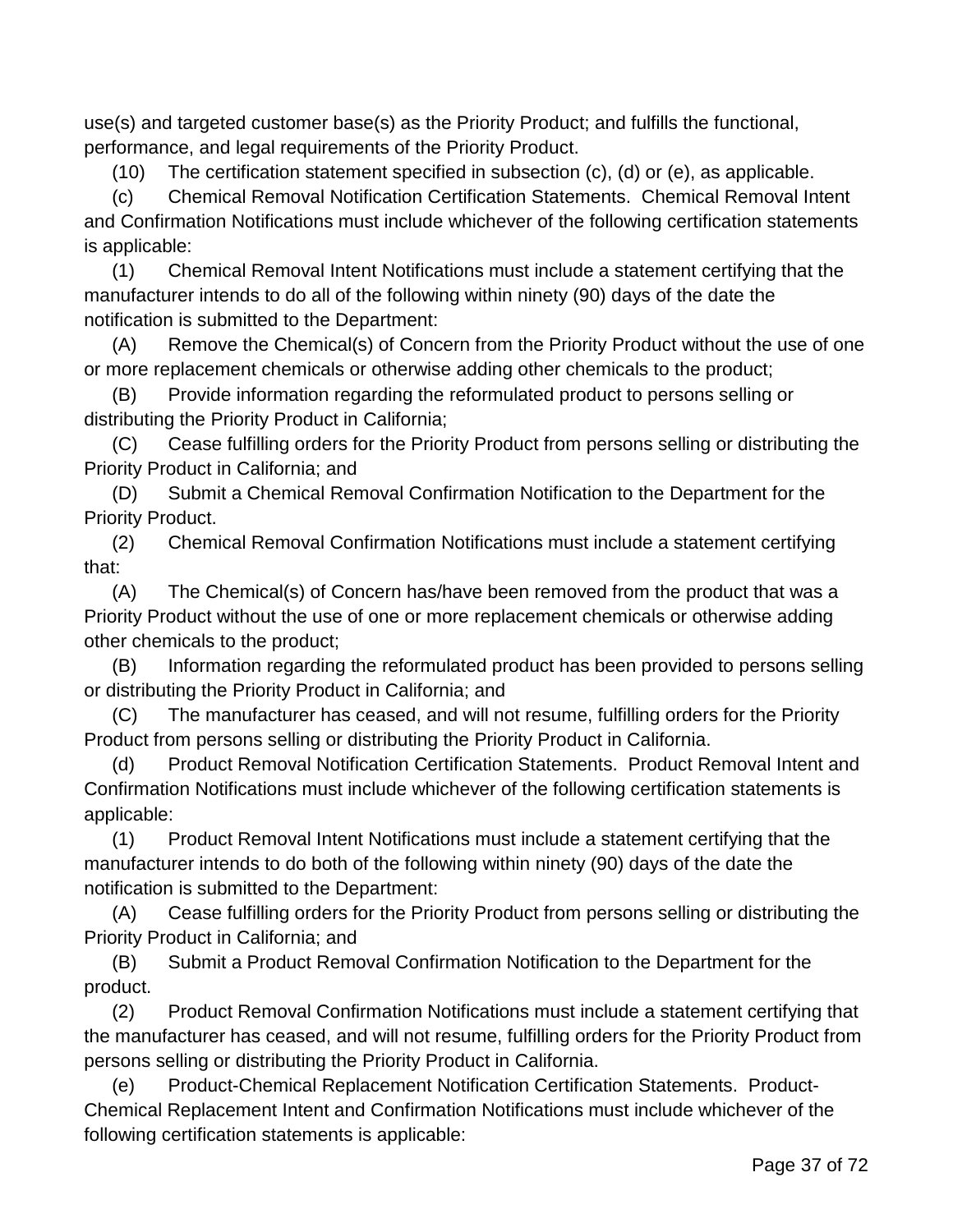(1) Product-Chemical Replacement Intent Notifications must include a statement certifying that the manufacturer intends to do all of the following within ninety (90) days of the date the notification is submitted to the Department:

(A) Remove the Chemical(s) of Concern from the Priority Product;

(B) Provide information regarding the reformulated product to persons selling or distributing the Priority Product in California;

(C) Cease fulfilling orders for the Priority Product from persons selling or distributing the Priority Product in California; and

(D) Submit a Product-Chemical Replacement Confirmation Notification to the Department for the Priority Product.

(2) Product-Chemical Replacement Confirmation Notifications must include a statement certifying that:

(A) The Chemical(s) of Concern has/have been removed from the product that was a Priority Product;

(B) The replacement chemical(s) meet the criteria specified in subparagraph 1. or subparagraph 2. of subsection (b)(9)(F);

(C) Information regarding the reformulated product has been provided to persons selling or distributing the Priority Product in California; and

(D) The manufacturer has ceased, and will not resume, fulfilling orders for the Priority Product from persons selling or distributing the Priority Product in California.

NOTE: Authority cited: Sections 25253 and 58012, Health and Safety Code. Reference: Sections 25252 and 25253, Health and Safety Code.

# **§ 69505.3. Alternatives Analysis Threshold Notification in Lieu of Alternatives Analysis.**

(a) Notification Requirements. This article does not apply to a responsible entity's Priority Product for which the manufacturer submits an Alternatives Analysis Threshold Notification to the Department concurrently with the Priority Product Notification, or by the due date for the Preliminary AA Report for the Priority Product. Each notification must include:

(1) The name of, and contact information for, the person submitting the notification;

(2) The name of, and contact information for, any known responsible entity(ies);

(3) If different from paragraphs (1) and (2), the name of, and contact information for, the manufacturer(s) and importer(s) of the Priority Product;

(4)(A) A statement certifying that the Chemical(s) of Concern is/are present in the manufacturer's Priority Product only as contaminants and the concentration of each Chemical of Concern does not exceed the PQL for that chemical; or

(B) A statement certifying that the Chemical(s) of Concern does/do not exceed the Alternatives Analysis Threshold(s) specified by the Department under section 69503.5(c) for the Chemical(s) of Concern.

(5) If applicable, identification of the PQL for each Chemical of Concern in the Priority Product, and the information and method used to determine the PQL;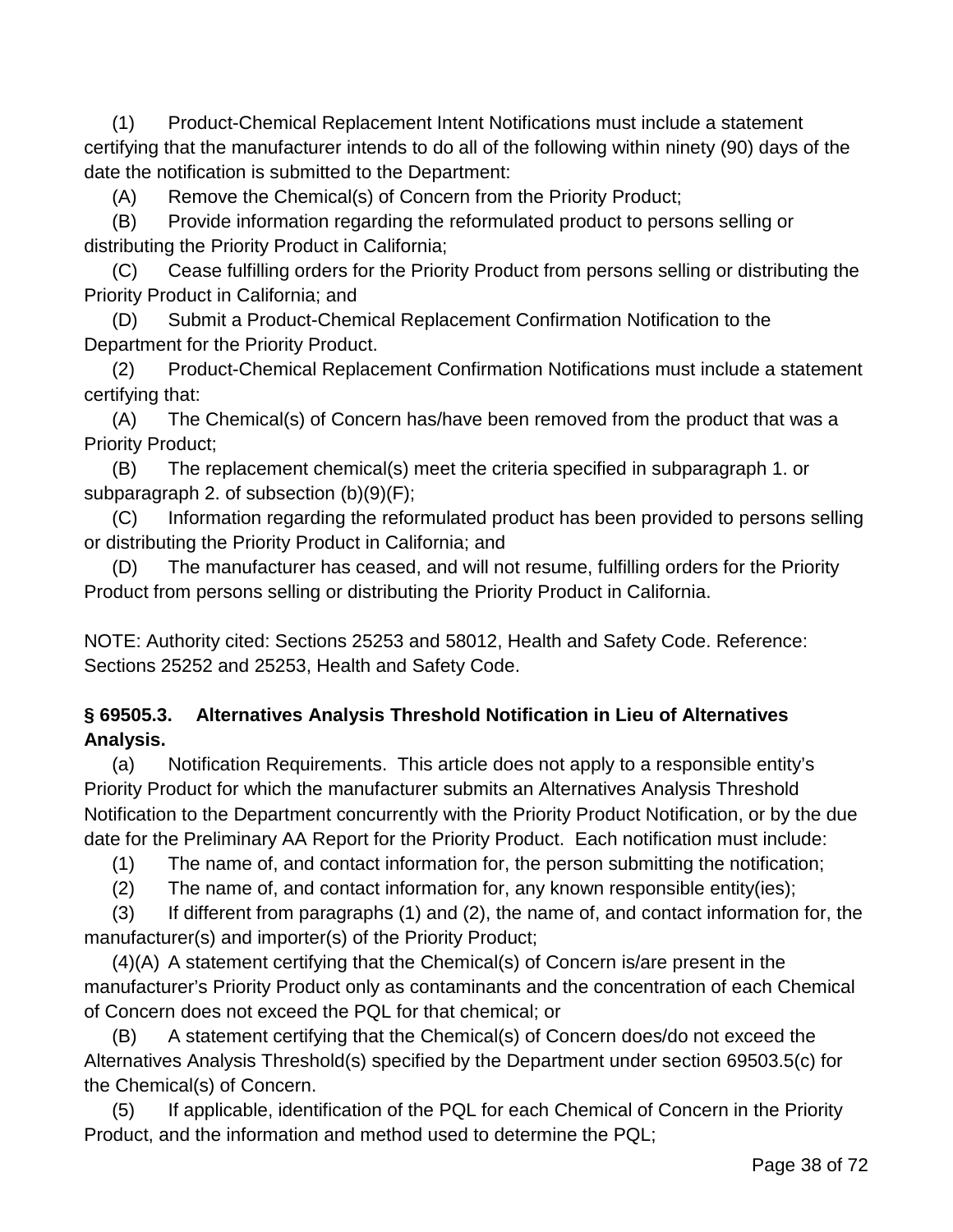(6) The source of the Chemical(s) of Concern in the Priority Product;

(7) Information identifying and describing the Priority Product, the brand name(s) and labeling information under which the Priority Product is placed into the stream of commerce in California, and, if the Priority Product is a component of one or more assembled products, a description of the known product(s) in which the component is used;

(8) Laboratory analytical testing methodology and quality control and assurance protocols used to measure each Chemical of Concern in the Priority Product, and identification of the testing laboratory; and

(9) A demonstration and certification that the manufacturer meets and will continue to meet the criteria and conditions that are the basis for the exemption in this section.

(b) Burden of Proof. The manufacturer bears the burden of proof to demonstrate that the concentration of the Chemical(s) of Concern in its Priority Product does not exceed the applicable Alternatives Analysis Threshold.

(c) Notification Revisions. If any of the information listed in subsection (a) changes significantly, the manufacturer shall submit to the Department a revised Alternatives Analysis Threshold Notification within thirty (30) days of the change.

(d) Change in Product's Exemption Status. If the Priority Product no longer meets the criteria for an Alternatives Analysis Threshold exemption, the manufacturer shall notify the Department of this change within thirty (30) days of the change, and shall submit to the Department a Preliminary AA Report or an applicable Intent and/or Confirmation Notification under section 69505.2 within 180 days of the change.

(e) Determination of Exemption Eligibility. The exemption in subsection (a) does not apply if the Department notifies the person who submitted the Alternatives Analysis Threshold Notification that the information contained in the notification is inaccurate or inadequate to support an Alternatives Analysis Threshold exemption.

NOTE: Authority cited: Sections 25253 and 58012, Health and Safety Code. Reference: Sections 25252 and 25253, Health and Safety Code.

### **§ 69505.4. Alternatives Analysis Process and Options.**

(a) AA Stages.

(1) An AA must be conducted in two stages.

(2) The responsible entity shall initially complete the first stage of the AA in accordance with section 69505.5, and submit a Preliminary AA Report that complies with sections 69505.1(b)(2)(A) and 69505.7.

(3) The responsible entity shall next complete the second stage of the AA in accordance with section 69505.6, and submit a Final AA Report that complies with sections 69505.1(b)(2)(B) and 69505.7.

(b) Abridged AA Reports. After completing the first five (5) steps of the first stage of the AA under subsections (a) through (e) of section 69505.5, a responsible entity that determines a functionally acceptable and technically feasible alternative is not available may prepare and submit an Abridged AA Report, in lieu of the Preliminary and Final AA Reports, if: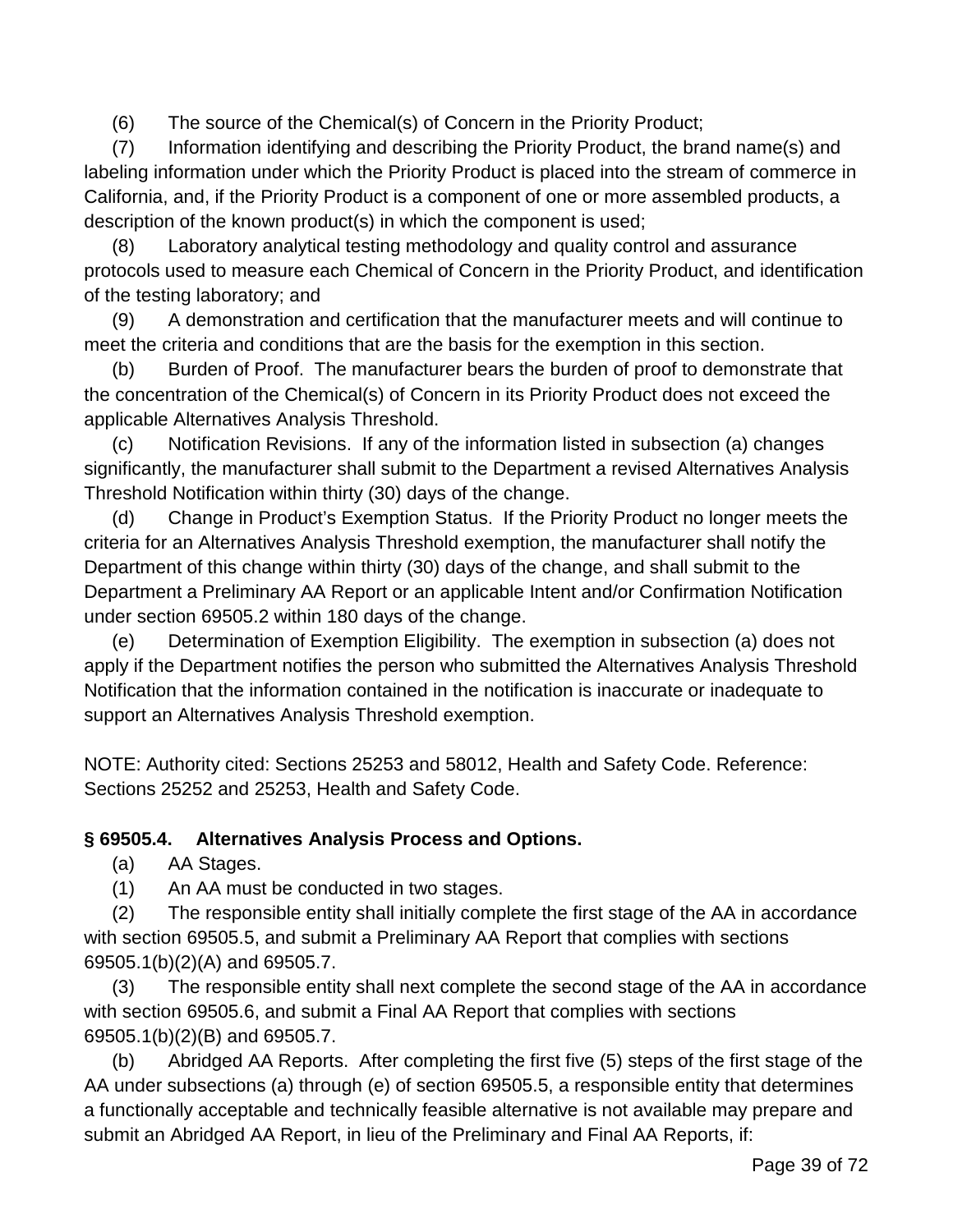(1) The responsible entity summarizes in the Abridged AA Report the first stage AA findings in compliance with the applicable requirements of section 69505.7;

(2) The responsible entity summarizes in the Abridged AA Report its findings with respect to section 69505.6(a) in compliance with the applicable requirements of section 69505.7;

(3) The responsible entity submits an Abridged AA Report to the Department by the due date specified in section 69505.1(b)(2)(A); and

(4) The responsible entity includes an implementation plan in the Abridged AA Report that specifies the milestones and dates for implementation of proposed regulatory responses, which shall, at a minimum, include the regulatory responses required under sections 69506.3 and 69506.8.

(c) Alternate Process AA.

(1) A responsible entity may use an AA process that differs from the process specified in sections 69505.5 and 69505.6, if:

(A) The responsible entity's alternate process provides the information needed to prepare a Final AA Report that substantially complies with section 69505.7.

(B) The responsible entity's alternate process compares the Priority Product and the alternatives under consideration using, at a minimum, the same relevant factors and, when applicable, associated exposure pathways and life cycle segments specified in sections 69505.5 and 69505.6.

(C) The responsible entity submits an Alternate Process AA Work Plan to the Department with sufficient information to demonstrate that the alternate process complies with subparagraphs (A) and (B), and sufficient information for the Department to specify an appropriate due date for submittal of the Final AA Report.

1. The Alternate Process AA Work Plan shall include the information specified in subsections (c), (d), and (e) of section 69505.7.

2. If the Alternate Process AA Work Plan includes information for which trade secret protection is claimed, the responsible entity shall also submit a redacted copy of the work plan that excludes that information.

3. The Alternate Process AA Work Plan shall be accompanied by an executive summary organized in conformance with the organization of the work plan that is sufficient to convey to the public a general understanding of the work plan, and that excludes any information for which trade secret protection is claimed. If the Department subsequently rejects a trade secret claim, the responsible entity shall, at the Department's request, submit a revised executive summary within thirty (30) days of the request to add any information for which a trade secret claim is rejected and which the Department specifies must be included in the executive summary.

(D) The Alternate Process AA Work Plan is submitted to the Department no later than the due date for the Priority Product Notification for the product.

(E)1. The responsible entity timely submits a Final AA Report to the Department that substantially complies with section 69505.7.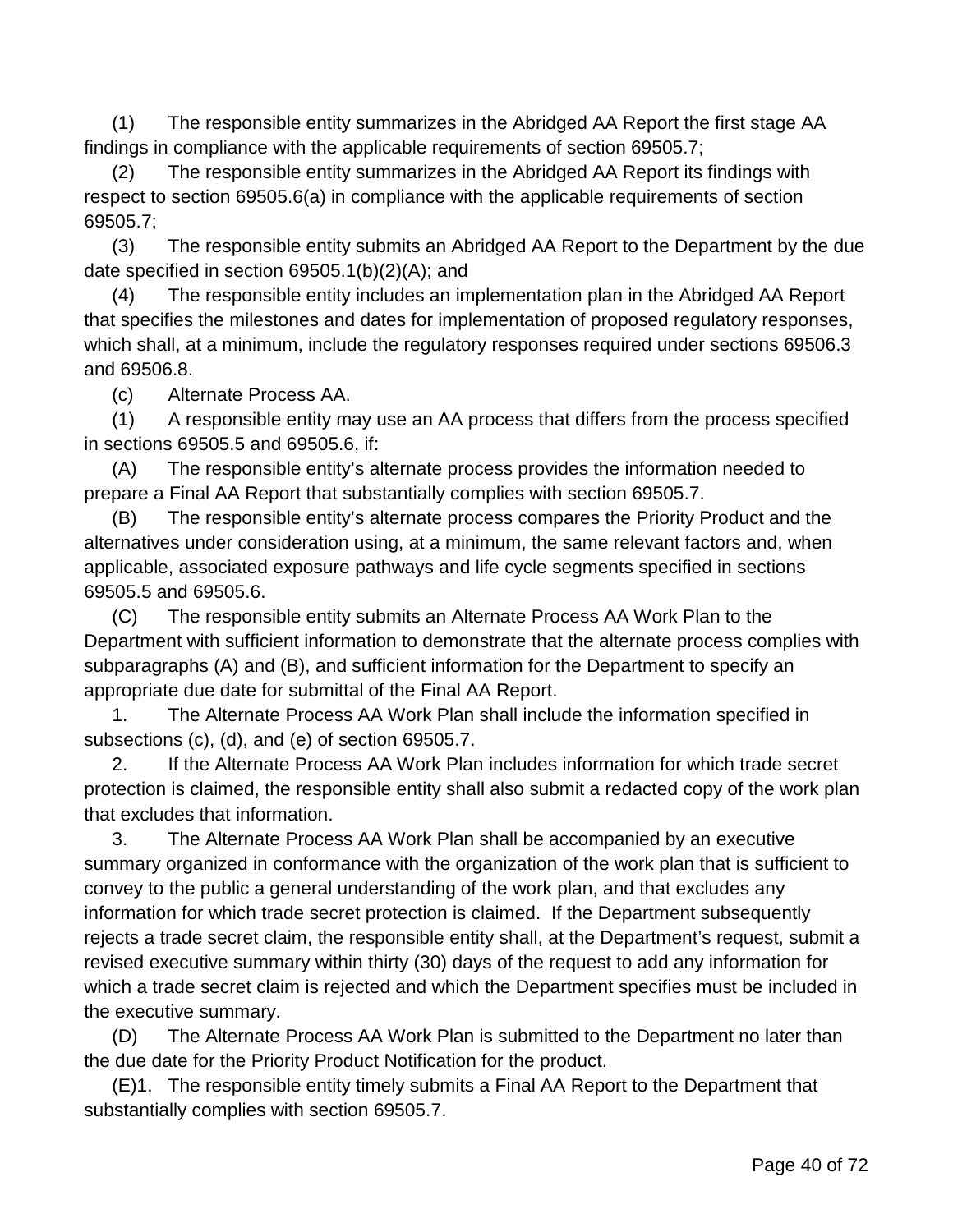2. The due date for the Final AA Report is eighteen (18) months after the date the Department issues a notice of compliance for the Alternate Process AA Work Plan, unless the responsible entity requests and receives Department approval of an extended due date using the procedures specified for Preliminary AA Reports in section 69505.7(k)(1)(B), or the Department otherwise approves an extended due date under section 69505.9(b)(4). If the Department approves an extended due date, the responsible entity shall provide a yearly progress report until the Final AA Report is submitted. Each progress report must provide all of the information specified in subparagraphs 1. through 6. of section 69505.7(k)(1)(A).

(2) If the Alternate Process AA Work Plan is disapproved by the Department under section 69505.9(b)(3), the responsible entity shall submit a Preliminary AA Report to the Department within 180 days after the Department issues the notice of disapproval.

(d) Previously Completed AAs. A responsible entity may comply with section 69505.1(b) by submitting to the Department a report for a previously completed AA for the Priority Product, if the Department determines that the report is substantially equivalent to the Final AA Report requirements of section 69505.7 and contains sufficient information for the Department to determine any necessary regulatory response(s) under article 6. The previously completed AA may be either an AA conducted or obtained by the responsible entity or a publicly available AA.

(1) A responsible entity submitting a report under this subsection shall submit the report no later than the deadline for submitting a Preliminary AA Report, except that a one-time extension may be requested under section 69505.1(c).

(2) A responsible entity submitting an existing report under this subsection may supplement the report with additional information to render the report substantially equivalent to the Final AA Report requirements of section 69505.7.

(e) Revised Alternative Selection Decision.

(1) If after submitting the Final AA Report, the responsible entity selects one or more alternatives that differ from the alternative(s) identified as the selected alternative(s) in the Final AA Report, the responsible entity shall submit a revised Final AA Report to the Department at least sixty (60) days prior to placing the newly selected alternative product(s) into the stream of commerce in California. The revised Final AA Report must explain the differences from the original Final AA Report, identify the information used to support the revisions to the Final AA Report, and describe the rationale for selecting the different alternative(s). The Department shall review and make a compliance determination with respect to the revised Final AA Report in accordance with the procedures and criteria set forth in section 69505.9.

(2) Paragraph (1) also applies if:

(A) The selection decision in the original Final AA Report was to retain the Priority Product, and the responsible entity later decides to select an alternative to replace the Priority Product; or

(B) The responsible entity later decides to retain the Priority Product in lieu of a previously selected alternative product.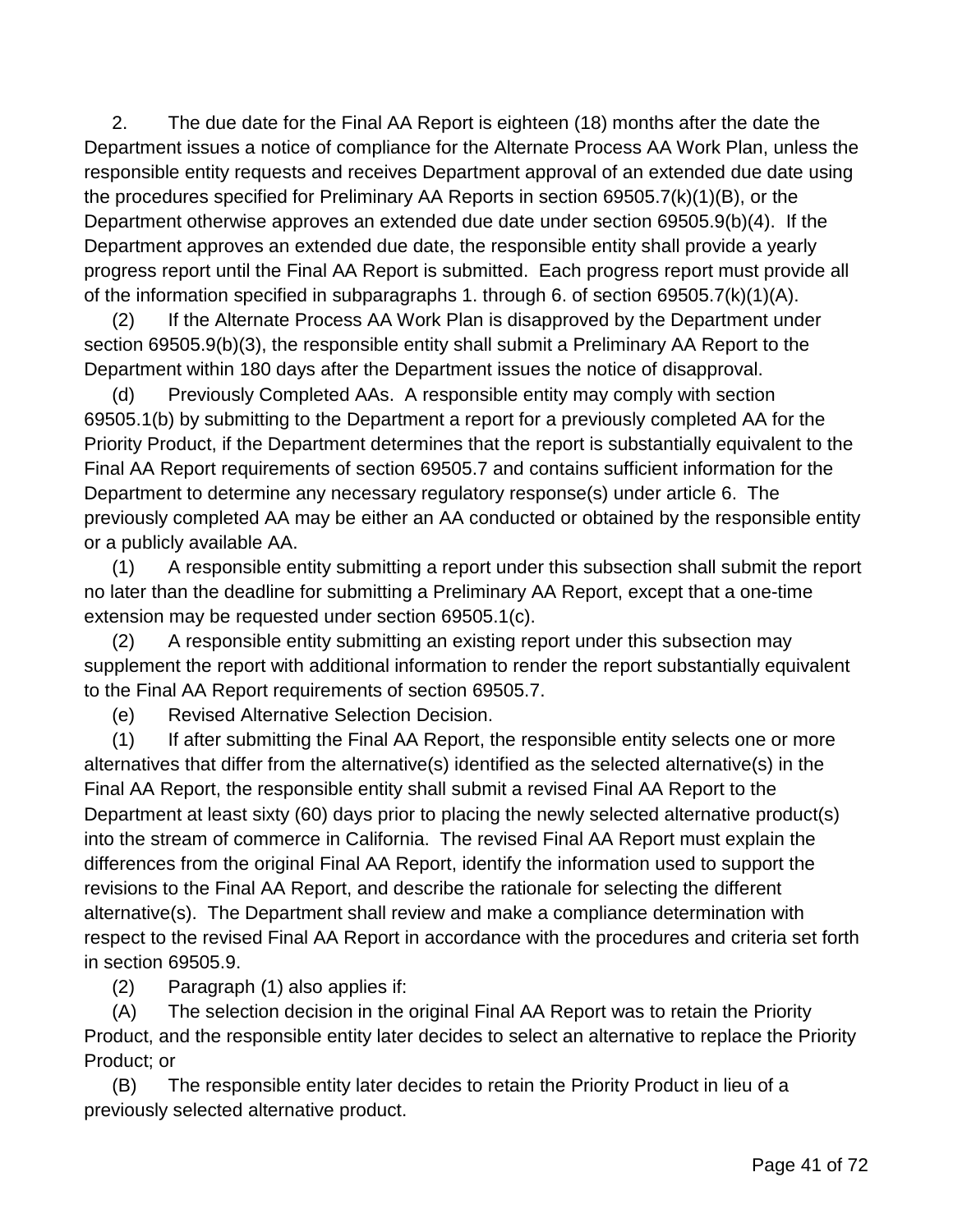(3) The requirements of this subsection only apply for three (3) years after the date the original Final AA Report is approved by the Department.

(f) Reformulation. Except as provided in section 69505.2, if prior to submitting the Final AA Report for a Priority Product the responsible entity removes, or reduces the concentration of, the Chemical(s) of Concern and uses one or more replacement Candidate Chemicals, the Alternatives Analysis evaluation and comparison shall include consideration of both the Priority Product and the reformulated product.

NOTE: Authority cited: Sections 25253 and 58012, Health and Safety Code. Reference: Sections 25252, 25253, and 25257, Health and Safety Code.

### **§ 69505.5. Alternatives Analysis: First Stage.**

The first stage of the AA shall include the six (6) steps described below:

(a) Step 1, Identification of Product Requirements and Function(s) of Chemical(s) of Concern.

(1) The responsible entity shall identify the functional, performance, and legal requirements of the Priority Product that must also be met by the alternatives under consideration.

(2) The responsible entity shall identify the role(s), if any, of the Chemical(s) of Concern in meeting the Priority Product's requirements identified under paragraph (1).

(3)(A) The responsible entity shall determine if the Chemical(s) of Concern or alternative replacement chemical(s) is/are necessary to meet the Priority Product's requirements identified under paragraph (1).

(B) If the responsible entity determines that neither the Chemical(s) of Concern nor alternative replacement chemical(s) is/are necessary to meet the Priority Product's requirements identified under paragraph (1), the responsible entity shall evaluate removal of the Chemical(s) of Concern from the Priority Product without the use of any replacement chemical(s) as one of the alternatives to the Priority Product. Alternatively, the responsible entity may submit Chemical Removal Intent and/or Confirmation Notifications to the Department in lieu of completing the Alternatives Analysis and submitting the required AA Reports.

(b) Step 2, Identification of Alternatives.

 $(1)(A)$  In addition to any alternative identified under subsection  $(a)(3)(B)$ , the responsible entity shall identify and consider alternatives that meet the definition of "alternative" under section 69501.1 and meet the Priority Product's requirements identified under subsection  $(a)(1)$ .

(B) The responsible entity shall research and evaluate available information that identifies existing possibly viable alternatives for consideration in the AA. This research and evaluation shall include, but is not limited to, information posted on the Department's website. The responsible entity shall consider any identified alternative in the AA, or explain in the AA Report why such an alternative is not viable for consideration.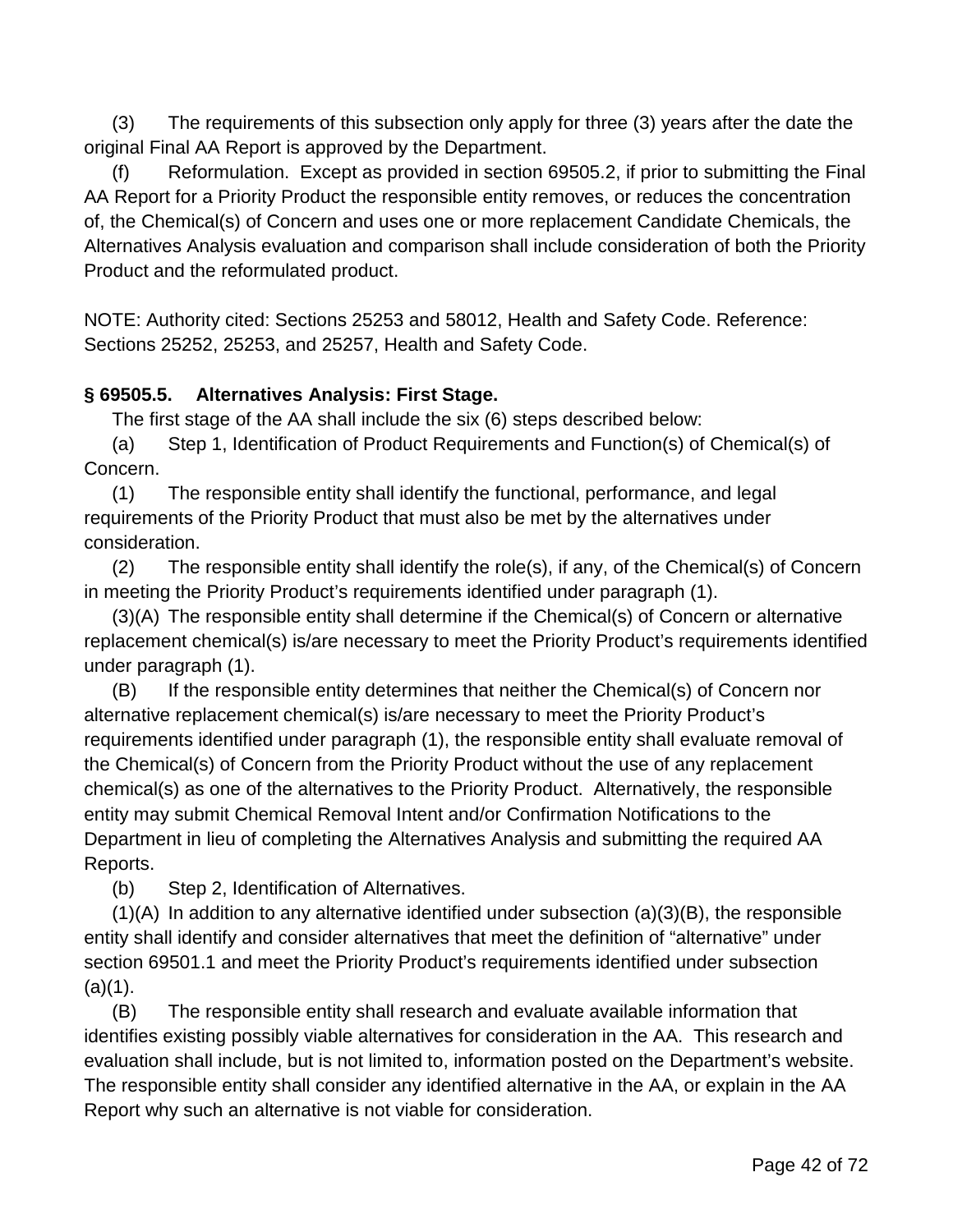(2) Alternatives that do not involve the use of one or more replacement chemicals, or otherwise adding chemicals to the product, do not require compliance with subsection (d).

(c) Step 3, Identification of Factors Relevant for Comparison of Alternatives.

(1) A factor listed in paragraph (2), in conjunction with an associated exposure pathway and life cycle segment, if applicable, is relevant if:

(A) The factor makes a material contribution to one or more adverse public health impacts, adverse environmental impacts, adverse waste and end-of-life effects, and/or materials and resource consumption impacts associated with the Priority Product and/or one or more alternatives under consideration; and

(B) There is a material difference in the factor's contribution to such impact(s) between the Priority Product and one or more alternatives under consideration and/or between two or more alternatives.

(2) The responsible entity shall use available quantitative information and analytical tools, supplemented by available qualitative information and analytical tools, to identify the factors listed below and the associated exposure pathways and life cycle segments, if applicable, that are relevant for the comparison of the Priority Product and the alternatives under consideration:

(A) Adverse environmental impacts;

- (B) Adverse public health impacts;
- (C) Adverse waste and end-of-life effects;
- (D) Environmental fate;
- (E) Materials and resource consumption impacts;
- (F) Physical chemical hazards; and
- (G) Physicochemical properties.

(3) The responsible entity's identification of relevant exposure pathways shall consider both of the following:

(A) Chemical quantity information:

1. Quantities of the Chemical(s) of Concern or alternative replacement chemical(s) necessary to manufacture the Priority Product and each alternative under consideration; and

2. Estimated volume and/or mass of the Chemical(s) of Concern or alternative replacement chemical(s) that is/are or would be placed into the stream of commerce in California as a result of the Priority Product and each alternative under consideration.

(B) Exposure factors specified in section 69503.3(b).

(d) Step 4, Initial Evaluation and Screening of Alternative Replacement Chemicals.

(1) For those alternatives under consideration that involve removing or reducing the concentration of the Chemical(s) of Concern and using one or more alternative replacement chemicals, or otherwise adding chemicals to the product, the responsible entity shall use available quantitative information and analytical tools, supplemented by available qualitative information and analytical tools, to evaluate and compare each of the alternative replacement chemicals under consideration with the Chemical(s) of Concern in the Priority Product with respect to each of the following factors to the extent relevant:

(A) Adverse environmental impacts;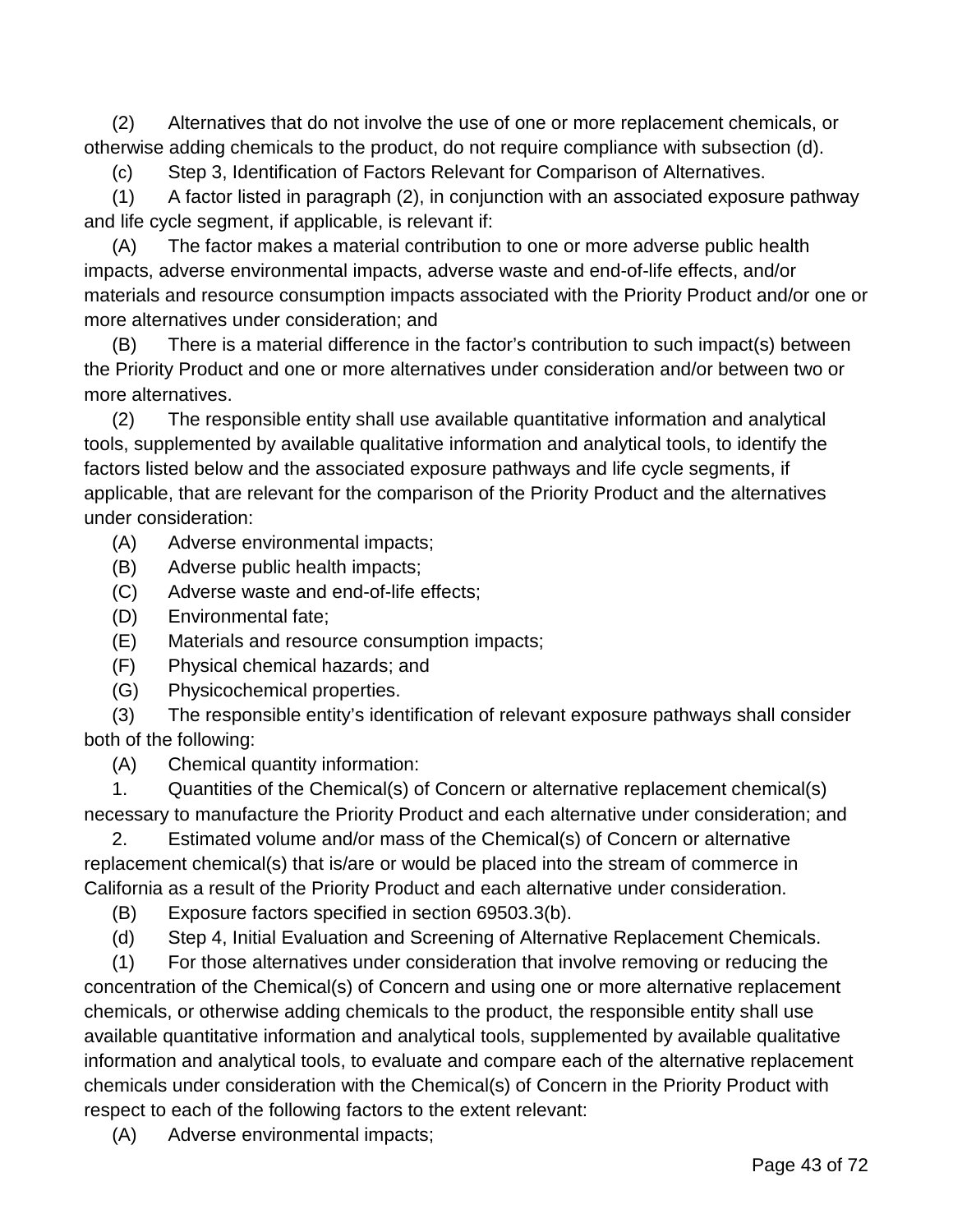(B) Adverse public health impacts;

- (C) Environmental fate;
- (D) Physical chemical hazards; and
- (E) Physicochemical properties.

(2) The responsible entity may eliminate from further consideration in the AA any alternative replacement chemical(s) that it determines has/have the potential to pose adverse impacts equal to or greater than those posed by the Chemical(s) of Concern.

(e) Step 5, Consideration of Additional Information.

In the first stage of the AA, the responsible entity may consider pertinent factors and information not specifically identified in this section. This may include, but is not limited to, consideration of the factors and information specified in section 69505.6. A responsible entity may eliminate an alternative from further consideration based on the additional factors and information as long as the reason for its elimination is explained in the Preliminary AA Report and there are alternatives remaining to be evaluated in the second AA stage.

(f) Step 6, Preliminary AA Report Preparation.

(1) The responsible entity shall prepare, for inclusion in the Preliminary AA Report, a work plan and proposed implementation schedule for completion of the second AA stage and preparation and submittal of the Final AA Report.

(2) The responsible entity shall prepare and submit to the Department a Preliminary AA Report as specified in section 69505.7.

NOTE: Authority cited: Sections 25253 and 58012, Health and Safety Code. Reference: Sections 25252, 25253, and 25257, Health and Safety Code.

### **§ 69505.6. Alternatives Analysis: Second Stage.**

After receiving approval of the Preliminary AA Report from the Department, the responsible entity shall compare the Priority Product with the alternatives still under consideration. The second stage of the AA shall include the five (5) steps described below:

(a) Step 1, Identification of Factors Relevant for Comparison of Alternatives.

(1) Adverse Impacts and Multimedia Life Cycle Impacts. The responsible entity may use available quantitative information and analytical tools, supplemented by available qualitative information and analytical tools, to re-evaluate the identification of factors and the associated exposure pathways and life cycle segments, if applicable, determined to be relevant under section 69505.5(c) for the comparison of the Priority Product and the alternatives still under consideration after completion of the first AA stage. In addition to the factors determined to be relevant under this paragraph and/or section 69505.5(c), the factors specified in paragraphs (2) and (3) are relevant for all comparisons of the Priority Product and the alternatives.

(2) Product function and performance. The responsible entity shall identify the principal manufacturer-intended use(s) or application(s), the functional and performance attributes, and the applicable legal requirements for the Priority Product. The responsible entity shall, at a minimum, evaluate: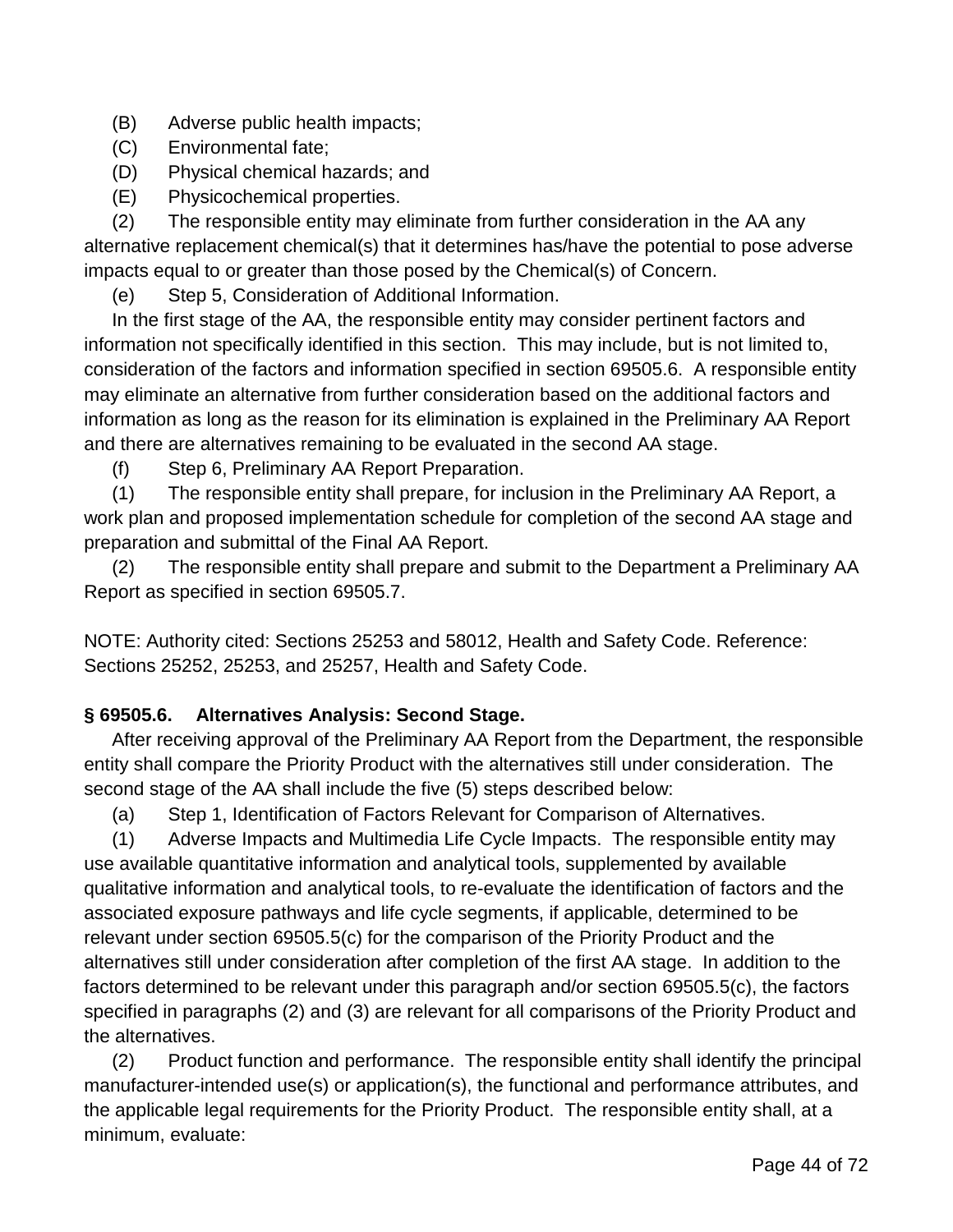(A) The useful life of the Priority Product, and that of the alternatives under consideration;

(B) The function and performance of each alternative relative to the Priority Product and other alternatives under consideration; and

(C) Whether an alternative exists that is functionally acceptable, technically feasible, and economically feasible.

(3) Economic impacts.

(A) The responsible entity shall evaluate, monetize, and compare for the relevant exposure pathways and life cycle segments the following impacts of the Priority Product and the alternatives:

1. Public health and environmental costs; and

2. Costs to governmental agencies and non-profit organizations that manage waste, oversee environmental cleanup and restoration efforts, and/or are charged with protecting natural resources, water quality, and wildlife.

(B) If the responsible entity's alternative selection decision is to retain the Priority Product based in whole or in part on internal cost impacts, this decision must be explained in the Final AA Report. The Final AA Report must include a quantified comparison of the internal cost impacts of the Priority Product and the alternatives, including manufacturing, marketing, materials and equipment acquisition, and resource consumption costs.

(b) Step 2, Comparison of the Priority Product and Alternatives.

The responsible entity shall use available quantitative information and analytical tools, supplemented by available qualitative information and analytical tools, to evaluate and compare the Priority Product and each of the alternatives under consideration with respect to each relevant factor and associated exposure pathways and life cycle segments, if applicable, identified under subsection (a) above and section 69505.5(c). The responsible entity shall compare each alternative with the Priority Product and with each of the other alternatives under consideration.

(c) Step 3, Consideration of Additional Information.

As part of the second stage of the AA, the responsible entity may also consider other pertinent information not specifically identified in this section. This may include, but is not limited to, reconsideration of the factors and information identified in section 69505.5.

(d) Step 4, Alternative Selection Decision.

The responsible entity shall select the alternative(s) that will replace the Priority Product, unless the decision is to retain the existing Priority Product. The selection of an alternative or the decision to retain the Priority Product shall be based on and supported by the comparative analysis conducted under subsections (b) and (c).

(e) Step 5, Final AA Report Preparation.

The responsible entity shall prepare and submit to the Department a Final AA Report as specified under section 69505.7.

NOTE: Authority cited: Sections 25253 and 58012, Health and Safety Code. Reference: Sections 25252, 25253, and 25257, Health and Safety Code.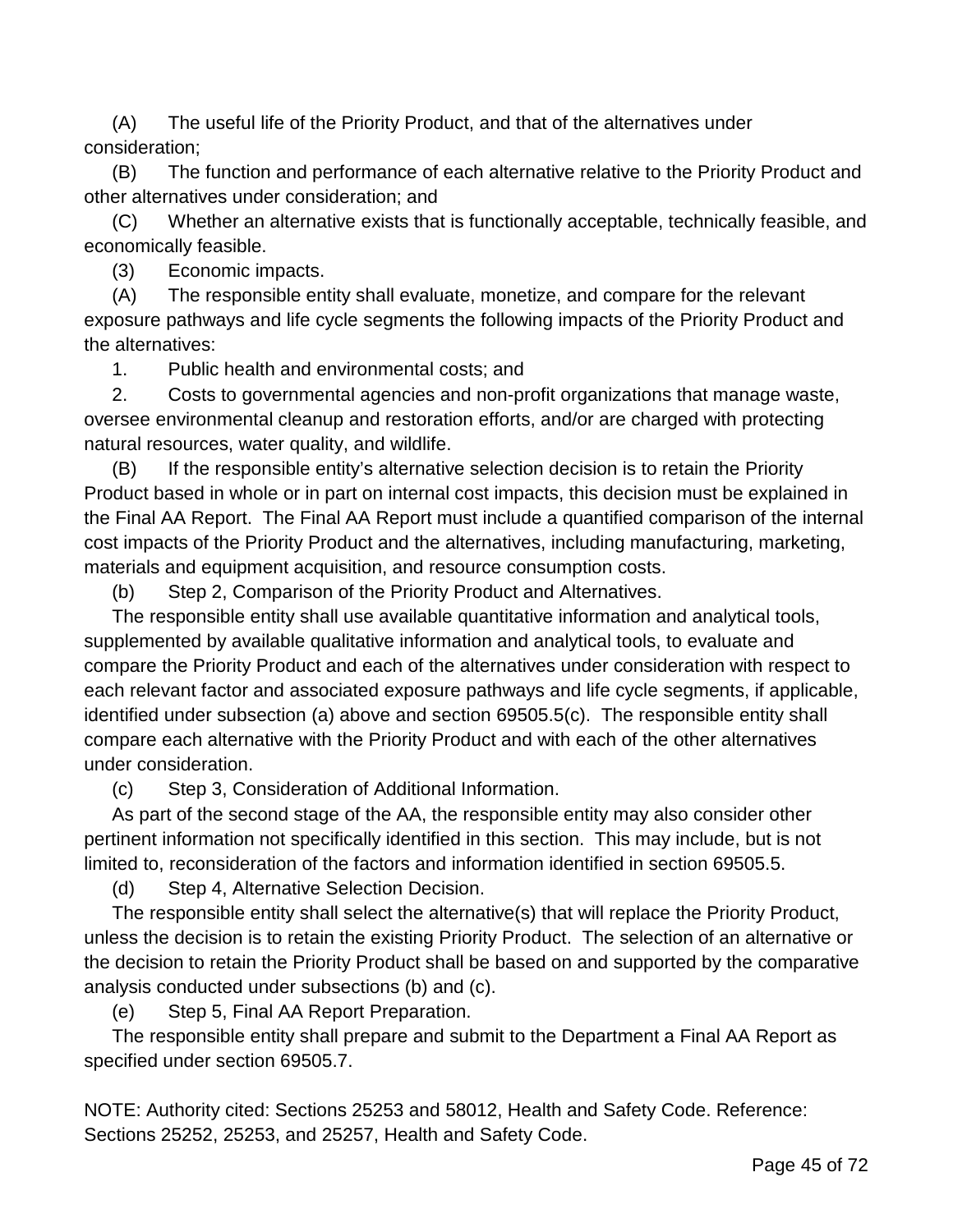#### **§ 69505.7. Alternatives Analysis Reports.**

(a) General Requirements.

(1) Preliminary and Final AA Reports and Abridged AA Reports must each include all of the applicable information specified in subsections (b) through (k).

(2) The responsible entity shall include in the AA Reports sufficient information for the Department to determine:

(A) Compliance with the substantive and administrative requirements of this article; and

(B) The appropriate due date for submission of the Final AA Report, and the appropriate due date for any regulatory response(s) required under article 6.

(3) The responsible entity shall identify and explain in the Final AA Report all differences in the information and analyses presented in the Preliminary AA Report and the Final AA Report. The responsible entity must identify in the Final AA Report the information sources used to support changes from the Preliminary AA Report to the Final AA Report.

(4) The responsible entity shall maximize the scope of information in the AA Report that can be made available to the public, while maintaining protection of legitimate trade secrets.

(A) If the AA Report contains information claimed by the responsible entity to be a trade secret, a separate publicly available AA Report shall be submitted to the Department that excludes claimed trade secret information only to the extent necessary to protect its confidential nature.

(B) If the Department subsequently rejects a trade secret claim and/or the nature and/or extent of redaction, the responsible entity shall, at the Department's request, submit a revised publicly available AA Report and executive summary within thirty (30) days of the request to add any information for which a trade secret claim or redaction is rejected.

(b) Executive Summary. AA Reports must include a publicly available executive summary sufficient to convey a general understanding of the scope and results of the AA and the rationale for the AA selection decision. The executive summary must be organized in conformance with the organization of the AA Report and must include for each section of the AA Report a detailed summary of the information presented. Information for which trade secret protection is claimed must not be included in the executive summary.

(c) Preparer Information. This section of the AA Report must include:

(1) The name of, and contact information for, the person submitting the AA Report;

(2) If applicable, the name of, and contact information for, all responsible entities on whose behalf the AA Report is being submitted; and

(3) The names of the parties that were involved in funding, directing, overseeing, preparing, and/or reviewing the AA.

(d) Responsible Entity and Supply Chain Information. This section of the AA Report must include:

(1) The name of, contact information for, and headquarters location of the manufacturer(s) and importer(s), if applicable, and, if the AA Report is prepared on behalf of a consortium of manufacturers or other persons in the Priority Product's supply chain, a list of the participants along with their contact information;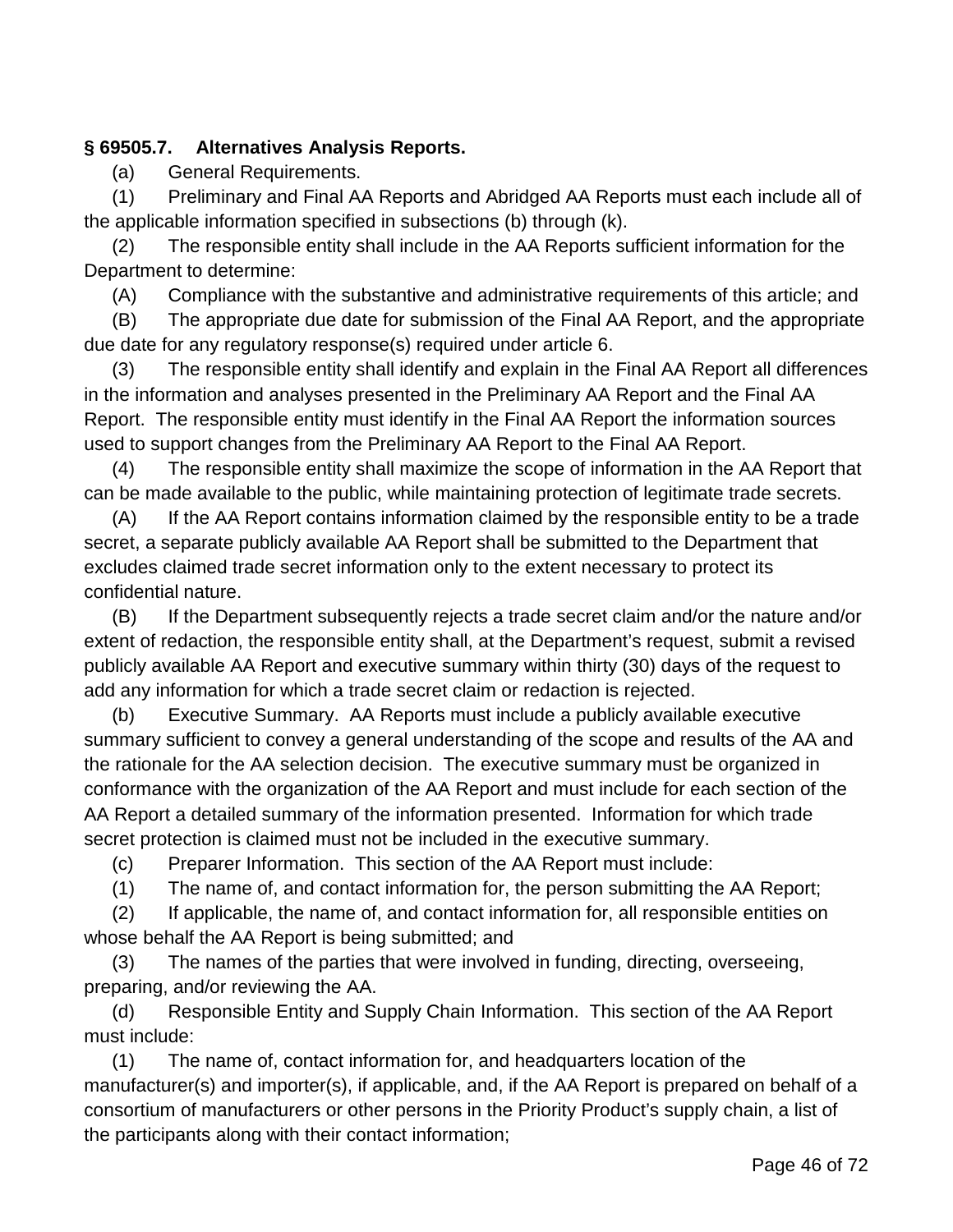(2) The name of, and contact information for, any person(s) identified on the Priority Product label as the manufacturer, importer, or distributor;

(3) The name of, and contact information for, all persons in California other than the final purchaser or lessee to whom the manufacturer or importer directly sold the Priority Product within the prior twelve (12) months; and

(4) Identification and location of the manufacturer's and/or importer's retail sales outlets where the manufacturer and/or importer sold, supplied, or offered for sale the Priority Product in California, if applicable.

(e) Priority Product Information. This section of the AA Report must include:

(1) The brand name(s) and product name(s) under which the Priority Product is placed into the stream of commerce in California;

(2) If the Priority Product is a component of one or more assembled products, a description of the known product(s) in which the component is used;

(3) Identification of the Chemical(s) of Concern for the Priority Product;

(4) Any Material Safety Data Sheets and/or Safety Data Sheets related to the Priority Product; and

(5) The information specified in paragraphs (1) and (2) of section 69505.5(a).

(f) Scope of Relevant Comparison Factors. Each AA Report must identify which factors and, when applicable, associated exposure pathways and life cycle segments were determined to be relevant, under sections 69505.5(c) and 69505.6(a), for evaluation and comparison of the Priority Product and its alternatives. For each factor, and exposure pathway and life cycle segment, if applicable, determined not to be relevant, the AA Report must explain the rationale and identify, and explain the pertinent findings of, the supporting information for this determination.

(g) Scope and Comparison of Alternatives. The AA Reports must identify and describe the alternatives chosen to be evaluated and compared, and explain the rationale for selecting and screening out specific alternatives at each stage of the alternatives comparison process. For any alternative that is screened out because it is determined that its adverse impacts are equal to or greater than those of the Priority Product, the responsible entity shall describe in the AA Report the method used to determine equal or greater adverse impacts, including the method used to compare the multiple factors associated with the impacts, and the rationale for any trade-offs made among the factors.

(1) Each Preliminary AA Report and Abridged AA Report must include the information collected and the comparison conducted under section 69505.5 for the Chemical(s) of Concern and the alternative replacement chemical(s). This must include a matrix, or other summary format, that provides a clear visual comparison that summarizes the information collected regarding the relevant adverse impacts, and their associated relevant exposure pathways and life cycle segments, for the Chemical(s) of Concern and each alternative replacement chemical being considered, and the comparative results of evaluating this information.

(2) The Final AA Report must include the information collected and the comparison conducted under sections 69505.5 and 69505.6 for the Priority Product and its alternatives, including: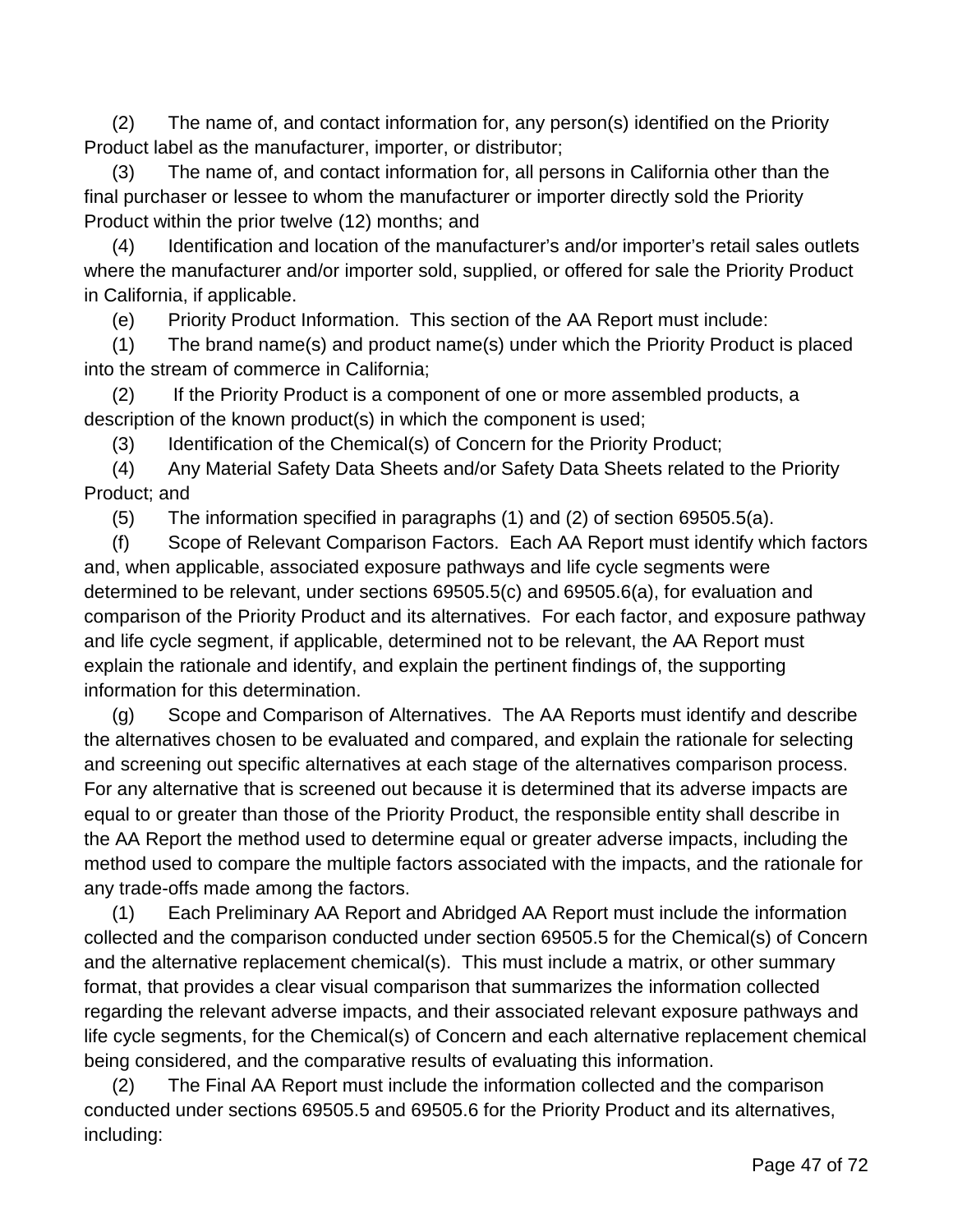(A) A matrix, or other summary format, that provides a clear visual comparison that summarizes the information collected regarding the relevant comparison factors, and their associated relevant exposure pathways and life cycle segments, for the Priority Product and each alternative considered, and the comparative results of evaluating this information; and

(B) Identification and description of how any relevant safeguards provided by other federal and California State regulatory programs were considered in the AA.

(3) The responsible entity shall demonstrate in the Final AA Report that all of the requirements of section 69505.6 have been met.

(h) Methodology. The AA Report shall identify and describe the analytical tools, models, and software used to conduct the AA, and discuss any of their limitations. The AA Report shall also identify any published methodologies and/or guidelines used, and any deviations from those methodologies and/or guidelines.

(i) Supporting Information.

(1) All information used as supporting information in performance of the AA and preparation of the AA Reports must be cited in the AA Reports and made available to the Department upon request. The AA Reports must include a brief summary of the information reviewed and considered under section 69505.1(d).

(2) The Final AA Report must identify information that is not currently available but, if it were available, could be used to:

(A) Validate information used for purposes of sections 69505.5 and 69505.6; and/or

(B) Address any uncertainties in the analyses conducted under sections 69505.5 and 69505.6.

(j) Selected Alternative(s).

(1) The Preliminary AA Report must identify and describe the alternatives selected for further evaluation in the second stage of the AA, and explain the rationale for the selection decision.

(2) The Final AA Report must identify and describe the alternative(s), if any, selected to replace the Priority Product. The description of the selection decision must include an analysis that evaluates and compares the selected alternative(s) against the Priority Product and a detailed list and explanation of the reasons for the selection decision, or, alternatively, for the decision not to select and implement an alternative to the Priority Product. The Final AA Report must also include:

(A) The product function and performance information specified in section 69505.6(a)(2) for the selected alternative(s). If no alternative is selected, this information must be provided in the Final AA Report or Abridged AA Report, as applicable, for each alternative considered.

(B) An explanation of the rationale for retaining the Chemical(s) of Concern or using the alternative replacement chemical(s), if section  $69505.5(a)(3)(B)$  applies, and one or more selected alternatives retains the Chemical(s) of Concern or uses one or more replacement chemicals.

(C) A list of all chemicals known, based on available information, to be in the selected alternative(s) that are Chemicals of Concern, that differ from the chemicals in the Priority Product, or that are present in the selected alternative(s) at a higher concentration than in the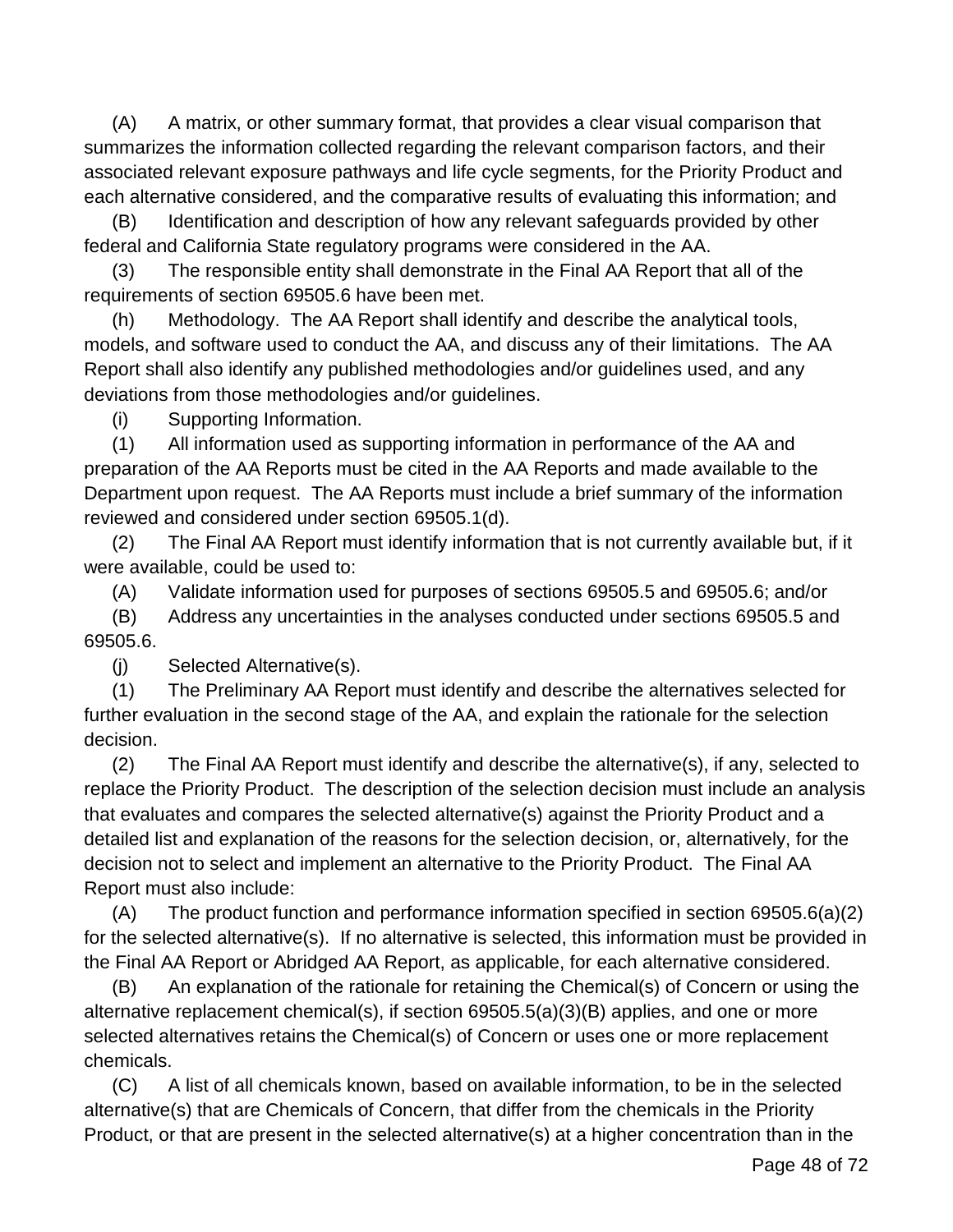Priority Product relative to other chemicals in the Priority Product other than the Chemical(s) of Concern. The following information, to the extent available, must be provided for those chemicals:

1. Environmental fate;

2. Hazard trait and environmental and toxicological endpoint information that has not already been provided to the Department under this chapter;

3. Information about the chemical purity, meaning the relative absence of extraneous matter, and identification of known impurities and additives in the chemical;

- 4. Physicochemical properties; and
- 5. Substance identification information, including all of the following that are applicable:
- a. Chemical abstract services number;
- b. Structural formula;
- c. Molecular weight;
- d. Synonyms;
- e. International Union of Pure and Applied Chemistry name;
- f. European Commission number;
- g. Registry of Toxic Effects of Chemical Substances number;
- h. International Union of Biochemistry and Molecular Biology number;
- i. Japan Ministry of International Trade and Industry number;
- j. Number assigned by the United Nations Experts on the Transport of Dangerous Goods;
	- k. North America Department of Transportation number;
	- l. European Inventory of Existing Commercial Chemical Substances number;
	- m. European List of Notified Chemical Substances number;
	- n. European Commission Directive 67/548/EEC No Longer Polymers number; and
	- o. Other commonly recognized substance identification system numbers.
	- (k) Next Steps.

(1) Work plan. The Preliminary AA Report must include the work plan and proposed implementation schedule for completion of the second AA stage required to be prepared under section 69505.5(f)(1).

(A) The work plan and implementation schedule must specify the proposed submission date for the Final AA Report and must ensure that the Final AA Report or progress report, if applicable, will be submitted to the Department no later than twelve (12) months after the Department issues a notice of compliance for the Preliminary AA Report. If the Department approves an extended due date under section 69505.9(b)(4), the responsible entity shall provide a yearly progress report until the Final AA Report is submitted. The first yearly progress report shall be submitted no later than twelve (12) months after the Department issues a notice of compliance for the Preliminary AA Report. Each progress report must include:

- 1. Preparer information specified in subsection (c);
- 2. Priority Product information specified in subsection (e);
- 3. A summary of achievements since the last progress report;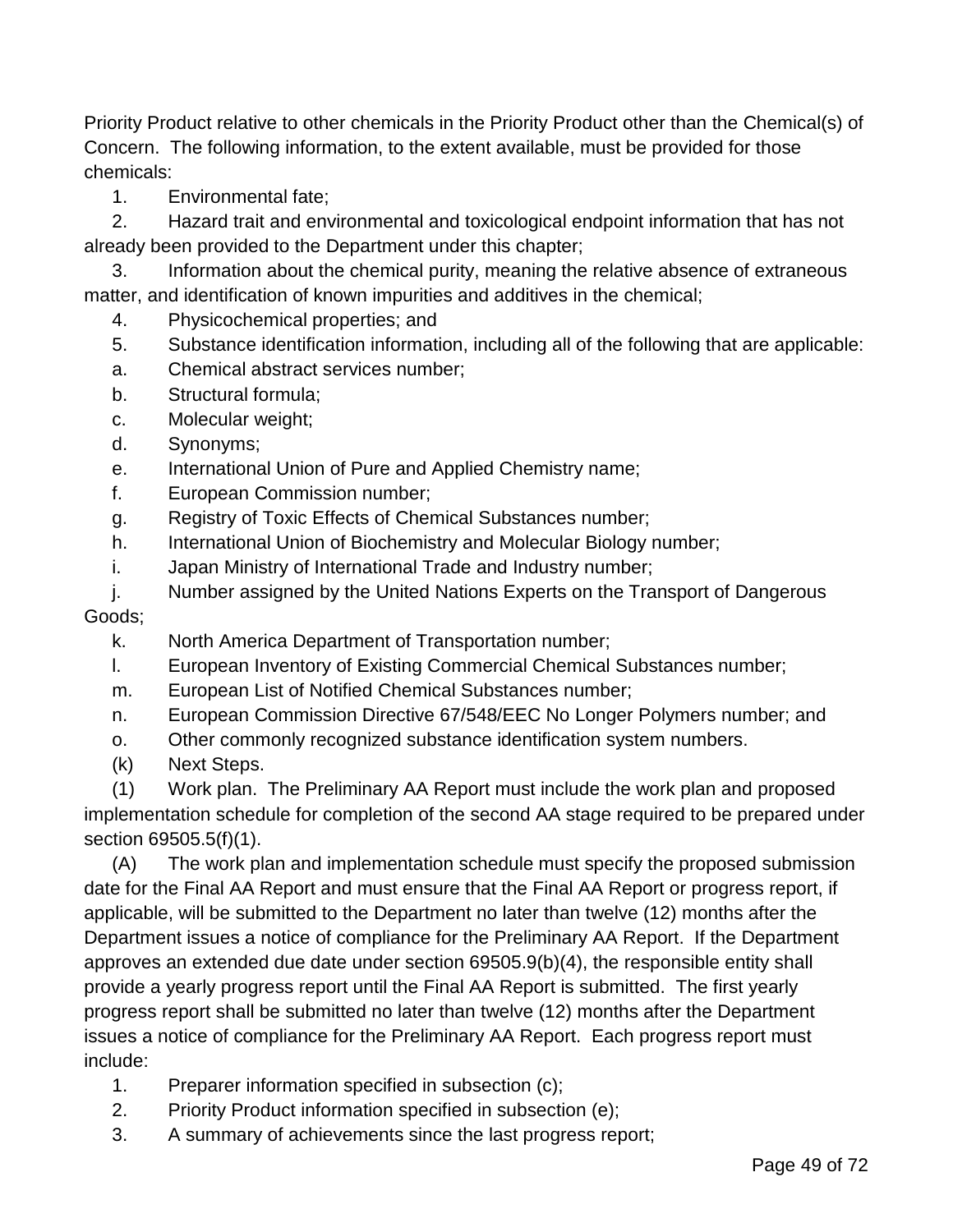4. A summary and discussion of issues that have arisen and their resolutions;

5. A summary of work that is pending; and

6. An assessment of whether the milestones in the schedule set forth in the Preliminary AA Report or Alternate Process AA Work Plan are anticipated to be completed on time and any contingency plans to ensure timely completion.

(B) The responsible entity may request an extended due date for submittal of the Final AA Report. Any requested extension shall not exceed twenty-four (24) months from the date the Department issues a notice of compliance for the Preliminary AA Report, unless additional time is needed to conduct regulatory safety and/or performance testing on multiple alternatives prior to making an AA selection decision, in which case the requested extension shall not exceed thirty-six (36) months. The extended due date request must include a detailed explanation of why additional time is needed.

(2) Implementation of selected alternatives. The Final AA Report must include a detailed plan for implementing any selected alternative(s).

(A) The implementation plan must include key milestones and dates for implementing the selected alternative(s), if applicable, and identify steps that will be taken to ensure compliance with applicable federal, state, and/or local laws.

(B) The implementation plan may also include the identification of and implementation plan(s) for any regulatory response(s) that the responsible entity wishes to propose that would best limit exposure to, or reduce the level of adverse impacts or adverse waste and end-of-life effects posed by, any Chemical(s) of Concern or replacement Candidate Chemical(s) that will be in the selected alternative(s) or the Chemical(s) of Concern that is/are in the Priority Product if the decision resulting from the AA is to retain the Priority Product.

NOTE: Authority cited: Sections 25253 and 58012, Health and Safety Code. Reference: Sections 25252, 25253, and 25257, Health and Safety Code.

### **§ 69505.8. Public Comments on AA Reports.**

(a) Public Notice of Opportunity for Comment. Upon receipt of a Final AA Report or an Abridged AA Report, the Department shall post on its website, and send to persons on the electronic mailing list(s) that the Department establishes related to this chapter, a notice regarding the availability for public review and comment of the Final AA Report or Abridged AA Report. The notice shall include the last day for the public to submit written comments to the Department, the method(s) for submitting comments, and a link to the location on the Department's website where a copy of the Final AA Report or Abridged AA Report may be viewed. The last day for submission of public comments shall be no sooner than forty-five (45) days from the date the notice of availability of the Final AA Report or Abridged AA Report is posted on the Department's website or the date the notice is sent to persons on the electronic mailing list(s), whichever is the later date.

(b) Department Review of Public Comments. No later than thirty (30) days after the close of the public comment period established under subsection (a), the Department shall review the public comments received and notify the person that submitted the Final AA Report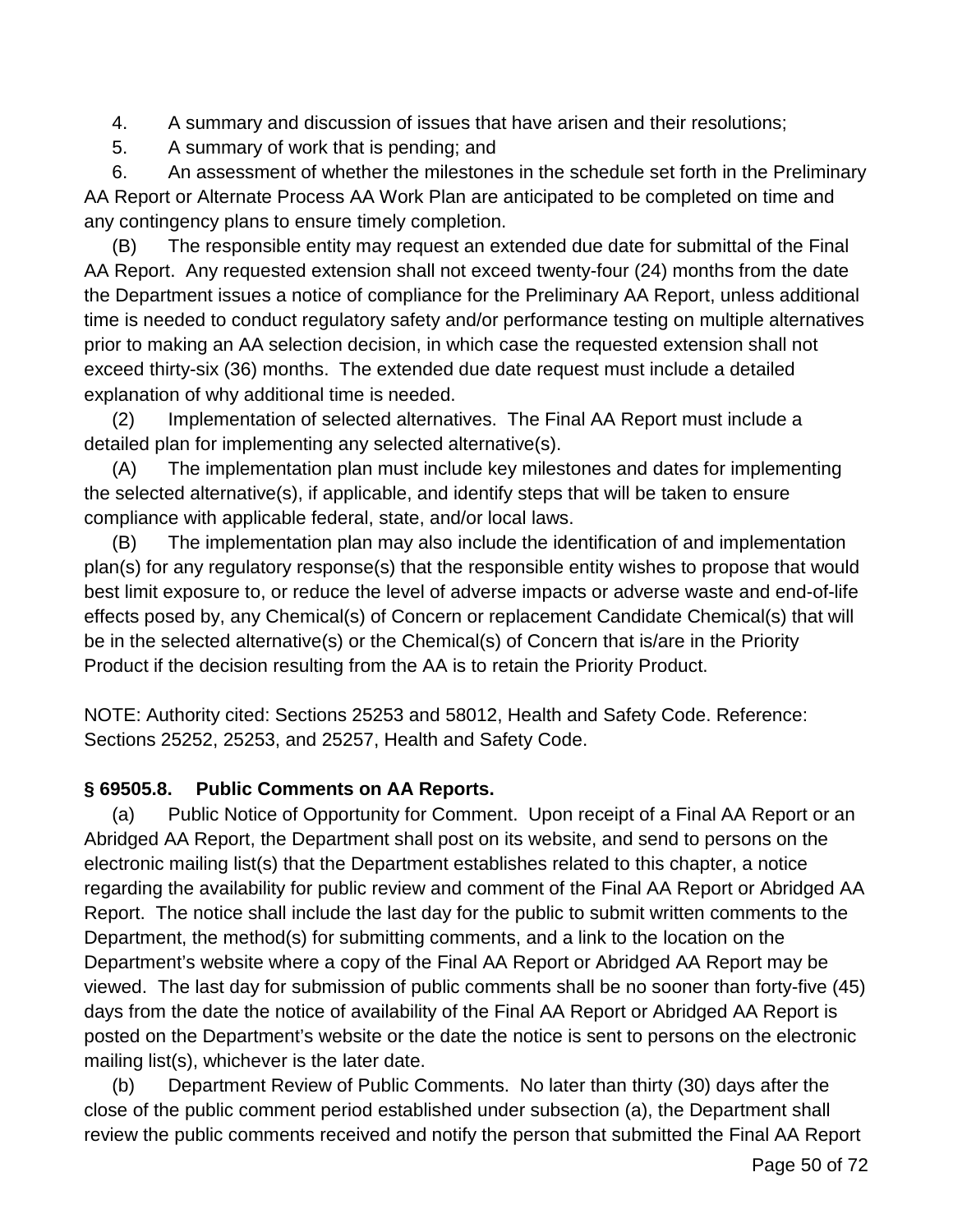or Abridged AA Report of those issues that the Department determines must be addressed in an AA Report Addendum. The notice shall include the due date by which the person must submit an AA Report Addendum to the Department under subsection (c). In determining the due date for the AA Report Addendum, the Department shall take into consideration the scope and complexity of the issues the Department is requiring the person to address.

(c) AA Report Addendum. A person that receives a notice under subsection (b) shall prepare, and submit to the Department by the due date specified under subsection (b), an AA Report Addendum that addresses the issues identified by the Department as requiring further attention. The AA Report Addendum shall also include any revisions to the Final AA Report or Abridged AA Report determined necessary based on consideration of the issues identified by the Department.

NOTE: Authority cited: Sections 25253 and 58012, Health and Safety Code. Reference: Sections 25252, 25253, and 25257, Health and Safety Code.

#### **§ 69505.9. Department Review and Determinations for AA Reports and Work Plans.**

(a) Review Criteria. In reviewing AA Reports and Alternate Process AA Work Plans for compliance with the substantive and administrative requirements of this article, the Department shall consider:

(1) Whether the AA Report or Alternate Process AA Work Plan was submitted timely;

(2) Whether, and to what extent, the responsible entity considered and addressed all applicable provisions of this article pertaining to the preparation and submittal of an AA Report or Alternate Process AA Work Plan, whichever is applicable;

(3) Whether, and to what extent, the responsible entity demonstrated that the conclusions of the AA were based on reliable information, when applicable.

(b) Preliminary AA Reports and Alternate Process AA Work Plans.

(1) Within sixty (60) days of receiving a Preliminary AA Report or Alternate Process AA Work Plan, the Department shall review the report or work plan for compliance with this article, and issue a notice of compliance, notice of deficiency, notice of disapproval, or notice of ongoing review.

(2) Notice of Deficiency.

(A) The Department shall specify in a notice of deficiency the areas of deficiency, the information required to cure the deficiency(ies), and the due date for submitting the necessary information, which may not exceed sixty (60) days from the date the notice of deficiency is issued. The responsible entity shall submit a revised report or revised work plan, whichever is applicable, by the due date specified, and address the areas of deficiency.

(B) Within thirty (30) days of receipt of the additional information requested in the notice of deficiency, the Department shall issue a notice of compliance, a notice of disapproval, or a notice of ongoing review for the revised report or revised work plan.

(3) Notice of Disapproval. If the revised report or revised work plan does not fully address the identified areas of deficiency, the Department shall issue a notice of disapproval. The Department shall also issue a notice of disapproval if a revised report or revised work plan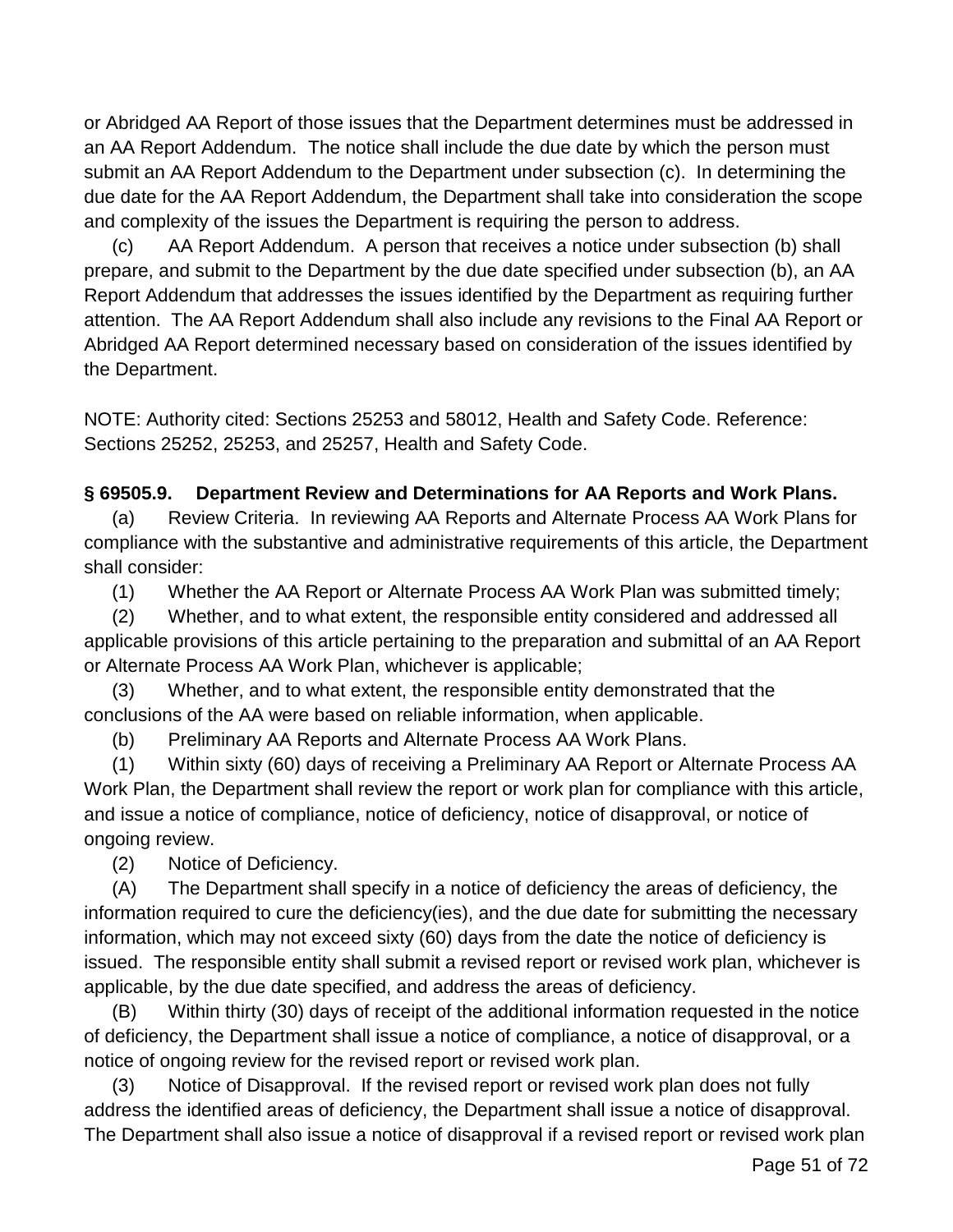is not submitted by the due date specified under paragraph (2)(A). If the revised report or revised work plan is disapproved, the Department shall explain the basis for the disapproval. A disapproved revised report or revised work plan is not in compliance with section 69505.1(b).

(4) Notice of Compliance. The Department shall specify in a notice of compliance for a Preliminary AA Report or Alternate Process AA Work Plan the due date for submitting the Final AA Report. The Department shall specify a due date twelve (12) months from the date the Department issues the notice of compliance, except that the Department may specify an extended due date for submission of the Final AA Report if it determines based on information in the Preliminary AA Report or Alternate Process AA Work Plan that more time is needed. The Department may also specify an extended due date for submission of the Final AA Report if the responsible entity submits a request under section  $69505.7(k)(1)(B)$ .

(c) Final AA Reports and Abridged AA Reports.

(1) Within sixty (60) days of receiving an AA Report Addendum, the Department shall review the Final AA Report or Abridged AA Report, including the AA Report Addendum, for compliance with this article, and shall issue a notice of compliance, notice of deficiency, notice of disapproval, or notice of ongoing review. If no AA Report Addendum is required under section 69505.8, the Department shall complete its review of the Final AA Report or Abridged AA Report within sixty (60) days of whichever of the following dates is applicable:

(A) The close of the public comment period, if no public comments are received; or

(B) Thirty (30) days after the close of the public comment period, if the Department determines after reviewing the public comments that there are no issues that need to be addressed in an AA Report Addendum.

(2) Notice of Deficiency.

(A) The Department shall specify in a notice of deficiency the areas of deficiency, the information required to cure the deficiency(ies), and the due date for submitting the necessary information to complete the Final AA Report or Abridged AA Report, which may not exceed sixty (60) days from the date of the notice of deficiency. The responsible entity shall submit a revised Final AA Report or revised Abridged AA Report by the due date specified, and address all areas of deficiency. The responsible entity may request and the Department may approve, under section 69505.1(c), a one-time extension of not more than ninety (90) days for submission of the revised Final AA Report or revised Abridged AA Report to correct the deficiencies.

(B) Within sixty (60) days of receipt of the requested additional information, the Department shall issue a notice of compliance, a second notice of deficiency, or a notice of ongoing review.

1. If the Department issues a second notice of deficiency, the Department may grant no more than thirty (30) days for submission of the requested information.

2. Within sixty (60) days of receipt of the additional information requested in the second notice of deficiency, the Department shall issue a notice of compliance, a notice of disapproval, or a notice of ongoing review for the revised Final AA Report or revised Abridged AA Report.

(3) Notice of Disapproval. If the revised Final AA Report or revised Abridged AA Report does not fully address the areas of deficiency identified in the second notice of deficiency, the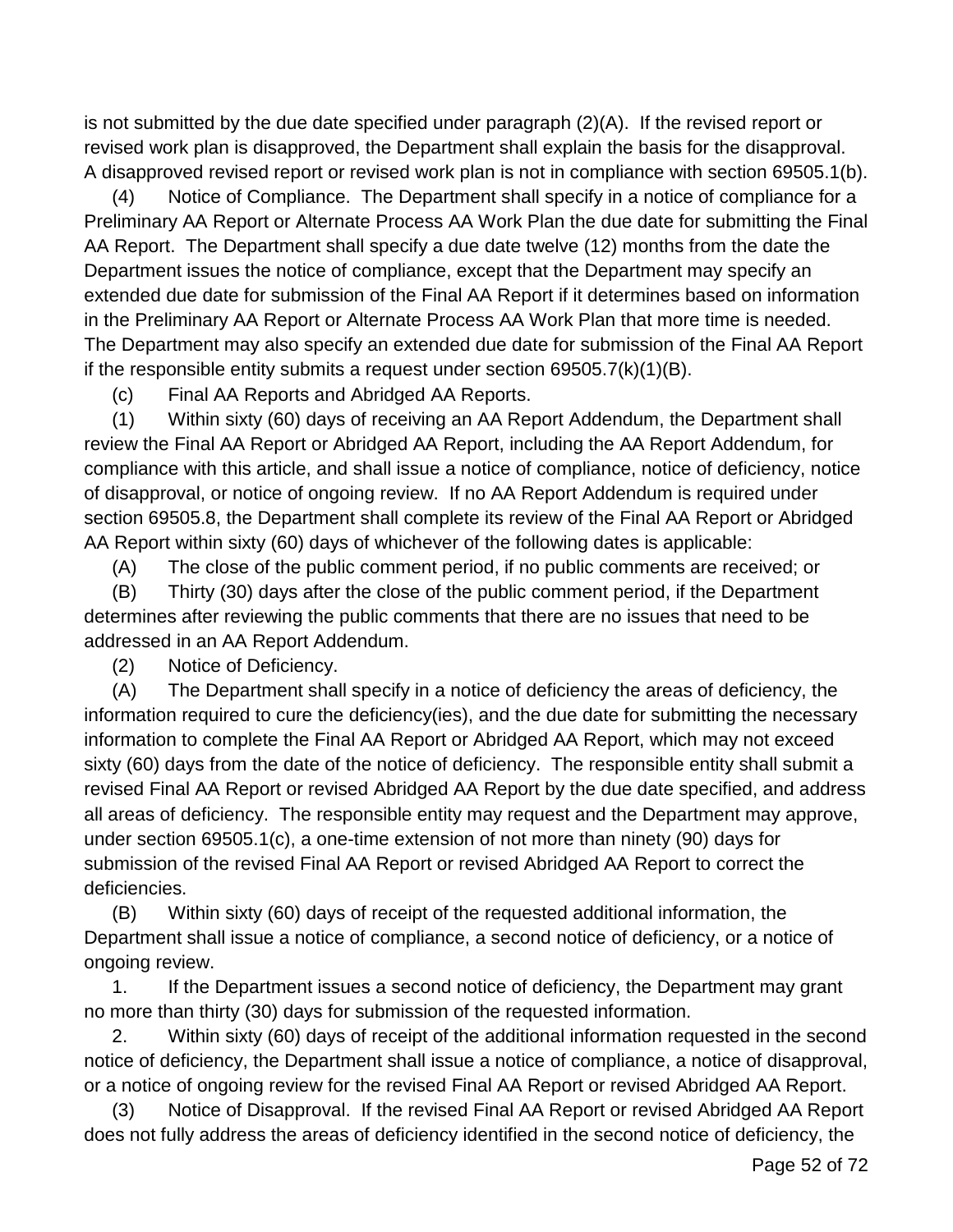Department shall issue a notice of disapproval. The Department shall also issue a notice of disapproval if a revised Final AA Report or revised Abridged AA Report is not submitted by the due date specified under paragraph (2)(A) or paragraph (2)(B)1., whichever is applicable. If the revised Final AA Report or revised Abridged AA Report is disapproved, the Department shall explain the basis for the disapproval. A disapproved revised Final AA Report or revised Abridged AA Report is not in compliance with section 69505.1(b).

(d) Notice of Ongoing Review. The Department shall specify in a notice of ongoing review the estimated date by which the Department expects to issue a notice of compliance or notice of deficiency, which shall be based on its available resources and the complexity of the document under review.

(e) Issuance of Notices. All notices issued by the Department under this section shall be issued to the person who submitted the document, and a copy of the notice shall be sent by the Department to all persons identified in the document under subsections (c)(2) and (c)(3) of section 69505.7.

NOTE: Authority cited: Sections 25253 and 58012, Health and Safety Code. Reference: Section 25253, Health and Safety Code.

### **Article 6. Regulatory Responses**

#### **§ 69506. Regulatory Response Selection Principles.**

(a) Need for Regulatory Response. The Department shall identify and require implementation of one or more regulatory responses for Priority Products and/or selected alternative products when the Department determines such regulatory responses are necessary to protect public health and/or the environment. In selecting regulatory responses, the Department shall seek to maximize the use of alternatives of least concern when such alternatives are functionally acceptable, technically feasible, and economically feasible.

(b) Inherent Protection Preference. In selecting regulatory responses, the Department shall give preference to regulatory responses providing the greatest level of inherent protection. For these purposes, "inherent protection" refers to avoidance or reduction of adverse impacts, exposures, and/or adverse waste and end-of-life effects that is achieved through the redesign of a product or process, rather than through administrative or engineering controls designed to limit exposure to, or the release of, a Chemical of Concern or replacement Candidate Chemical in a product.

(c) Selection Factors. In selecting regulatory responses, the Department may consider the following factors:

(1) Public health and environmental protection.

(A) The degree to which, and speed with which, the regulatory response can address the adverse impacts and/or adverse waste and end-of-life effects of the Chemical(s) of Concern or replacement Candidate Chemicals in the selected alternative, or the Chemical(s) of Concern in the Priority Product;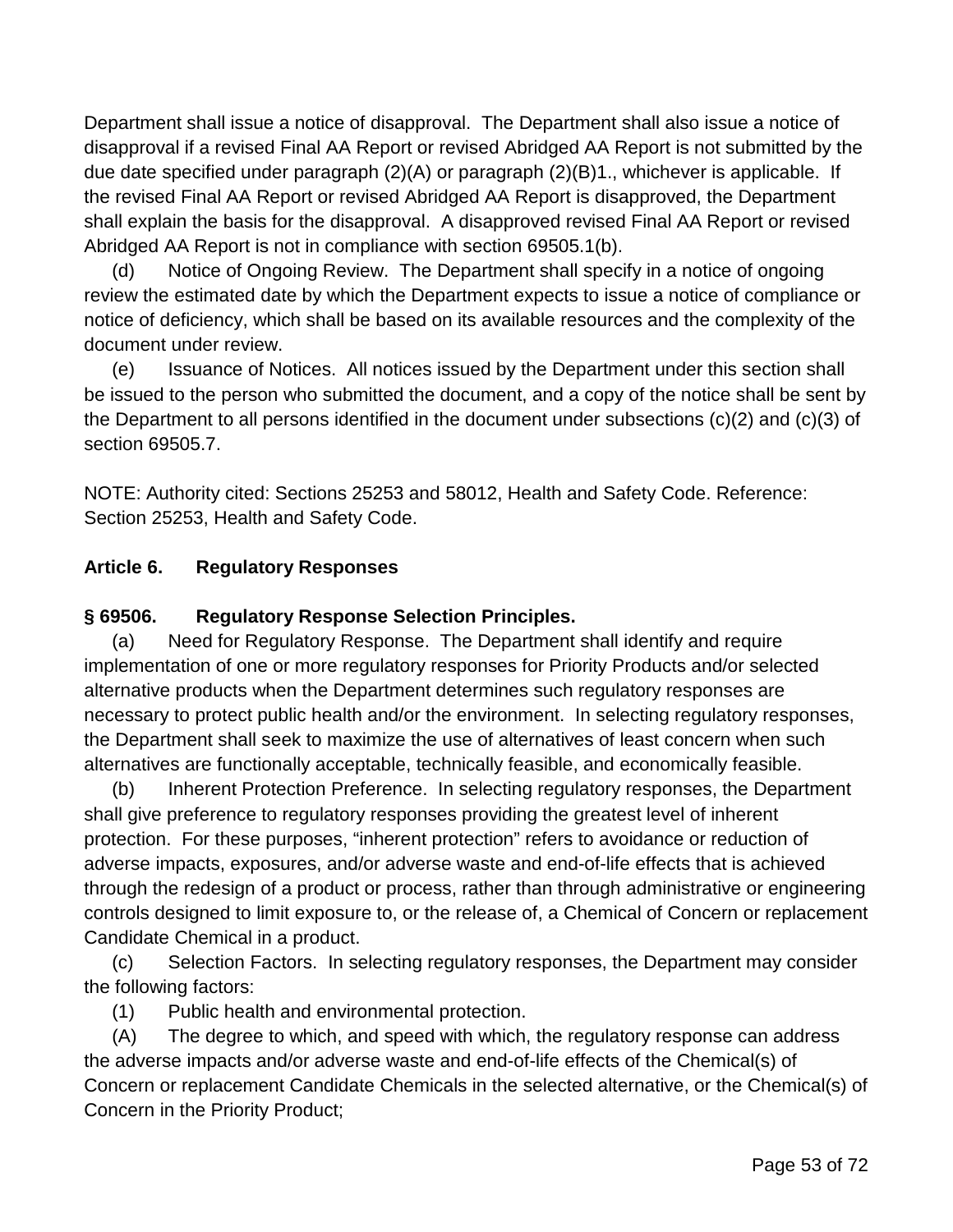(B) The ability of end-users to understand and act upon any regulatory response involving provision of information and/or directions with respect to the Priority Product; and

(C) Any adverse ecological impacts of the regulatory response on sensitive resources, or unique or additional burdens that the regulatory response would impose upon sensitive subpopulations.

(2) Private economic interests of responsible entities.

(A) Existing federal and/or California State regulatory requirements applicable to the Chemical(s) of Concern or replacement Candidate Chemicals in the product;

(B) The cost to the responsible entity of the regulatory response(s) relative to the cost of other possible responses; and

(C) The practical capacity of responsible entities to comply with regulatory response(s).

(3) Government interest in efficiency and cost containment.

(A) The management and clean-up costs imposed on public agencies by the ongoing sale of the Priority Product or a selected alternative;

(B) The Department's administrative burden in overseeing implementation of the regulatory response(s); and

(C) The ease of enforcing the regulatory response(s).

NOTE: Authority cited: Sections 25253 and 58012, Health and Safety Code. Reference: Section 25253, Health and Safety Code.

### **§ 69506.1. Applicability and Determination Process.**

(a) Applicability. Except as specified otherwise, this article applies to any product placed into the stream of commerce in California that is:

(1) A Priority Product for which an alternative is not selected;

(2) An alternative selected under section 69505.6(d);

(3) A Priority Product that will remain in commerce in California pending development and distribution of a selected alternative; or

(4) A Priority Product for which the revised Final AA Report or revised Abridged AA Report is disapproved by the Department under section 69505.9(c)(3).

(b) Exceptions. This article does not apply to a Priority Product if the manufacturer submits a Removal or Replacement Confirmation Notification that fully meets the applicable content requirements specified in subsections (b) through (e) of section 69505.2 to the Department prior to the due date for implementing any regulatory response that would otherwise apply to the product.

(c) Notice of Proposed Determination. After issuing a notice of compliance or a notice of disapproval for a Final AA Report or an Abridged AA Report, the Department shall issue a notice of the Department's proposed determination that one or more of the regulatory responses specified in this article is/are required, or that no regulatory response is required. The notice shall be issued no later than ninety (90) days after the Department issues the notice of compliance or a notice of disapproval.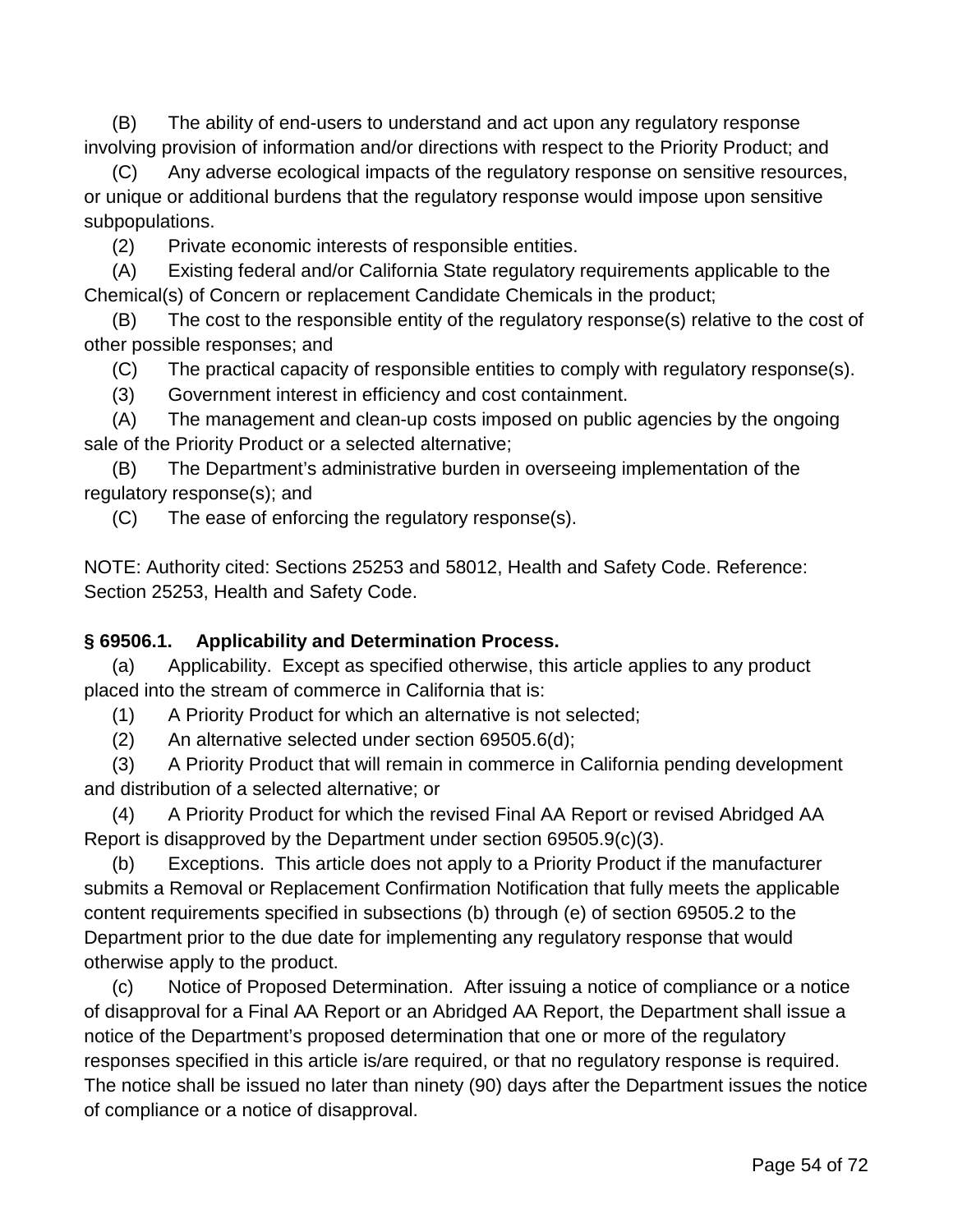(d) Public Input. A notice issued under subsection (c) shall be sent to all known responsible entities for the product, and shall be made available on the Department's website, for public review and comment. The Department shall hold one or more public workshops to provide an opportunity for comment on the proposed regulatory response determination. The Department shall send to persons on the electronic mailing list(s) that the Department establishes related to this chapter, and post on its website, a notice regarding the availability of the proposed regulatory response determination. The notice must include:

(1) The last day for the public to submit written comments on the proposed regulatory response determination. The last day for submission of public comments shall be no sooner than forty-five (45) days from the date the notice of the availability of the proposed regulatory response determination notice is posted on the Department's website or the date the notice is sent to persons on the electronic mailing list(s) that the Department establishes related to this chapter, whichever is later.

(2) The method(s) for submitting comments to the Department.

(3) The date, time, and location of the public workshop(s).

(e) Notice of Final Determination. After review and consideration of public comments, the Department shall post on its website and send to known responsible entities the final regulatory response determination notice. The Department may respond to some or all public comments received.

(f) Contents of Notices. All proposed and final regulatory response determination notices must include:

(1) A description of the required regulatory response(s), or a determination that no regulatory response is required, whichever is applicable;

(2) The rationale, information, and information sources supporting the Department's determination(s);

(3) The implementation due date(s) for the regulatory response(s), if applicable; and

(4) The Department's determination as to whether or not the regulatory response(s) apply(ies) to either or both of the following:

(A) Priority Products ordered by a retailer prior to the effective date of the Priority Product listing, and still for sale by the retailer as of the date of the final regulatory response determination notice; and/or

(B) Priority Products manufactured after the effective date of the Priority Product listing, but before the date of the final regulatory response determination notice.

(g) Implementation Due Date(s). In assigning a due date for implementation of one or more regulatory responses, the Department shall consider the complexity of implementing the regulatory response(s).

(h) Finality of Regulatory Response(s). Once a final regulatory response determination notice has been issued, the Department shall not augment or revise the regulatory responses for the affected product, except as provided otherwise in section 69506.2 and article 7.

NOTE: Authority cited: Sections 25253 and 58012, Health and Safety Code. Reference: Section 25253, Health and Safety Code.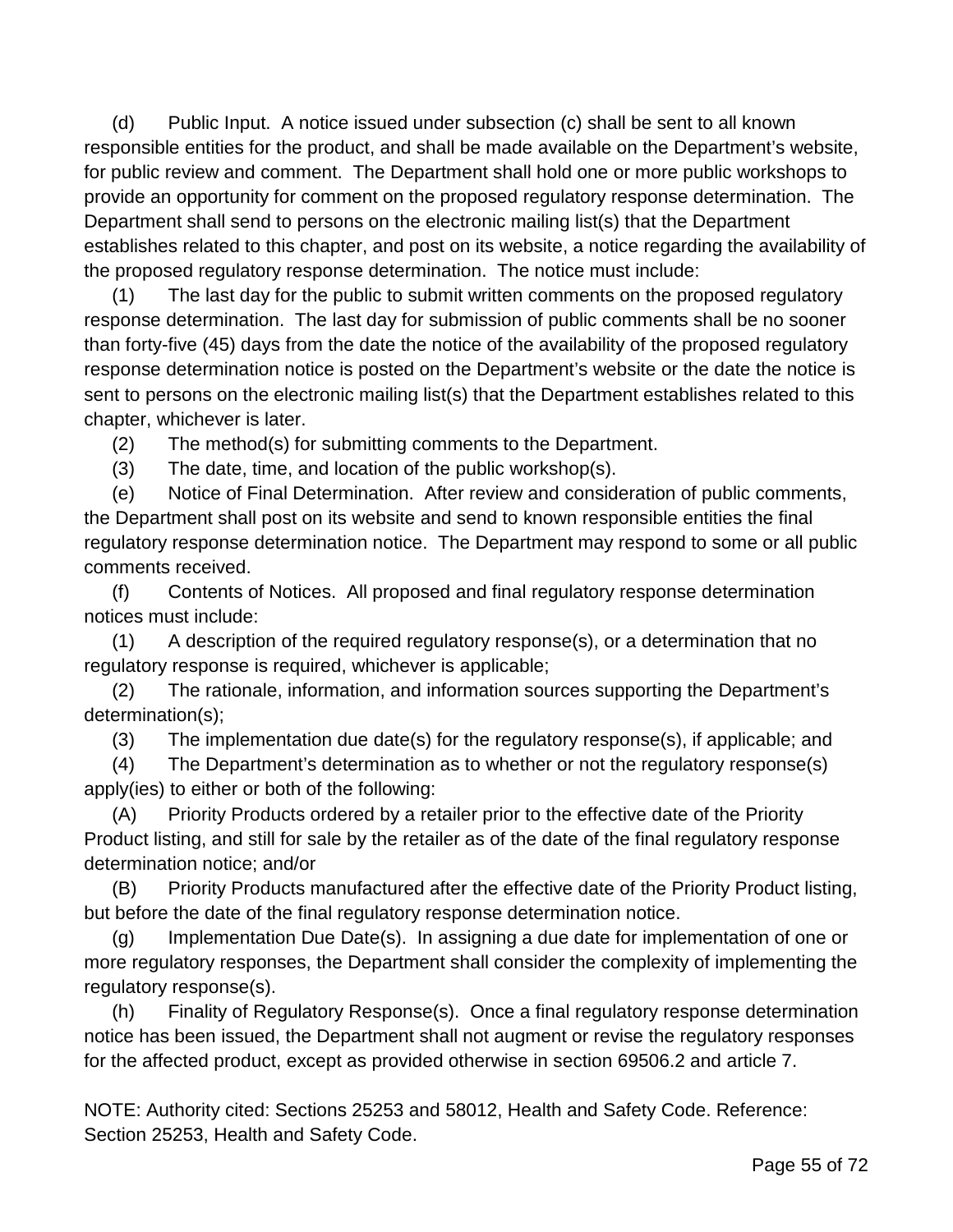## **§ 69506.2. Supplemental Information and Regulatory Response Revisions.**

(a) Supplemental Information for Selection of Regulatory Response(s). Prior to imposing any regulatory response for a product, the Department may require the responsible entity to obtain or develop, and provide to the Department within a specified time frame, any information supplementary to the AA Report that the Department determines is necessary to select and ensure implementation of one or more regulatory responses.

(b) Information-Generation for Revision of Regulatory Response(s).

(1) When imposing one or more regulatory responses for a product, the Department may include a requirement that the responsible entity provide information to the Department to fill one or more information gaps identified in the AA Report under section 69505.7(i)(2), if the Department determines this information is necessary to re-evaluate one or more of the other initial regulatory responses.

(2) Following receipt of information required to be provided under paragraph (1), the Department may, based on this new information, revise the initial regulatory response(s) imposed for the product in accordance with the procedures set forth in section 69506.1. Any revisions to the initial regulatory responses shall be noticed for public review and comment no later than ninety (90) days after receiving the information required to be provided under paragraph (1).

(c) Regulatory Response Revisions for Revised AA Reports. In addition to the circumstances described in subsection (b), the Department may revise the initial regulatory response(s) imposed for a product in response to a revised AA Report submitted by a responsible entity under section 69505.4(e), within ninety (90) days after issuing the notice of compliance or notice of disapproval for the revised AA Report.

NOTE: Authority cited: Sections 25253 and 58012, Health and Safety Code. Reference: Section 25253, Health and Safety Code.

### **§ 69506.3. Product Information for Consumers.**

- (a) Applicability. This section applies to:
- (1) Priority Products for which an alternative is not selected;

(2) Priority Products that continue to be introduced into commerce in California pending development and distribution of an alternative product for longer than twelve (12) months after the Department issues a notice of compliance or a notice of disapproval for the AA Report; and

(3) Selected alternative products that retain the Chemical(s) of Concern, and/or contain any replacement Candidate Chemical(s).

(b) Required Information. Beginning no later than the date specified by the Department in the final regulatory response determination notice for the product, or when the product is first placed into the stream of commerce in California, whichever is later, and for as long thereafter as the product continues to be placed into the stream of commerce in California, the responsible entity shall ensure that all of the following information is made available to the consumer prior to product purchase: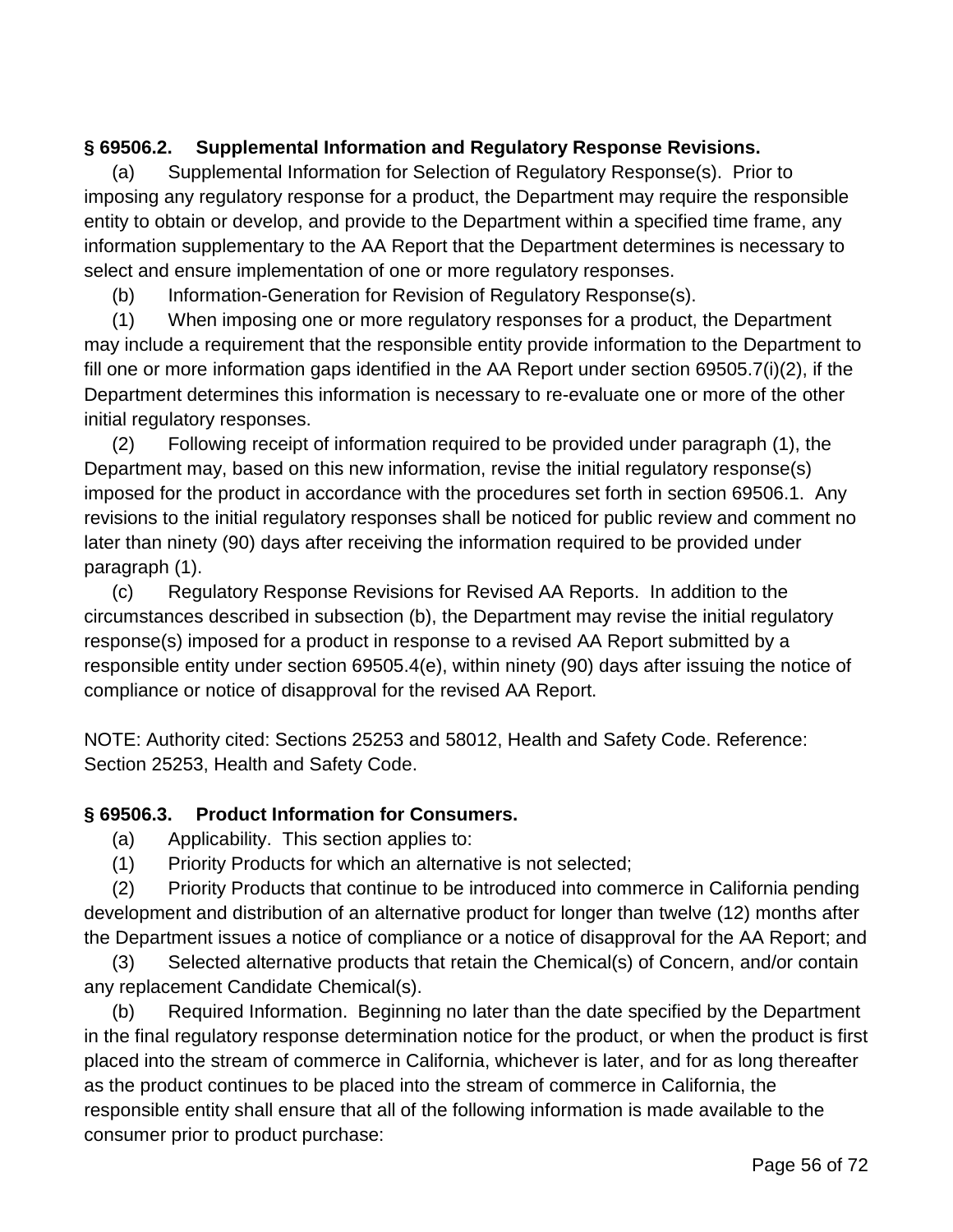(1) Manufacturer's name and importer's name, and/or the name of any other entity listed on the product label;

(2) Brand name(s) and product name(s), and a description of the product;

(3) A list of, and common names for, any Chemical(s) of Concern that remain in the product and/or any replacement Candidate Chemical(s) and known hazards traits and/or environmental or toxicological endpoints for those chemicals, based on available information;

(4) A statement informing consumers that the product must be disposed of or otherwise managed as a hazardous waste at the end of its useful life, if applicable;

(5) Any safe handling and storage procedures and/or other information needed to protect public health or the environment during the useful life of the product, including precautions that consumers may take to prevent or limit exposure to the Chemical(s) of Concern or replacement Candidate Chemical(s), and first aid and accidental release procedures;

(6) Identification of any end-of-life management requirements specified by law, and any existing end-of-life management program(s) for the product; and

(7) The manufacturer's website address and the importer's website address where the consumer can obtain additional information about the product, the adverse impacts associated with the product as identified in the AA Report for the product, and proper end-of-life disposal or management of the product.

(c) Communication to Consumers. The responsible entity shall satisfy subsection (b) by making the required information available to consumers, in easily seen, legible, and understandable formats, by both:

(1) Posting the information in a prominent place on the manufacturer's website and the importer's website; and

(2) Using one or both of the following means of informing consumers at the point of sale of the information specified in subsection (b):

(A) Providing the required information on the product packaging or in accompanying written material that is accessible without breaking the product seal; and/or

(B) Posting the information in a prominent place at the point of retail display. For products offered for sale online, the point of retail display is/are the web page(s) on which the product is offered for sale.

NOTE: Authority cited: Sections 25253 and 58012, Health and Safety Code. Reference: Section 25253, Health and Safety Code.

### **§ 69506.4. Use Restrictions on Chemicals and Consumer Products.**

The Department may impose restrictions on the use of one or more Chemicals of Concern or replacement Candidate Chemicals in a selected alternative, or Chemicals of Concern in a Priority Product for which an alternative is not selected, or restrictions on the use of the product itself, that the Department determines are necessary to reduce the potential for the product to contribute to or cause adverse impacts and/or adverse waste and end-of-life effects. Use restrictions may include one or more of the following: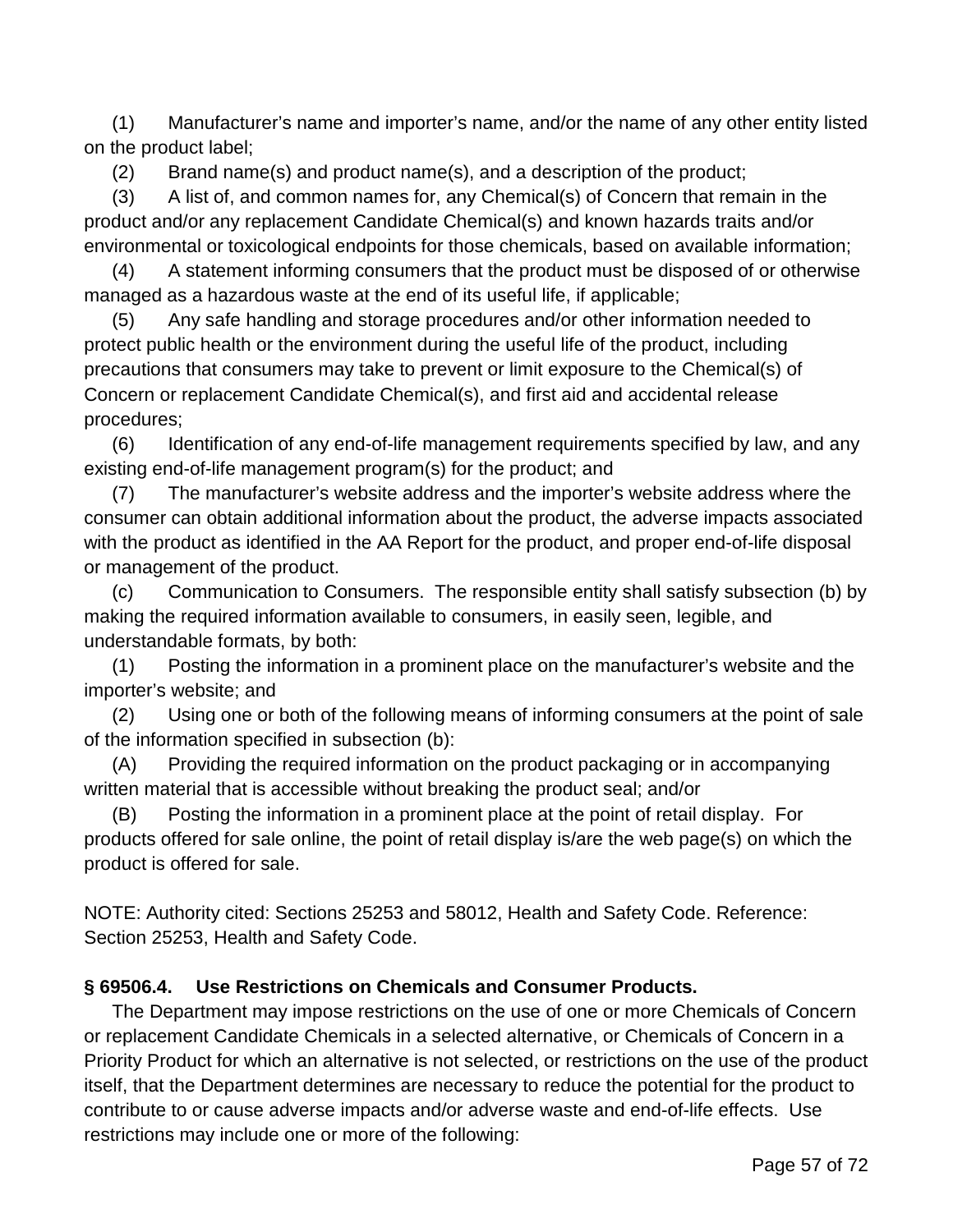(a) Restrictions on the amount or concentration of the Chemical(s) of Concern or replacement Candidate Chemical(s) permitted in a product;

- (b) Restrictions on the settings in which a product may be sold or used;
- (c) Restrictions regarding the form in which a product is sold;
- (d) Restrictions on who may purchase and/or use a product;
- (e) Requirements for training of product purchasers and/or users; and/or

(f) Any other use restriction that reduces the amount of any Chemical(s) of Concern or replacement Candidate Chemical(s) in the product, or reduces the potential for the product to contribute to or cause an exposure to the Chemical(s) of Concern or replacement Candidate Chemical(s) in the product.

NOTE: Authority cited: Sections 25253 and 58012, Health and Safety Code. Reference: Section 25253, Health and Safety Code.

## **§ 69506.5. Product Sales Prohibition.**

(a) Existence of Safer Alternative(s). Except as provided in subsection (c), the Department may require a responsible entity to cease placing into the stream of commerce in California a selected alternative product that contains one or more Chemicals of Concern or replacement Candidate Chemical(s), or a Priority Product for which an alternative is not selected, if the Department provides a regulatory response determination notice to that effect to the responsible entity under section 69506.1 that includes a determination by the Department that a safer alternative exists that does not contain the Chemical(s) of Concern or replacement Candidate Chemical(s) and that is functionally acceptable, technically feasible, and economically feasible. In making this determination, the Department shall consider the potential adverse impacts and potential exposure pathways associated with the alternative product or Priority Product, as applicable.

(b) No Existing Safer Alternatives.

(1) Except as provided in subsection (c), the Department may issue a regulatory response determination notice under section 69506.1 that includes a determination by the Department that a product containing the Chemical(s) of Concern or replacement Candidate Chemical(s) may no longer be placed into the stream of commerce in California, notwithstanding the fact that there are no currently identified safer alternatives that are functionally acceptable, technically feasible, and economically feasible.

(2) Prior to issuing a notice under paragraph (1), the Department shall request the responsible entity to provide, within sixty (60) days, documentation that demonstrates to the Department's satisfaction both of the following:

(A) The overall beneficial public health and/or environmental impacts and/or social utility of the product significantly outweigh the overall adverse impacts of the product; and

(B) Administrative and/or engineering restrictions on the nature and/or use of the product will adequately protect public health and the environment.

(3) The Department may issue a notice under paragraph (1) if the responsible entity does not provide the documentation requested under paragraph (2) within sixty (60) days, or if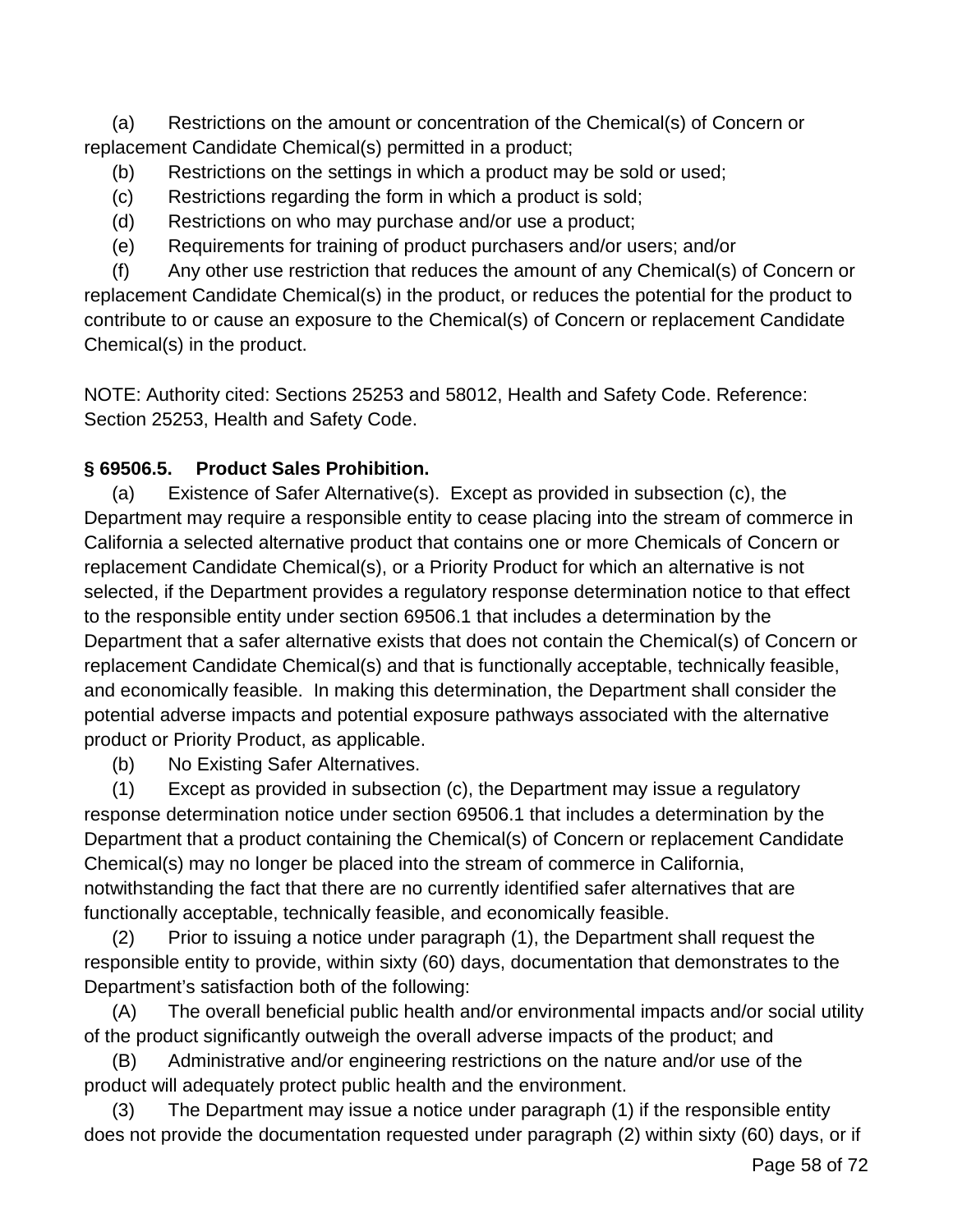the submitted documentation does not make the demonstrations required under paragraph (2) to the Department's satisfaction.

(c) Exceptions. A responsible entity that receives a regulatory response determination notice under subsection (a) or (b) is not subject to the requirements of subsection (a) or (b) if all of the following requirements are met:

(1) Within sixty (60) days after the final regulatory response determination notice is issued by the Department, the responsible entity notifies the Department in writing of its intent to submit a revised Final AA Report that selects an alternative that does not contain the Chemical(s) of Concern or the replacement Candidate Chemical(s);

(2) The Department receives, by the date specified by the Department in the final regulatory response determination notice issued under section 69506.1, a revised Final AA Report that selects an alternative that does not contain the Chemical(s) of Concern or the replacement Candidate Chemical(s) and that complies with section 69505.7; and

(3) The product containing the Chemical(s) of Concern or the replacement Candidate Chemical(s) is no longer placed into the stream of commerce in California by the responsible entity, directly or indirectly, by the date specified by the Department in the final regulatory response determination notice issued under section 69506.1.

(d) Extensions.

(1) A responsible entity may request an extension to the due date for the revised Final AA Report to be submitted under subsection (c), under the procedures specified in section 69505.1(c) or section 69505.7(k)(1)(B).

(2) If the Department grants an extension, the responsible entity shall satisfy one of the following requirements by the due date specified in the extension approval:

 $(A)$  A revised Final AA Report meeting the requirements of subsection  $(c)(2)$  shall be submitted to the Department; or

(B) The product shall cease to be placed into the stream of commerce in California by the responsible entity, directly or indirectly.

NOTE: Authority cited: Sections 25253 and 58012, Health and Safety Code. Reference: Section 25253, Health and Safety Code.

### **§ 69506.6. Engineered Safety Measures or Administrative Controls.**

(a) Requirement for Controls. The Department may require a manufacturer to engineer safety measures that integrally contain or control access to, and/or implement administrative controls that limit exposure to, the Chemical(s) of Concern or replacement Candidate Chemical(s) in a selected alternative, or the Chemical(s) of Concern in a Priority Product for which an alternative is not selected, to reduce the potential for adverse impacts.

(b) Criteria. Engineering or administrative controls may be required if one or more of the following applies:

(1) Reliable information indicates the presence of the Chemical(s) of Concern or replacement Candidate Chemical(s), or its/their degradate, metabolite, or reaction products, in a particular subpopulation that has one or more routes of exposure to the chemical(s);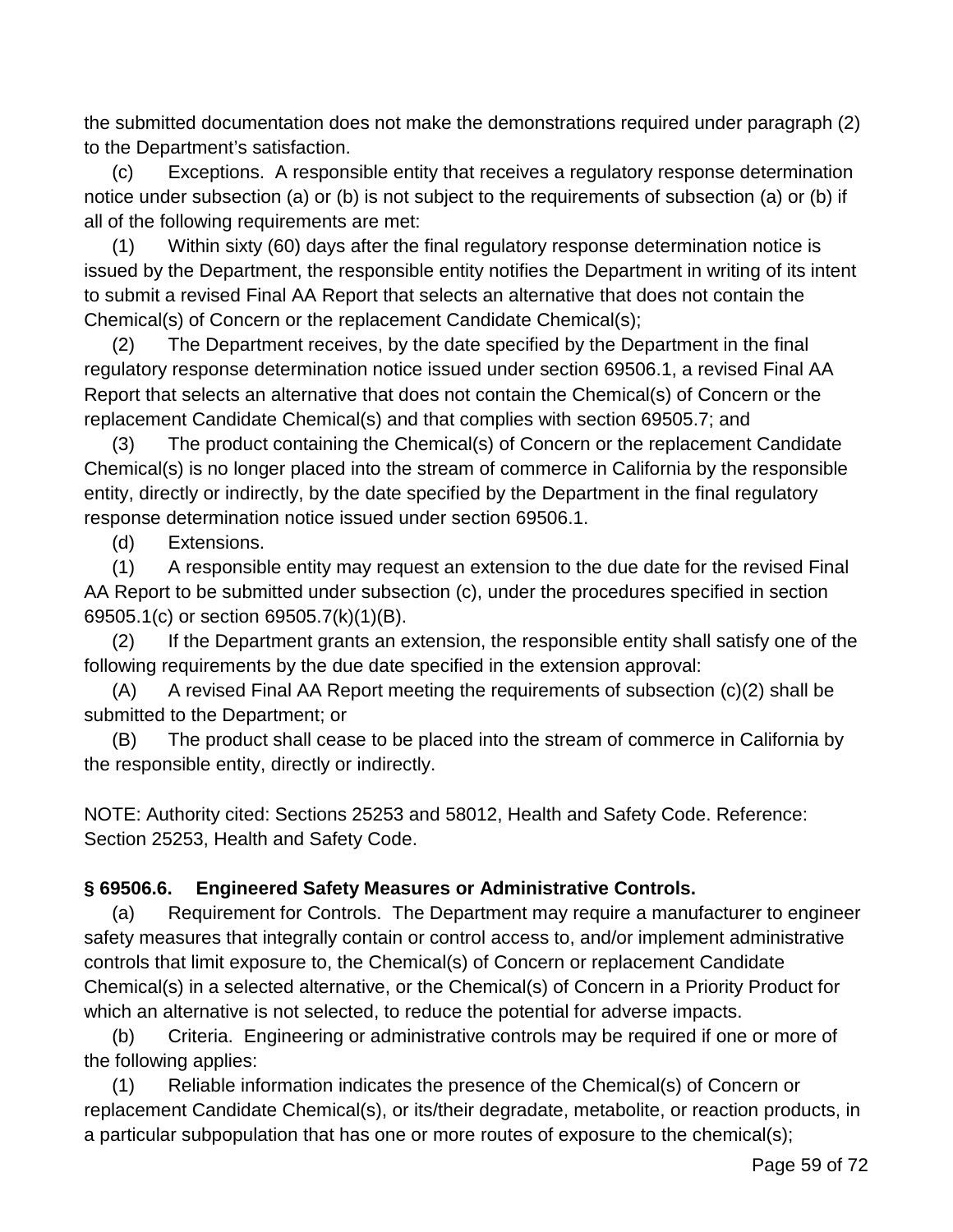(2) Reliable information indicates an elevated level of the Chemical(s) of Concern or replacement Candidate Chemical(s) in an indoor building or other enclosed environment; and/or

(3) Improper product handling increases the potential for release of, or exposure to, the Chemical(s) of Concern or replacement Candidate Chemical(s).

NOTE: Authority cited: Sections 25253 and 58012, Health and Safety Code. Reference: Section 25253, Health and Safety Code.

### **§ 69506.7. End-of-Life Management Requirements.**

(a) Applicability. A manufacturer of a selected alternative, or a Priority Product for which an alternative is not selected, that is sold or otherwise made available to consumers as a finished product and is required to be managed as a hazardous waste in California at the end of its useful life, shall comply with the requirements of subsection (c) except as otherwise provided under subsections (d) and (e).

(b) Manufacturer Collaboration Option. A manufacturer may individually fulfill the requirements of this section, or may join with other manufacturers to form a non-profit thirdparty product stewardship organization, funded by participating manufacturers, to fulfill the requirements of this section on behalf of the participating manufacturers.

(c) End-of-Life Program Requirements. No later than the date specified by the Department in the final regulatory response determination notice for the product, or no later than the date the product is first placed into the stream of commerce in California, whichever is later, the manufacturer shall establish and maintain an end-of-life management program for the product. The program must comply with all of the following requirements:

(1) A comprehensive product stewardship plan must be developed and maintained, after the plan is submitted to and approved by the Department. If the Department disapproves the plan, it shall notify the manufacturer in writing, identify what is necessary to correct deficiencies in the plan, and specify a due date for submission of a revised plan. If the plan is not resubmitted by the due date or does not address all of the deficiencies, the plan will be considered to be non-compliant with this section.

(2) Each product stewardship plan must include:

(A) A list of, and contact information for, participating manufacturers, importers, and other participating persons.

(B) The scope of products and brands to be covered by the plan.

(C) The roles and responsibilities for manufacturers, importers, assemblers, retailers, consumers, and government throughout the life cycle of the product, and identification of retailers and/or assemblers who have agreed to participate in the program.

(D) Identification and description of collection systems that will be used.

(E) End-of-life management information that describes the steps that will be taken to ensure compliance with all applicable federal and California State and local laws, and that addresses any adverse multimedia impacts.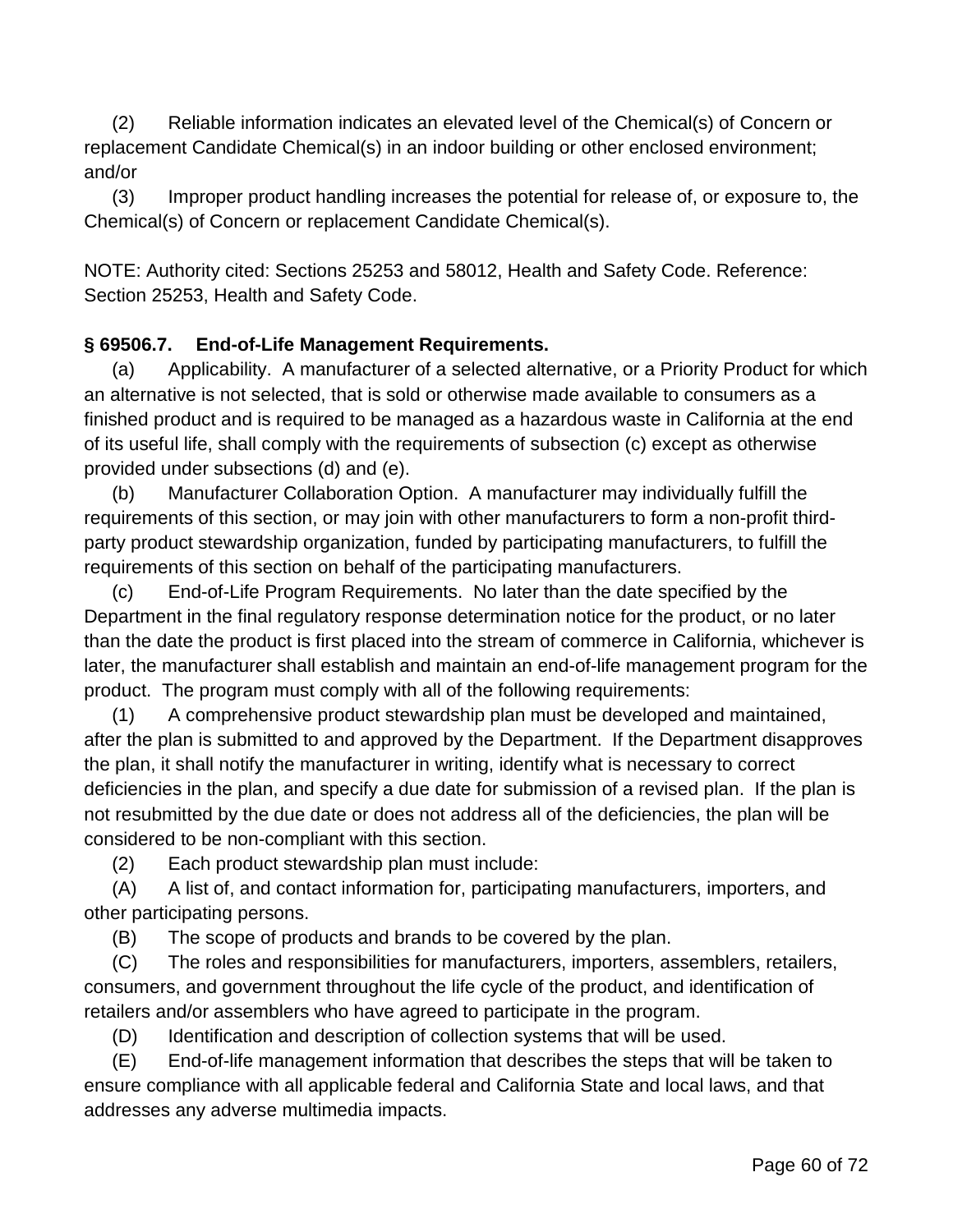(F) Identification of anticipated resources needed to implement and sustain the plan, which must ensure that the end-of-life management program is maintained for sufficient time to be available at the end-of-life for the last covered product, and all previous covered products, that the manufacturer places into the stream of commerce in California. An estimate of the annual and total long-term program costs shall also be identified in the plan, along with the information, assumptions, calculations, and any models used to develop the cost estimate.

(G) The funding mechanism to cover, but not exceed, the costs identified in subparagraph (F). This requirement shall be satisfied by whichever of the following means is applicable:

1. If the end-of-life management program will be administered by a non-profit thirdparty product stewardship organization under subsection (b), the plan shall describe how the organization will collect operating revenues in an amount necessary to cover, but not exceed, the costs identified in subparagraph (F). This shall include the method and calculations used to determine how much each participant will contribute.

2. If an individual manufacturer is administering and funding its own end-of-life management program, the manufacturer shall provide a financial guarantee that will ensure that adequate funding is available to cover the costs identified in subparagraph (F).

(H) Program performance goals, which shall be quantitative to the extent feasible, for:

- 1. Increasing the capture rate of covered products at the end-of-life; and
- 2. Increasing recyclability and recycling rate.
- (I) A description of how each program goal will be achieved.
- (J) Public education, outreach, and communications plans.

(K) A description of public and stakeholder consultation activities during preparation of the plan, which shall include, at a minimum, provision of thirty (30) days for the public to comment on the proposed product stewardship plan through the manufacturer's website. The manufacturer shall transmit to the Department all comments received concurrent with submittal of the plan.

(L) A description of public and stakeholder consultation activities for review and updating of the plan, which shall occur no less frequently than annually.

(M) Reporting and evaluation procedures.

(3) The product stewardship program and plan for collecting and, if applicable, recycling the product shall be developed in consultation with California retailers and other owners/operators of prospective collection sites.

(4) The manufacturer shall provide its product stewardship plan to the Department for review and approval, post a copy of the product stewardship plan on its own website, and provide that link to the Department for posting on the Department's website.

(5) The manufacturer of a product subject to this section shall provide an annual report to the Department. The annual report is due one (1) year from the date the end-of-life management program is required to be implemented, and annually thereafter. The report must include, by total tonnage:

(A) The quantity of products placed into the stream of commerce in California over the previous one-year period; and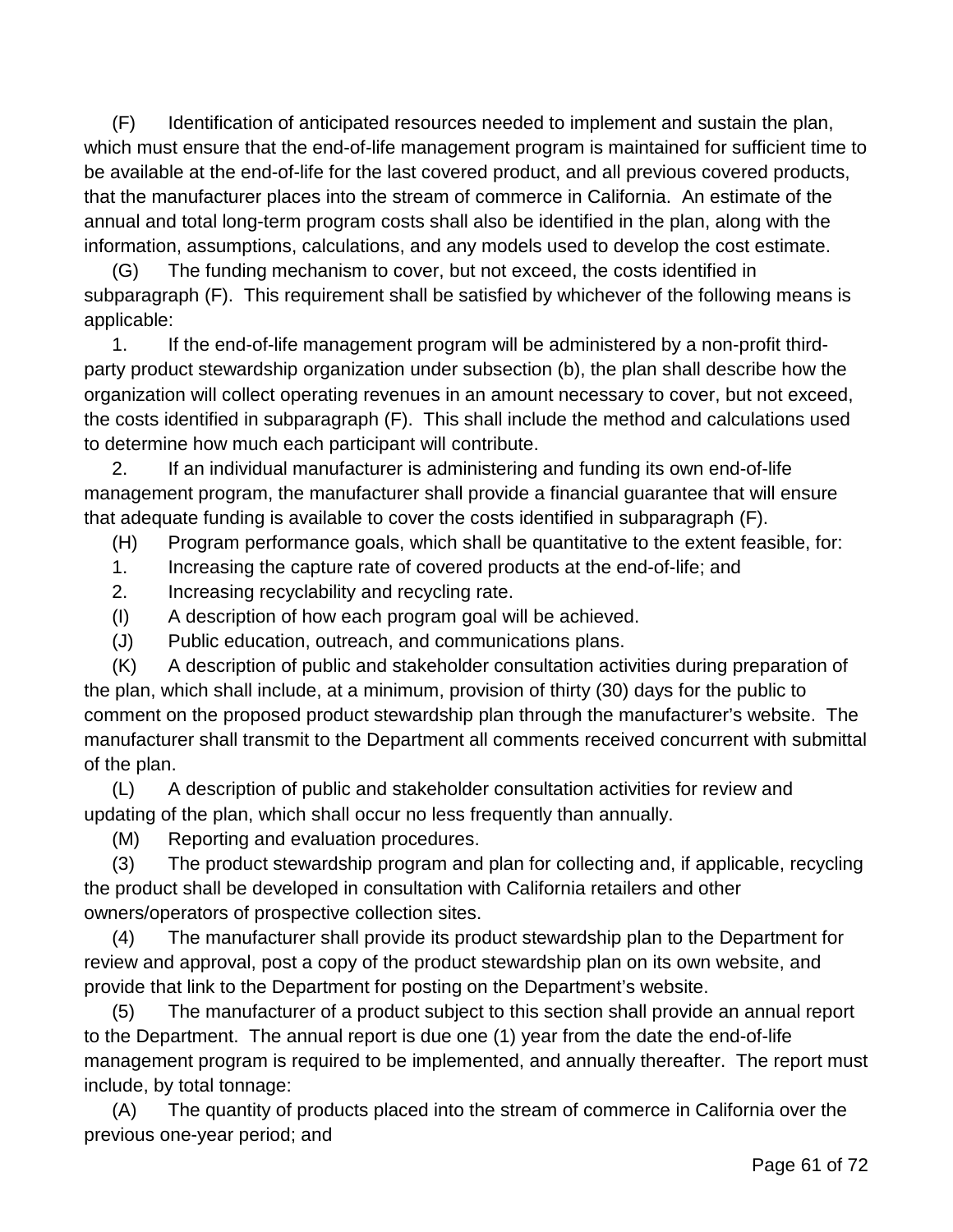(B) The quantity of products recovered over the same one-year period.

(d) Alternative End-of-Life Programs. A manufacturer subject to this section may request the Department's approval to substitute an alternative end-of-life management program that achieves, to the maximum extent feasible, the same results as the program required by this section. If a manufacturer's alternative end-of-life management program relies on other persons, the manufacturer shall provide written substantiation of their agreement to participate at a level necessary to insure successful implementation of the plan as proposed. A manufacturer may not substitute an alternative end-of-life management program for the program specified in this section unless it receives advanced written approval from the Department.

(e) Exemption from End-of-Life Program Requirements.

(1) A manufacturer subject to this section may request an exemption from the requirement to provide an end-of-life management program by demonstrating to the Department's satisfaction in the AA Report that an end-of-life management program cannot feasibly be implemented for the product.

(2) A manufacturer subject to this section is not exempt from this section until it receives written concurrence from the Department that an end-of-life management program cannot feasibly be implemented for the product.

NOTE: Authority cited: Sections 25253 and 58012, Health and Safety Code. Reference: Section 25253, Health and Safety Code.

### **§ 69506.8. Advancement of Green Chemistry and Green Engineering.**

When a manufacturer concludes that no safer alternative to its Priority Product is functionally acceptable, technically feasible, and economically feasible, or a manufacturer selects an alternative that reduces but does not eliminate the use of Candidate Chemicals in the product, the Department may require the manufacturer to initiate a research and development project or fund a challenge grant pertinent to the Priority Product that uses green chemistry and/or green engineering principles to do one or more of the following:

- (a) Design a safer alternative to the Priority Product;
- (b) Improve the performance of a safer alternative to the Priority Product;
- (c) Decrease the cost of the safer alternative to the Priority Product; and/or
- (d) Increase the market penetration of a safer alternative to the Priority Product.

NOTE: Authority cited: Sections 25253 and 58012, Health and Safety Code. Reference: Section 25253, Health and Safety Code.

### **§ 69506.9. Exemption from Regulatory Response Requirements.**

(a) Exemption Requests. A product is exempt from sections 69506.3 through 69506.8, if the responsible entity requests, and the Department grants, an exemption. A responsible entity seeking an exemption shall submit an exemption request to the Department no later than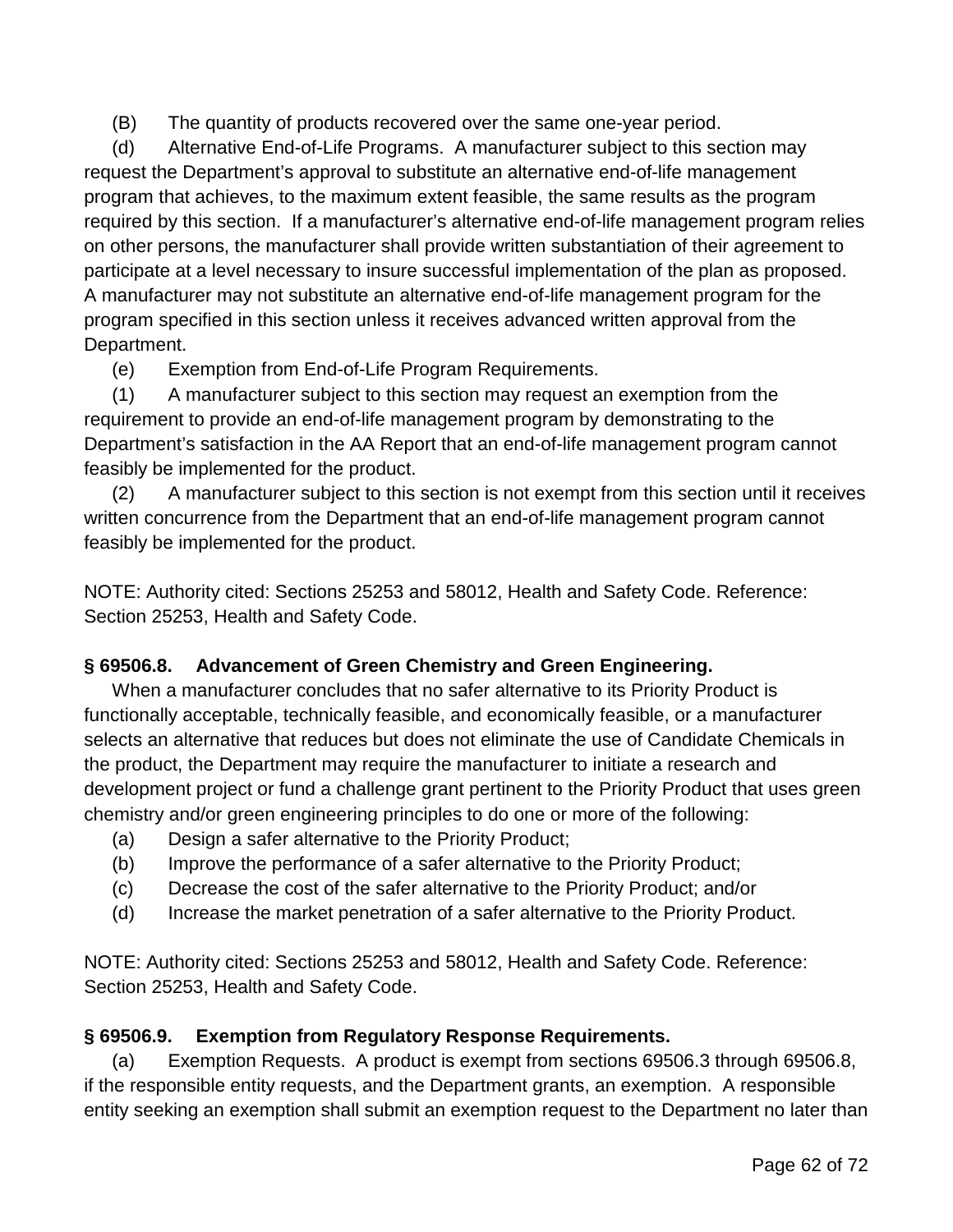sixty (60) days after the Department issues a final regulatory response determination notice for the product.

(b) Contents of Requests. An exemption request submitted under subsection (a) must include:

(1) The name of, and contact information for, the person filing the exemption request;

(2) The name of, and contact information for, the responsible entity(ies) on whose behalf the exemption request is being submitted;

(3) If different from paragraphs (1) and (2), the name of, and contact information for, the manufacturer(s) and importer(s) of the product;

(4) The name of, and contact information for, other responsible entities for the product, to the extent known to the person submitting the exemption request;

(5) Information identifying and describing the product, and the brand name(s) and product name(s) under which the product is placed into the stream of commerce in California, and, if the product is a component of one or more assembled products, a description of the known product(s) in which the component is used; and

(6) Information that demonstrates to the Department's satisfaction that one or both of the following applies:

(A) The required or proposed regulatory response conflicts with one or more requirements of another California State or federal regulatory program or applicable treaties or international agreements with the force of domestic law in such a way that the responsible entity cannot reasonably be expected to comply with both requirements; and/or

(B) The required or proposed regulatory response substantially duplicates one or more requirements of another California State or federal regulatory program or applicable treaties or international agreements with the force of domestic law without conferring additional public health or environmental protection benefits.

(c) Departmental Notice. Within sixty (60) days of receiving an exemption request, the Department shall issue a notice to the person who submitted the request granting or denying the exemption request. The Department shall send a copy of the notice to known responsible entities for the product.

(d) Actions Following Exemption Denial. If the exemption request or the Department's granting of the exemption is based solely on the criteria specified in subsection (b)(6)(A), the Department may require implementation of a modified regulatory response that resolves the conflict that is the basis for the exemption.

(e) Rescission of Exemption. The Department shall rescind an exemption granted under this section if the Department determines that the facts and/or assumptions that the Department relied upon in granting the exemption were not, or are no longer, valid. If the Department rescinds an exemption, the Department shall provide notice to the person who submitted the exemption request and known responsible entities for the product.

(f) Contents of Notices. The Department shall include in all notices granting, denying, or rescinding an exemption under this section a statement of basis for its decision and a new due date for compliance with the regulatory response determination, if applicable.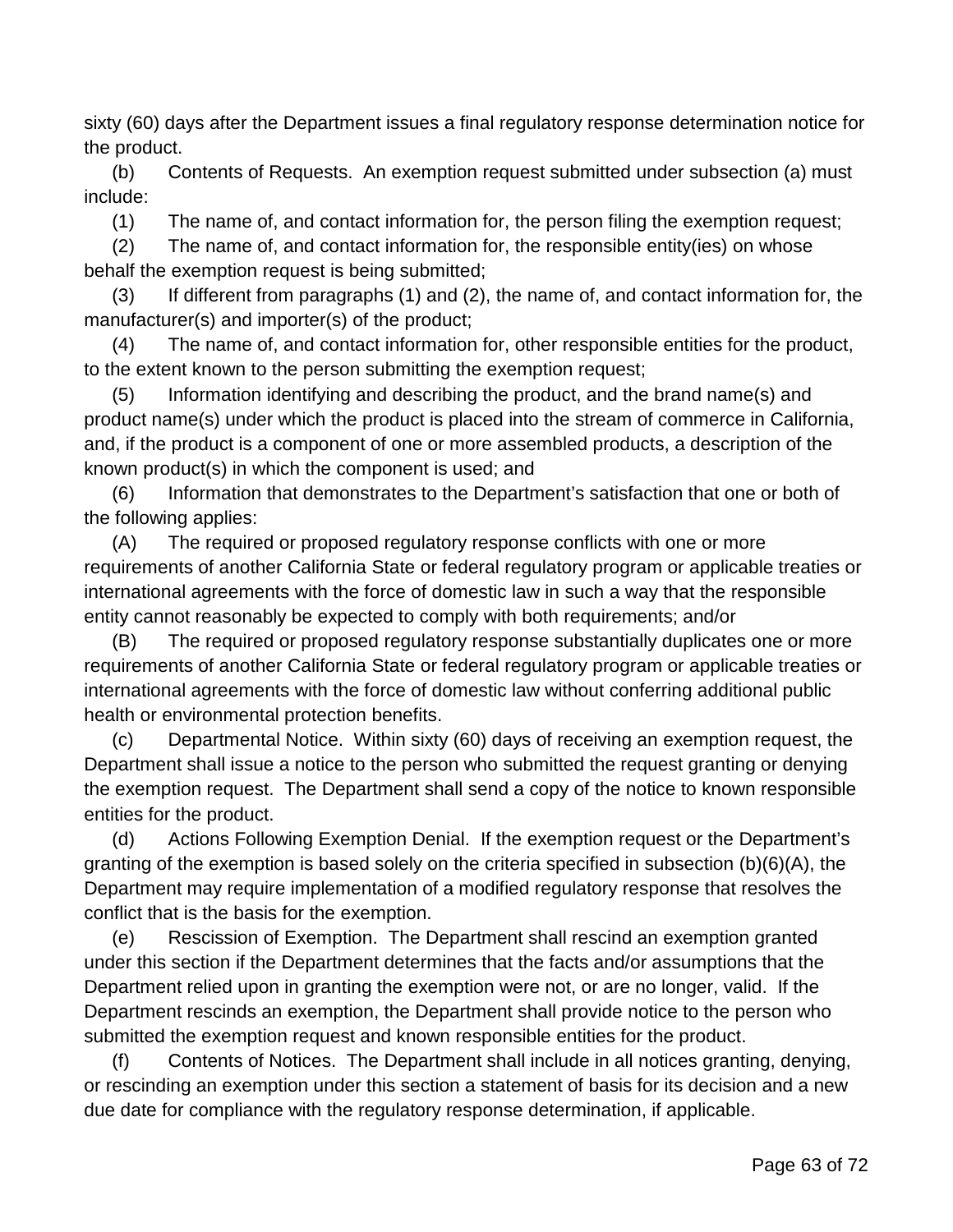NOTE: Authority cited: Sections 25253 and 58012, Health and Safety Code. Reference: Sections 25253 and 25257.1, Health and Safety Code.

### **§ 69506.10. Regulatory Response Report and Notifications.**

(a) Notification to Supply Chain. A responsible entity subject to a regulatory response other than one imposed under sections 69506.2 and 69506.8 shall ensure that a notification is sent to all persons in California, other than the final purchaser or lessee, to whom the responsible entity directly sells the product, and any other person other than the final purchaser or lessee to whom the responsible entity directly sells the product if it is reasonably foreseeable that the product will be placed into the stream of commerce in California, informing those persons of the applicability of the regulatory response to the product. The notification shall be sent, with a copy sent to the Department, no later than thirty (30) days after receiving a final regulatory response determination notice under section 69506.1.

(b) Contents of Notifications. The notification required under subsection (a) shall include:

(1) The name of, and contact information for, the person providing the notification;

(2) The name of, and contact information for, the responsible entity(ies) on whose behalf the notification is being provided;

(3) If different from paragraphs (1) and (2), the name of, and contact information for, the manufacturer(s) and importer(s) of the product;

(4) Information identifying and describing the original Priority Product and the selected alternative, the brand name(s) and product name(s) under which the product is placed into the stream of commerce in California, the name(s) of any persons identified as the manufacturer, importer, and/or distributor on the product label, and, if the product is a component of one or more assembled products, a description of the known product(s) in which the component is used; and

(5) A description of the required regulatory response(s) and the due date for implementing the regulatory response(s).

(c) Notifications to the Department. The responsible entity shall notify the Department upon completing implementation of the required regulatory response(s) and, if applicable, upon completing development and introduction into the California marketplace of the selected alternative(s). The notification must include information describing how the regulatory response(s) was/were implemented. If requested by the Department, the responsible entity shall provide periodic implementation status reports regarding the selected regulatory response(s) and/or the development and introduction into the California marketplace of the selected alternative(s). The information provided to the Department under this subsection shall also be posted on the website of the responsible entity.

(d) Regulatory Response Summary.

(1) The Department shall prepare and post on its website, and update at least annually, a Regulatory Response Summary that identifies the regulatory response(s) for each selected alternative to a Priority Product, or for the Priority Product, whichever is applicable. The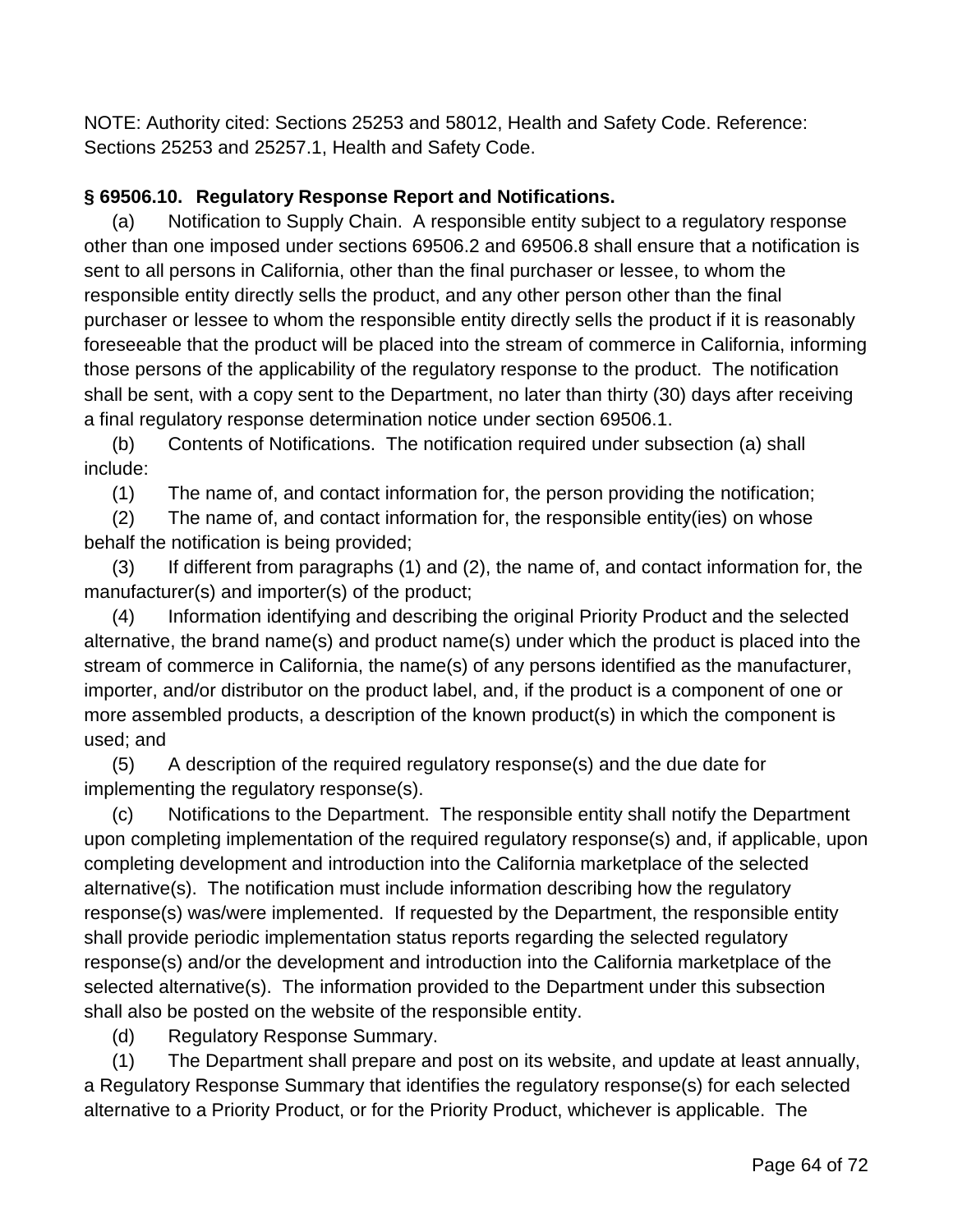Regulatory Response Summary must contain all of the following for which information is available:

 $(A)$  The name of, and contact information for, the manufacturer(s) and importer(s);

(B) The names of, and contact information for, other known responsible entities;

(C) Information identifying and describing the original Priority Product and the selected alternative(s), if any, the brand name(s) and product name(s) under which the product is placed into the stream of commerce in California, the name(s) of any persons identified as the manufacturer, importer, and/or distributor on the product label, and, if the product is a component of one or more assembled products, a description of the known product(s) in which the component is used;

(D) The due date and actual date for completing development and introduction into the California marketplace of the selected alternative(s), if any;

(E) The regulatory response(s), if any;

(F) The applicable section(s) in this article specifying the regulatory response(s);

(G) The implementation due date(s), and the actual implementation date(s), for the regulatory response(s); and

(H) Other information provided to the Department under subsections (a) through (c).

(2) The Department shall also include in the Regulatory Response Summary the information specified in paragraphs (1)(A) through (1)(D) for each exemption granted by the Department under section 69506.9.

NOTE: Authority cited: Sections 25253 and 58012, Health and Safety Code. Reference: Sections 25253 and 25257, Health and Safety Code.

# **Article 7. Dispute Resolution Processes**

# **§ 69507. Dispute Resolution.**

(a) Applicability. This article applies to any responsible entity that wishes to dispute a decision made by the Department under this chapter that applies to the responsible entity, except as otherwise provided in subsection (c).

(b) Exhaustion of Administrative Remedies. The procedures set out in this article are required for resolving disputes arising under this chapter. If the responsible entity fails to follow the procedures specified in this article for disputes subject to this article, it waives its right to further contest the disputed issue.

(c) Scope. Notwithstanding any other provision of this chapter, a decision made by the Department under article 2, 4, or 9 is not subject to dispute resolution under this article.

(d) Automatic Stay. A requirement imposed by the Department under this chapter on a responsible entity, and any posting concerning the requirement on the Failure to Comply List, is stayed during the pendency of an administrative dispute concerning the requirement.

NOTE: Authority cited: Sections 25252, 25253, and 58012, Health and Safety Code. Reference: Sections 25252, 25253, and 25257.1, Health and Safety Code.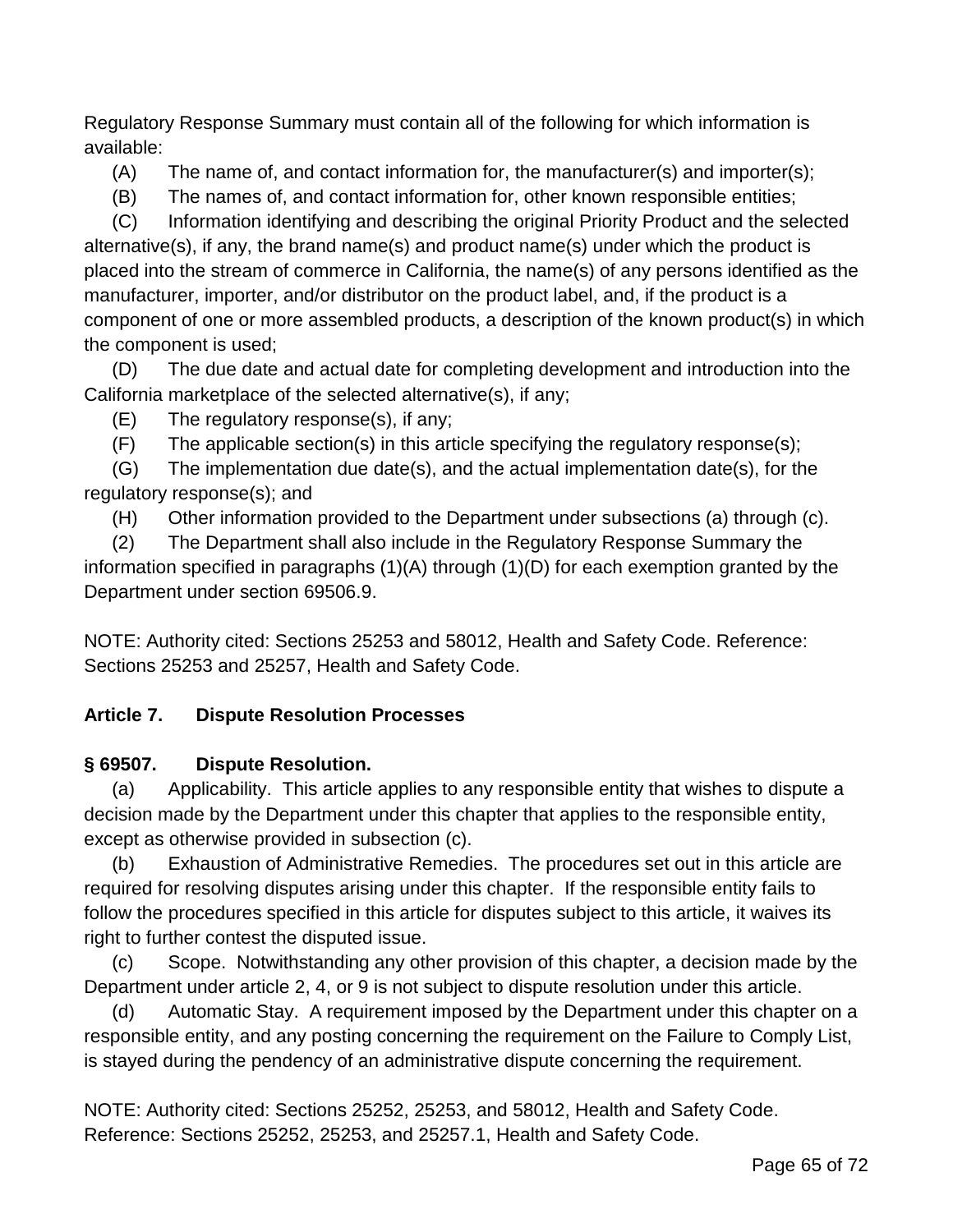#### **§ 69507.1. Informal Dispute Resolution Procedures.**

(a) Request for Review. For a dispute regarding a decision made by the Department under the provisions of this chapter other than article 6, a responsible entity may, within thirty (30) days following the mailing of the notice or the website posting of the Department's decision that is the basis of the dispute, whichever is later, request that the Department informally resolve the dispute. The Department shall provide the responsible entity with an opportunity to resolve the dispute informally within thirty (30) days of receiving the request for dispute resolution. If a request for informal dispute resolution is not received within thirty (30) days of the notice or website posting of the Department's decision, the Department's decision is final and is not eligible for any dispute resolution procedures under this article.

(b) Administrative Appeal. If the responsible entity disagrees with the Department's decision following completion of the informal dispute resolution process, the responsible entity may appeal to the Director of the Department under section 69507.2.

NOTE: Authority cited: Sections 25252, 25253, and 58012, Health and Safety Code. Reference: Sections 25252, 25253, and 25257.1, Health and Safety Code.

#### **§ 69507.2. Appeal to the Director.**

(a) Contents of Appeals. A responsible entity appealing the Department's decision following completion of the informal dispute resolution process shall submit information stating the basis for seeking further review, and the reasons why the decision does not comply with this chapter or is otherwise unreasonable. The responsible entity shall also provide:

- (1) The original statement of dispute;
- (2) Supporting information; and
- (3) Copies of responses prepared by the Department.

(b) Deadline for Filing an Appeal. A responsible entity appealing a Department decision shall file the appeal with the Department's Director within thirty (30) days after completion of the informal dispute resolution process under section 69507.1.

(c) Decision on Appeal. The Director or designee shall issue a decision granting or denying the relief sought, in whole or in part, or a notice of ongoing review, within sixty (60) days after receipt of the request under this section. If the relief sought is denied, the decision by the Department must:

(1) Contain a short and plain description of the basis for denial of the request for further administrative review; and

(2) Specify the date by which the responsible entity must comply with the requirements of this chapter that were in dispute.

(d) Finality of Decision. A decision issued under subsection (c) is the Department's final decision and is not subject to additional administrative dispute resolution.

(e) Notice of Ongoing Review. The Department shall specify in a notice of ongoing review the estimated date by which the Department expects to issue a decision granting or denying the relief sought. The Department shall take into account its available resources and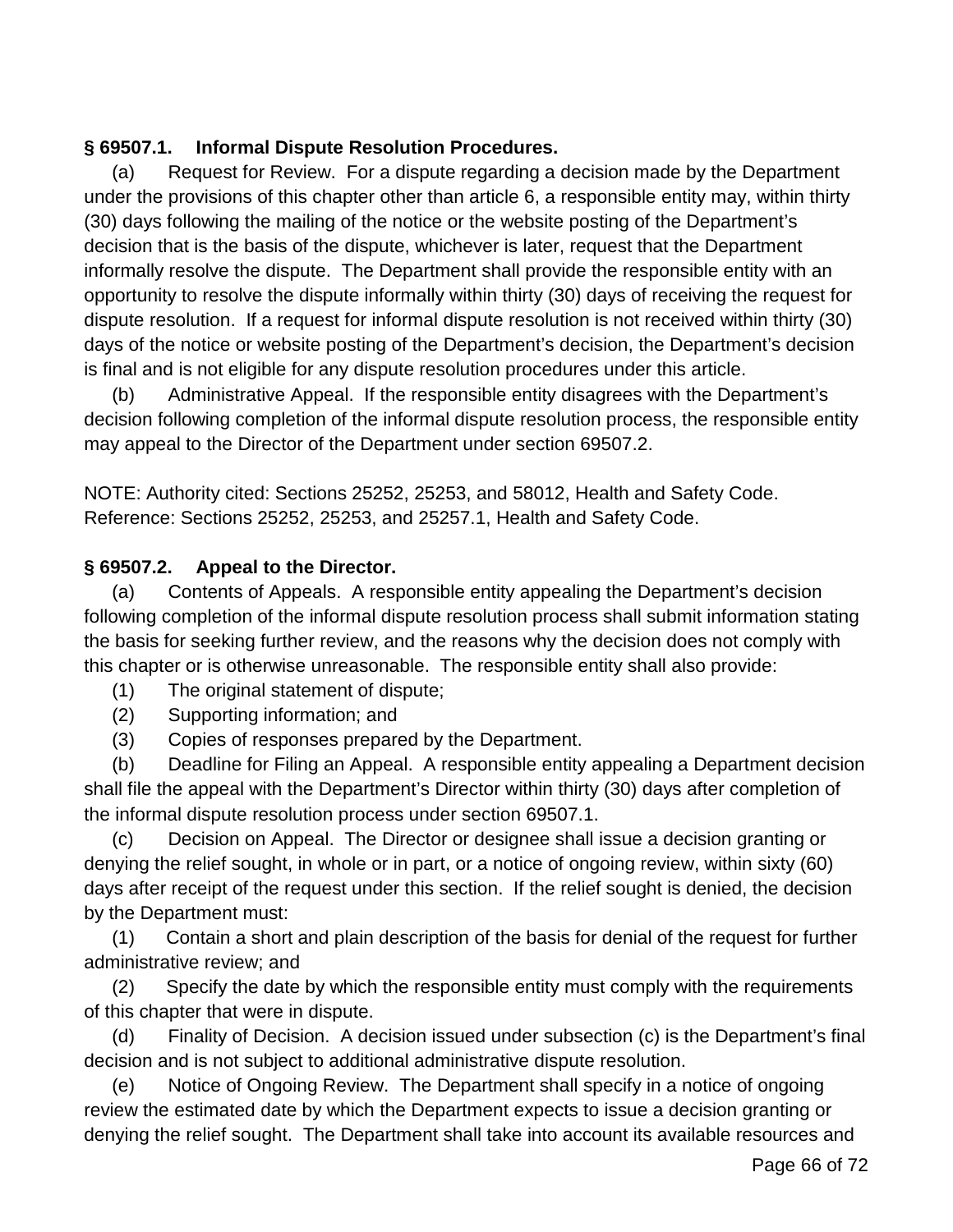the complexity of the issues raised in the appeal in estimating the date for issuance of the final decision.

NOTE: Authority cited: Sections 25252, 25253, and 58012, Health and Safety Code. Reference: Sections 25252, 25253, and 25257.1, Health and Safety Code.

### **§ 69507.3. Formal Dispute Resolution Procedures.**

For all disputes regarding a decision made by the Department under article 6, the procedures specified in sections 69507.4 through 69507.6 shall apply in lieu of the procedures set forth in sections 69507.1 and 60507.2.

NOTE: Authority cited: Sections 25253 and 58012, Health and Safety Code. Reference: Sections 25253 and 25257.1, Health and Safety Code.

## **§ 69507.4. Time Lines for Requests for Review.**

Within thirty (30) days of a responsible entity receiving a final regulatory response determination notice from the Department under article 6, the responsible entity may submit a Request for Review to the Department, requesting review of such determination. If a Request for Review is not filed within this time period, the Department's determination is final and is not eligible for any administrative dispute resolution procedures under this article.

NOTE: Authority cited: Sections 25253 and 58012, Health and Safety Code. Reference: Sections 25253 and 25257.1, Health and Safety Code.

### **§ 69507.5. Contents of Requests for Review.**

A Request for Review filed under section 69507.4 must include a statement of the reasons supporting the Request for Review, and, as applicable, a showing that the determination is based on:

- (a) Erroneous facts, assumptions, approaches, or conclusions of law; and/or
- (b) A policy judgment that the Department should, in its discretion, reconsider.

NOTE: Authority cited: Sections 25253 and 58012, Health and Safety Code. Reference: Sections 25253 and 25257.1, Health and Safety Code.

### **§ 69507.6. Department Procedures for Requests for Review.**

(a) Decision Time Frame. Within sixty (60) days following the filing of a Request for Review under section 69507.4, the Department shall issue an order either granting or denying the Request for Review, or a notice of ongoing review.

(b) Finality of Decision. An order denying review shall constitute the Department's final decision and shall not be subject to additional administrative dispute resolution. The decision shall be effective on the date of the order. An order denying review must: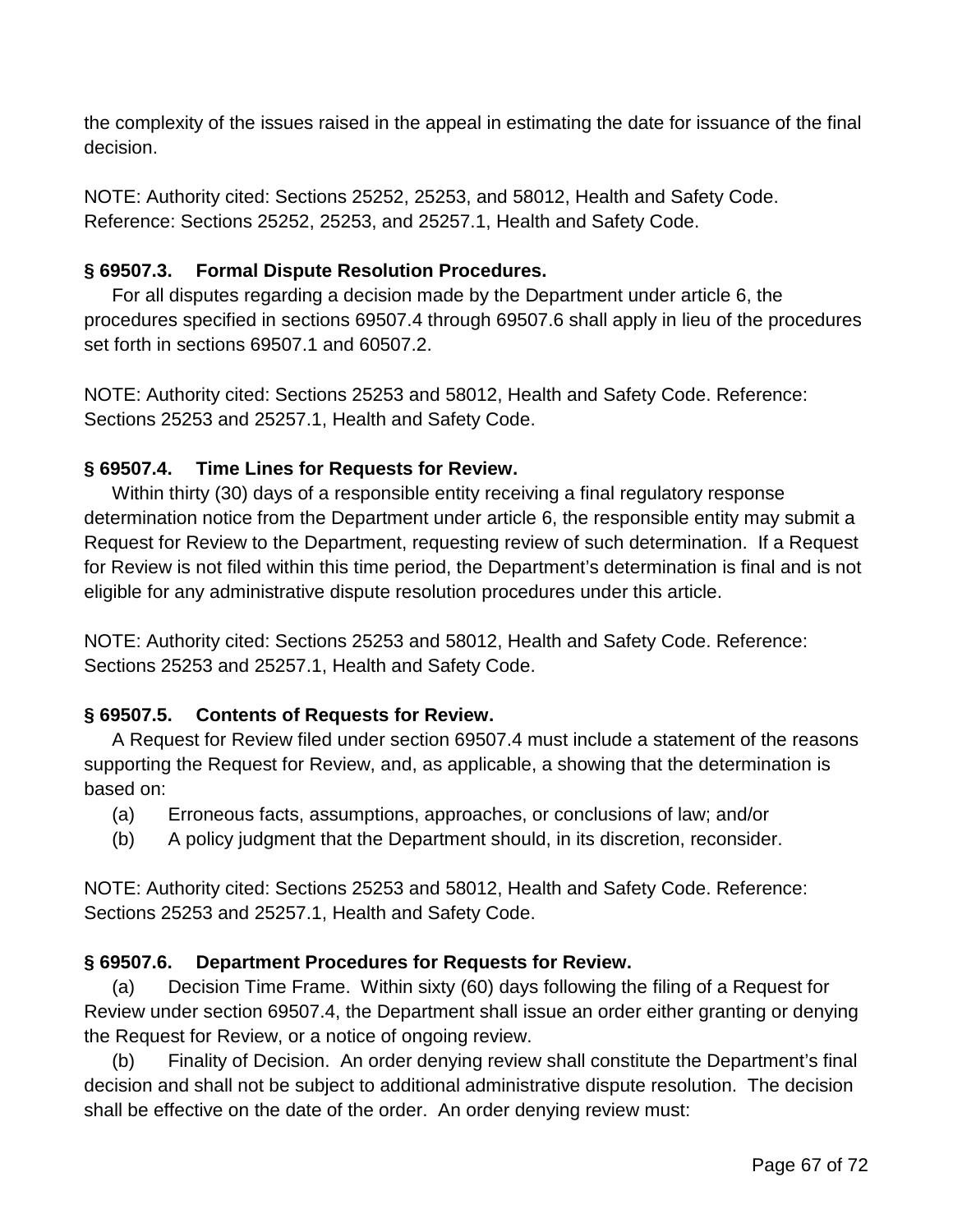(1) Specify the date by which the responsible entity must comply with the requirements of this chapter that were the subject of the Request for Review; and

(2) Contain a short and plain description of the basis for the denial of further administrative review.

(c) Briefing Schedule. An order granting review must specify a schedule for briefing of the issues by the responsible entity and the Department.

(d) Merits Decision. The Department shall issue an order specifying its decision on the merits of the Request for Review, or a notice of ongoing review, within 180 days from the date it grants the Request for Review.

(1) If the final order upholds the Department's decision under this chapter, the order is the Department's final decision and is not eligible for additional administrative dispute resolution. An order upholding the Department's original decision must specify the date by which the responsible entity must comply with the applicable requirements of this chapter.

(2) If the final order grants the relief sought by the responsible entity, in whole or in part, the order must remand the decision that is the subject of the Request for Review to the responsible program within the Department for re-evaluation by a specified date. The date for completion of the re-evaluation must be no more than ninety (90) days from the date of the order. The order may also provide guidance or criteria for the re-evaluation.

(e) Notice of Ongoing Review. The Department shall specify in a notice of ongoing review the estimated date by which the Department expects to issue an order under subsection (a) or (d), whichever is applicable. The Department shall take into account its available resources and the complexity of the issues raised in the Request for Review in estimating the date for issuance of the order.

(f) Recusal of Staff. No Department staff that participated in the decision that is the subject of the Request for Review filed under section 69507.4 may participate in decisionmaking or review of decisions made under this section.

(g) Limits on Intra-Departmental Communications. No Department staff participating in decision-making or review of decisions made under this section may have communications about the Request for Review with the Department staff that participated in the decision that is the subject of the Request for Review filed under section 69507.4 unless the Department simultaneously communicates with the responsible entity or its representative regarding the issues under discussion with Department staff.

NOTE: Authority cited: Sections 25253 and 58012, Health and Safety Code. Reference: Sections 25253 and 25257.1, Health and Safety Code.

### **Article 8. Audits**

### **§ 69508. Audits of Program Compliance.**

(a) Audits. The Department may audit any information compiled, and/or submitted to the Department, under this chapter. Information the Department may audit includes, but is not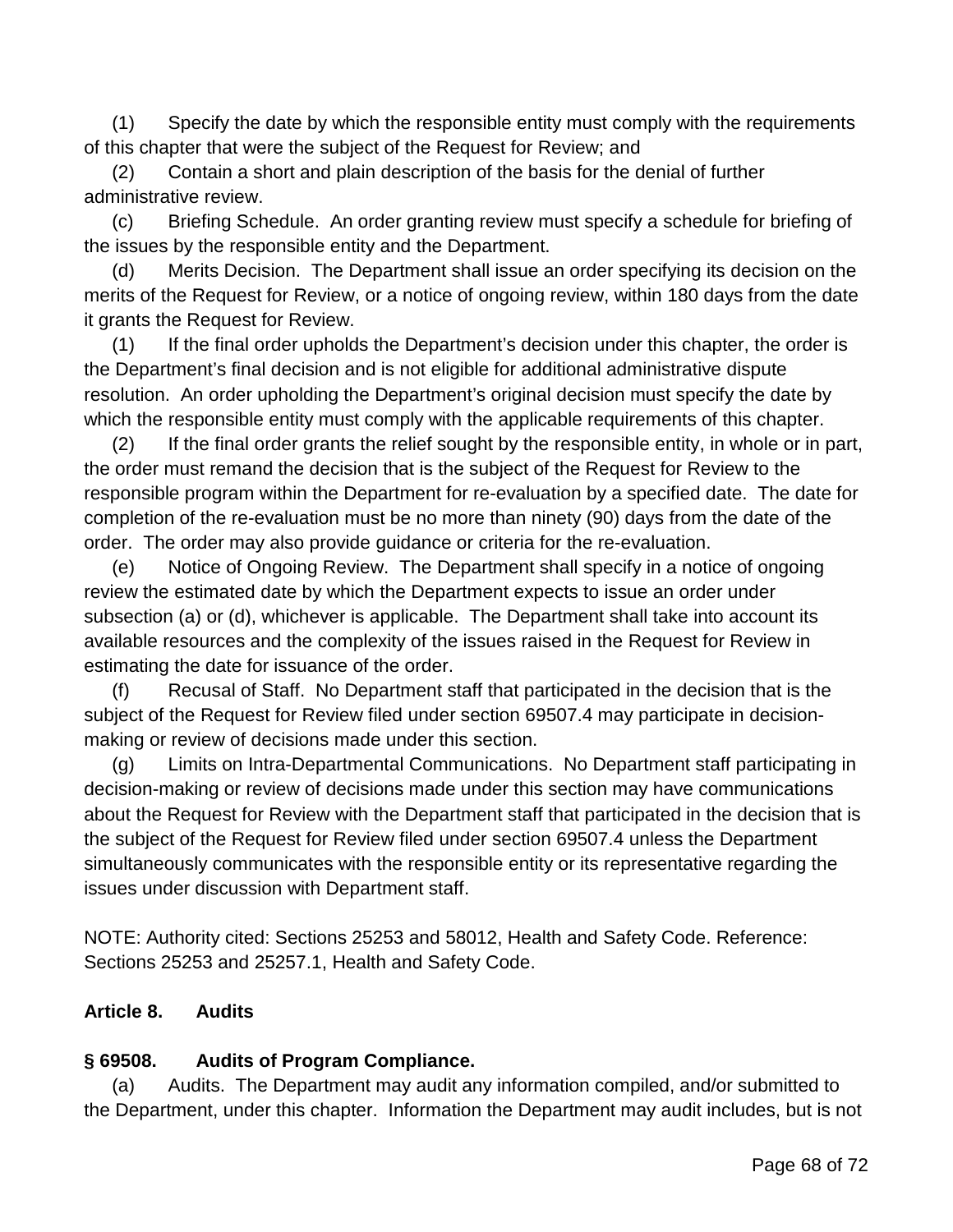limited to, AAs, AA Reports, information related to notifications submitted under this chapter, and implementation of regulatory responses.

(b) Scope. The scope of any audit may include, but is not limited to, an examination of one or more of the following:

- (1) Compliance with article 5 requirements;
- (2) Information quality and adequacy of analysis;
- (3) Implementation of selected alternatives, if applicable; and/or
- (4) Compliance with the regulatory response(s) imposed under article 6, if any.

(c) Notification of Audit Findings. Upon completion of an audit, the Department shall provide notice to the responsible entity(ies) of the audit findings and the process to dispute audit findings.

NOTE: Authority cited: Sections 25253, and 58012, Health and Safety Code. Reference: Article 8 of Division 4.5 of Chapter 20 and Section 25253, Health and Safety Code.

### **Article 9. Trade Secret Protection**

#### **§ 69509. Assertion of a Claim of Trade Secret Protection.**

(a) Substantiation Requirements. A person who asserts a claim of trade secret protection with respect to information submitted to the Department under this chapter will receive a written request from the Department to furnish the Department with all of the following supporting information:

(1) The identity of the person asserting the claim;

(2) A brief description of the nature of the information for which trade secret protection is being claimed;

(3) The extent to which the information is known by employees or others involved within the facility or business of the person, and whether or not those individuals are bound by nondisclosure agreements;

(4) The extent to which the information is known outside of the facility or business of the person, and whether or not individuals with such knowledge are bound by non-disclosure agreements;

(5) The measures taken to restrict access to and safeguard the information, and whether or not the person plans to continue utilizing such measures;

(6) The estimated value of the information to the person and the person's competitors;

(7) The estimated amount of effort and/or money expended by the person in developing the information;

(8) The estimated ease or difficulty with which the information can be properly acquired or duplicated by others, including for any chemical claimed as trade secret, an explanation of why the chemical identity is not readily discoverable through reverse engineering;

(9) Copies of, or references to, any pertinent trade secret or other confidentiality determinations previously made by the Department or other public agencies;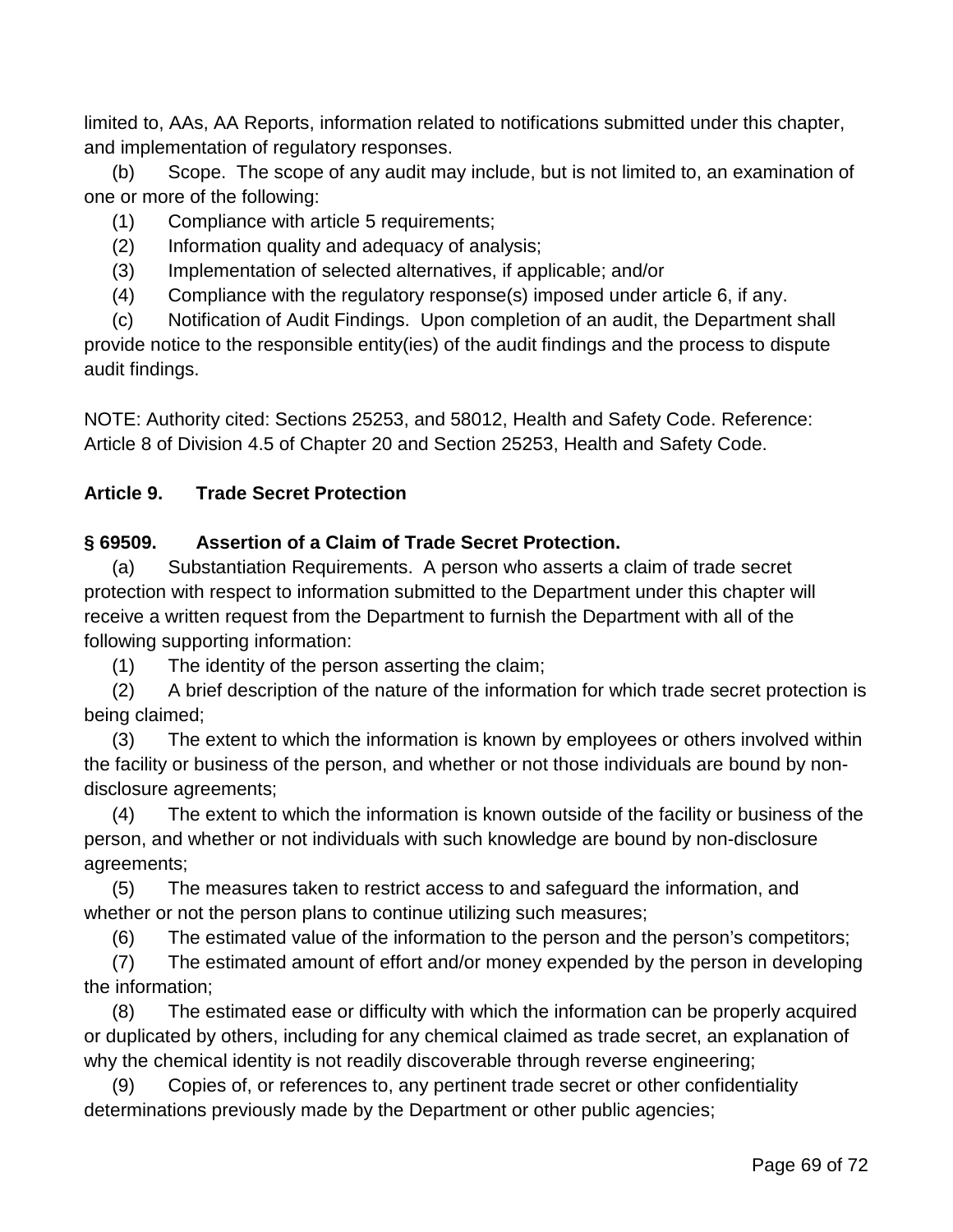(10) A description of the nature and extent of harm that could be caused if the information were made public, including an explanation of the causal relationship between disclosure and the harmful effects claimed;

(11) The signature of the person's general counsel or other executive with knowledge of the preparation of the substantiating information, certifying as required by section 69501.3 and based upon the knowledge and belief of the signatory that:

(A) The substantiating information is true, accurate, and complete;

(B) The information for which trade secret protection is claimed is not otherwise publicly available; and

(C) There is a reasonable basis to assert trade secret protection for the information so claimed; and

(12) Contact information for the individual to be contacted if any of the claimed information is requested to be disclosed under the California Public Records Act (commencing with Government Code section 6250).

(b) Streamlining of Submittal. The substantiating information required under subsections (a)(1) through (a)(10) shall be provided for each individual trade secret claim, although such information may be incorporated by reference to apply to multiple claims, as appropriate. The requirements of subsections (a)(11) and (a)(12) may be met once for all claims submitted at one time.

(c) Documentation. A person who asserts a claim of trade secret protection shall also at the time of submission provide the Department with both of the following:

(1) Except where expressly prohibited by federal law, or by a nondisclosure agreement whose relevant text is provided to the Department, a complete copy of the documentation being submitted, which shall include the information for which trade secret protection is claimed; and

(2) A redacted copy of the documentation being submitted, which shall exclude the information for which trade secret protection is claimed.

(d) Marking of Documents. A person who asserts a claim of trade secret protection shall make such assertion at the time of submission by marking the words "Trade Secret" conspicuously on each page containing the information for which trade secret protection is claimed. If no claim of trade secret protection is made at the time of submission, the Department may make the submitted information available in full to the public without further notice.

(e) Provision of Separate Copies. If the documentation supporting a claim of trade secret protection contains information that is itself subject to a claim of trade secret protection, such supporting documentation shall be separately supplied in both complete and redacted form as required by subsection (c), and marked as required by subsection (d), but shall not itself require further supporting documentation. Such documentation shall be separate from documentation used to comply with other provisions of this chapter.

(f) Hazard Trait Submissions. Except as specified in subsection (g), trade secret protection may not be claimed for any hazard trait submission or for any chemical identity information associated with a hazard trait submission.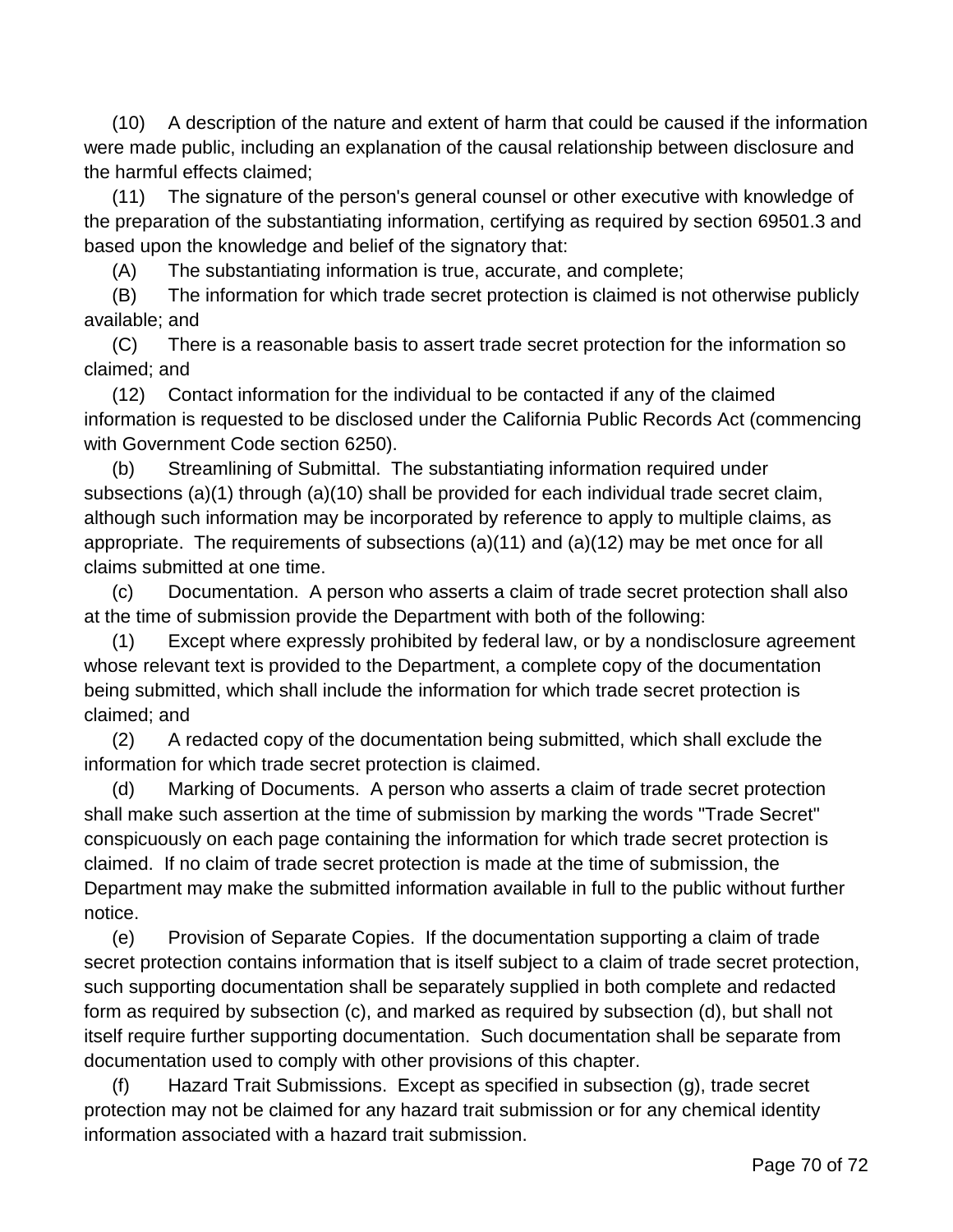(g) Chemical Identity Masking When a Patent is Pending.

(1) The precise identity of a chemical that is the subject of a hazard trait submission may be temporarily masked only if that chemical is an alternative considered or proposed in an Alternatives Analysis, and a patent application is pending for the chemical or its contemplated use in the product. Such masking shall be authorized only until the information subject to the trade secret claim is made public through any means, including through publication of the patent application, a foreign counterpart, or an issued patent. The person claiming the trade secret shall notify the Department in writing within thirty (30) days after the information is made public.

(2) Any person temporarily masking the precise identity of a chemical under paragraph (1) shall provide the Department with a non-confidential description of the nature of the chemical that is as specific as possible, consistent with the claim of trade secret protection.

NOTE: Authority cited: Sections 25252, 25253, and 58012, Health and Safety Code. Reference: Sections 25252, 25253, and 25257, Health and Safety Code.

## **§ 69509.1. Department Review of Claims of Trade Secret Protection.**

(a) Review of Support for Trade Secret Designation. The Department shall review a trade secret claim and supporting information for compliance with the requirements of this article before disclosing the information that is the subject of the trade secrecy claim.

(b) Additional Information Requirements.

(1) If the Department determines that information provided in support of a request for trade secret protection is incomplete or insufficiently responsive to permit a trade secrecy determination, the Department shall:

(A) Provide notice to the submitter of the Department's finding of insufficiency, and the basis therefor;

(B) Identify the specific area(s) for which additional information is needed; and

(C) Indicate the date by which the submitter must provide the requested information.

(2) If the submitter fails to provide the information within the time frame specified, the Department shall provide notice to the submitter by certified mail that the claim is out of compliance with this article, and that the information claimed to be trade secret will be considered a public record subject to disclosure by the Department thirty (30) days after such notice is mailed. During this 30-day period, the submitter may seek judicial review by filing an action for a preliminary injunction and/or declaratory relief.

(c) Notice to Submitter. If the Department determines that the information provided pursuant paragraphs (2) through (11) of section 69509(a) in support of a trade secret claim does not establish that the information claimed to be trade secret meets the definition of "trade secret" in section 69501.1(a)(66), the Department shall provide notice to the submitter by certified mail of the Department's determination and the fact that the information claimed to be trade secret will be considered a public record subject to disclosure by the Department thirty (30) days after such notice is mailed. During this 30-day period, the submitter may seek judicial review by filing an action for a preliminary injunction and/or declaratory relief.